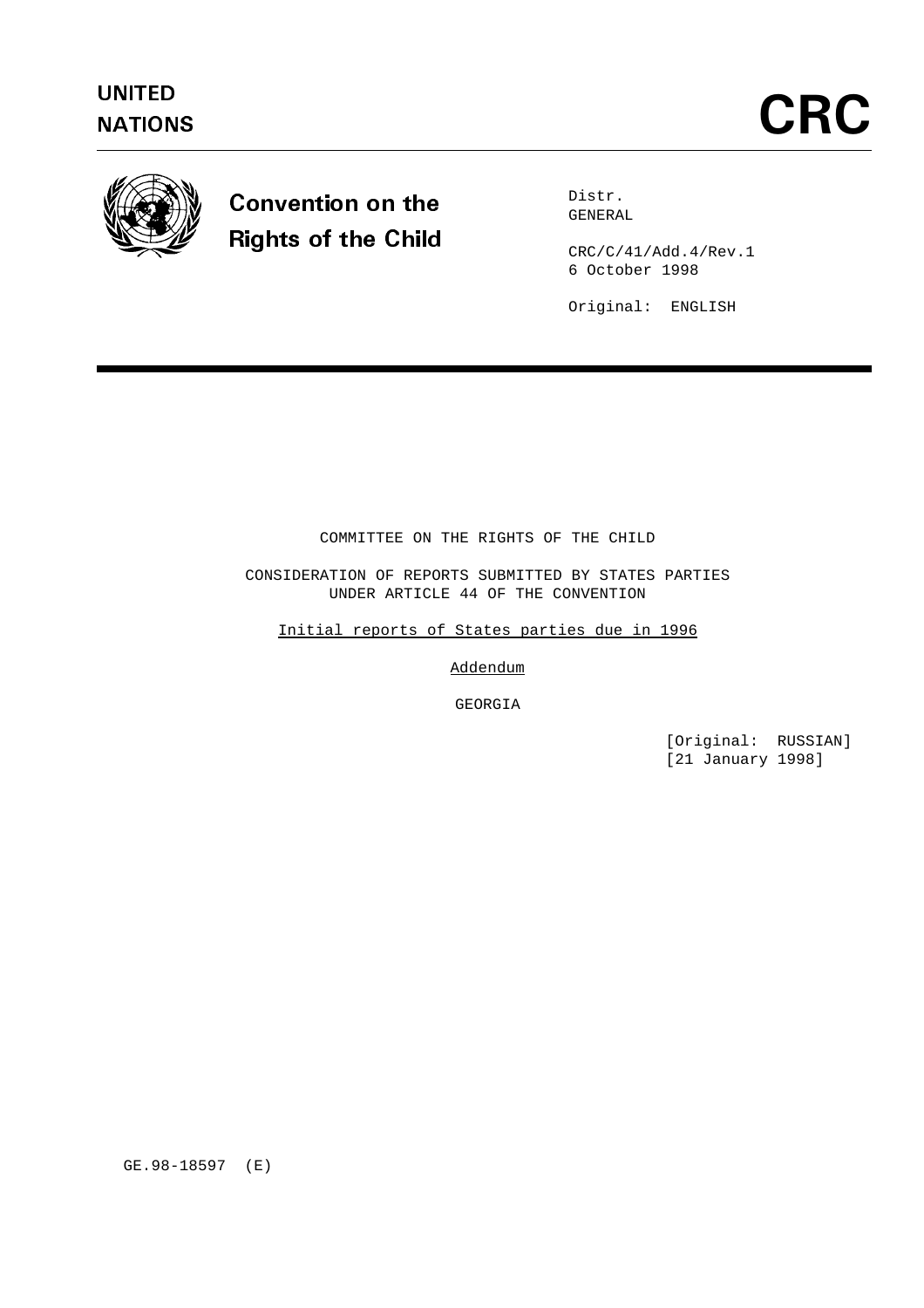## CONTENTS

|              |                                                                                                                                                                                                                                                                         | Paragraphs   | Page |
|--------------|-------------------------------------------------------------------------------------------------------------------------------------------------------------------------------------------------------------------------------------------------------------------------|--------------|------|
| Introduction | and the contract of the contract of the contract of the contract of the contract of the contract of the contract of the contract of the contract of the contract of the contract of the contract of the contract of the contra                                          | $1 -$<br>- 5 | 5    |
| Ι.           | GENERAL MEASURES OF IMPLEMENTATION<br>$\mathbf{r}$ . The contract of the contract of the contract of the contract of the contract of the contract of the contract of the contract of the contract of the contract of the contract of the contract of the contract of th | $6 -$<br>26  | 5    |
| II.          | DEFINITION OF THE CHILD                                                                                                                                                                                                                                                 | $27 -$<br>55 | 9    |
| III.         | GENERAL PRINCIPLES<br>والمناور والمناور والمناور والمناور والمناور والمناور والمناور                                                                                                                                                                                    | $56 -$<br>79 | 13   |
|              | A. Non-discrimination (art. 2)                                                                                                                                                                                                                                          | $56 -$<br>63 | 13   |
|              | B. Best interests of the child (art. 3)                                                                                                                                                                                                                                 | 64 –<br>73   | 14   |
|              | C. Right to life, survival and development                                                                                                                                                                                                                              | 76<br>74 -   | 15   |
|              | D. Respect for the views of the child (art. 12)                                                                                                                                                                                                                         | 79<br>77 –   | 16   |
| IV.          | CIVIL RIGHTS AND FREEDOMS                                                                                                                                                                                                                                               | $80 - 134$   | 16   |
|              | A. Name and nationality (art. 7)                                                                                                                                                                                                                                        | $80 -$<br>85 | 16   |
|              | B. Preservation of identity (art. 8)                                                                                                                                                                                                                                    | $86 -$<br>90 | 18   |
|              | C. Freedom of expression (art. 13)                                                                                                                                                                                                                                      | $91 -$<br>98 | 18   |
|              | D. Access to appropriate information (art. 17)                                                                                                                                                                                                                          | $99 - 107$   | 19   |
|              | E. Freedom of thought, conscience and<br>religion (art. 14)                                                                                                                                                                                                             | $108 - 114$  | 20   |
|              | F. Freedom of association and of peaceful<br>assembly $(\arct. 15)$                                                                                                                                                                                                     | $115 - 122$  | 21   |
|              | Inviolability of privacy (art. 16)<br>G.                                                                                                                                                                                                                                | $123 - 129$  | 23   |
|              | H. Right not to be subjected to torture or other<br>cruel, inhuman or degrading treatment or<br>punishment $(\text{art. } 37.1)$                                                                                                                                        | $130 - 134$  | 24   |
|              |                                                                                                                                                                                                                                                                         |              |      |
| V.           | FAMILY ENVIRONMENT AND ALTERNATIVE CARE                                                                                                                                                                                                                                 | $135 - 196$  | 24   |
|              | Parental guidance (art. 5)<br>Α.                                                                                                                                                                                                                                        | $135 - 141$  | 24   |
|              | Parental responsibilities (art. 18.1-2)<br>Β.                                                                                                                                                                                                                           | $142 - 147$  | 25   |
|              | C. Separation from parents (art. 9)                                                                                                                                                                                                                                     | $148 - 152$  | 26   |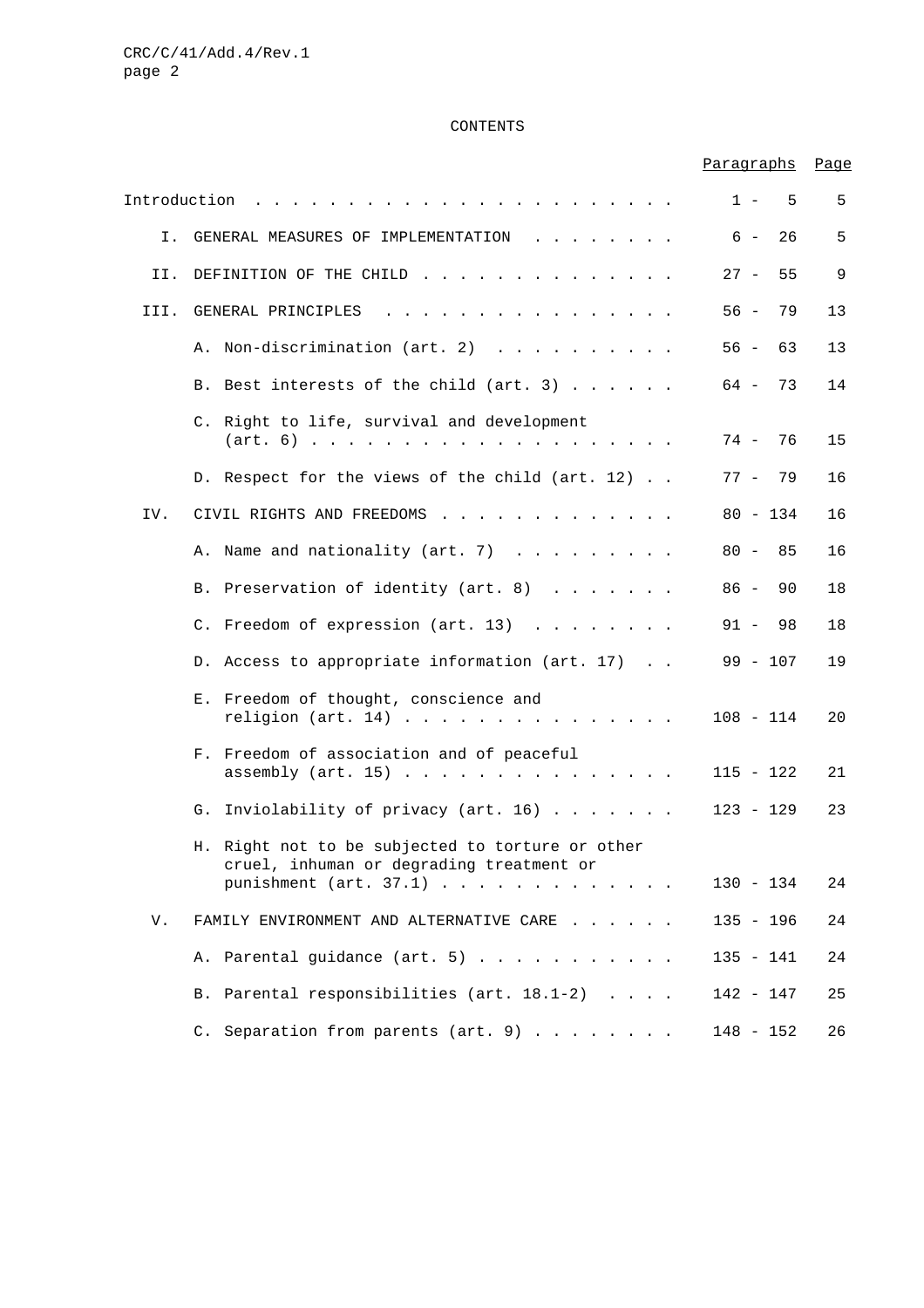## CONTENTS (continued)

|       |                                                                                                                        | Paragraphs  | Page |
|-------|------------------------------------------------------------------------------------------------------------------------|-------------|------|
|       | D. Family reunification (art. 10)                                                                                      | $153 - 157$ | 27   |
|       | E. Recovery of maintenance for the child<br>(art. 27.4)                                                                | $158 - 164$ | 28   |
|       | F. Children deprived of a family environment                                                                           | $165 - 172$ | 29   |
|       | G. Adoption (art. 21)                                                                                                  | 173 - 182   | 30   |
|       | Illicit transfer and non-return (art. 11)<br>Н.                                                                        | $183 - 185$ | 32   |
|       | I. Abuse and neglect (art. 19), including<br>physical and psychological recovery and<br>social reintegration (art. 39) | $186 - 193$ | 32   |
|       | J. Periodic review of placement (art. 25)                                                                              | $194 - 196$ | 34   |
| VI.   | BASIC HEALTH AND WELFARE<br>a carrier and a carrier and a carrier                                                      | $197 - 248$ | 34   |
|       | A. Survival and development (art. 6.2)                                                                                 | $197 - 199$ | 34   |
|       | B. Disabled children (art. 23)                                                                                         | $200 - 210$ | 35   |
|       | C. Health and health care (art. 24) $\ldots$                                                                           | 211 - 236   | 37   |
|       | D. Social security and child-care services and<br>facilities (arts. 26 and $18.3$ )                                    | $237 - 242$ | 42   |
|       | E. Standard of living (art. $27.1-3$ )                                                                                 | $243 - 248$ | 44   |
| VII.  | EDUCATION, LEISURE AND CULTURAL ACTIVITIES                                                                             | $249 - 268$ | 44   |
|       | A. Education, including vocational training<br>and guidance $(\arct. 28)$                                              | 249 - 259   | 44   |
|       | B. Aims of education (art. 29)                                                                                         | $260 - 262$ | 46   |
|       | C. Leisure, recreation and cultural activities                                                                         | $263 - 268$ | 47   |
| VIII. | SPECIAL PROTECTION MEASURES                                                                                            | $269 - 314$ | 48   |
|       | Children in situations of emergency<br>Α.                                                                              | 269 - 277   | 48   |
|       | Refugee children (art. 22) $\ldots$<br>1.                                                                              | $269 - 276$ | 48   |
|       | Children in armed conflicts<br>2.                                                                                      | 277         | 49   |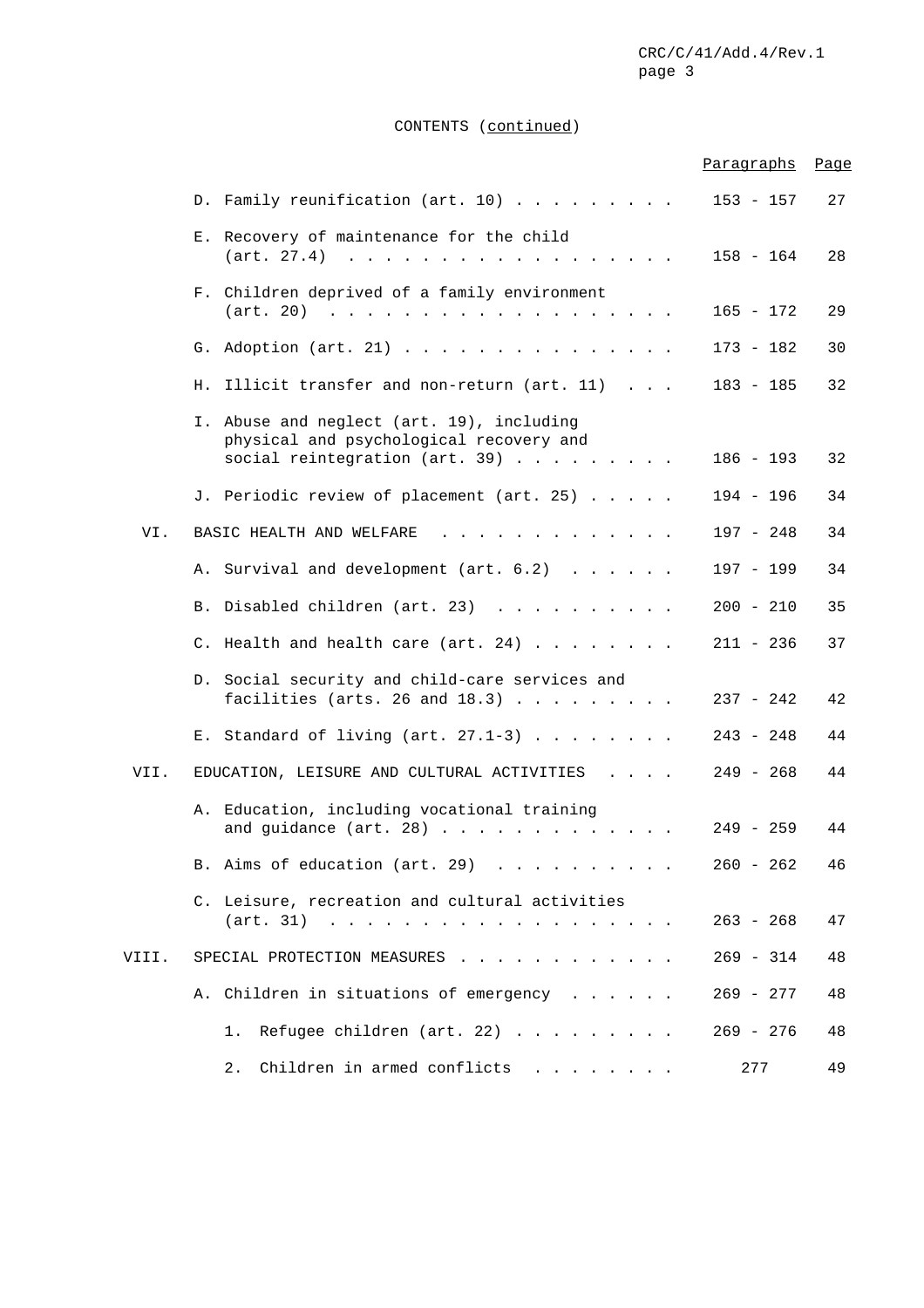## CONTENTS (continued)

|    |                                                                                                                   | Paragraphs  | Page |
|----|-------------------------------------------------------------------------------------------------------------------|-------------|------|
|    | B. Children in conflict with the law                                                                              | $278 - 295$ | 50   |
| 1. | The administration of juvenile justice<br>$(\text{art. } 40)$                                                     | 278 - 285   | 50   |
| 2. | Children deprived of their liberty,<br>including any form of detention,<br>imprisonment or placement in custodial |             |      |
|    | settings (art. 37 (b)-(d))                                                                                        | $286 - 295$ | 51   |
|    | C. Children in situations of exploitation                                                                         | $296 - 314$ | 53   |
|    | 1. Economic exploitation, including child<br>labour $(\arct. 32)$                                                 | $296 - 300$ | 53   |
| 2. | Drug abuse $(\arct. 33)$                                                                                          | $301 - 305$ | 53   |
|    | 3. Sexual exploitation and sexual abuse<br>$(\text{art. } 34)$                                                    | $306 - 310$ | 54   |
|    | 4. Sale, traffic and abduction (art. 35)                                                                          | $311 - 312$ | 55   |
|    | D. Children belonging to minorities or an<br>indigenous group (art. 30) $\ldots$                                  | $313 - 314$ | 55   |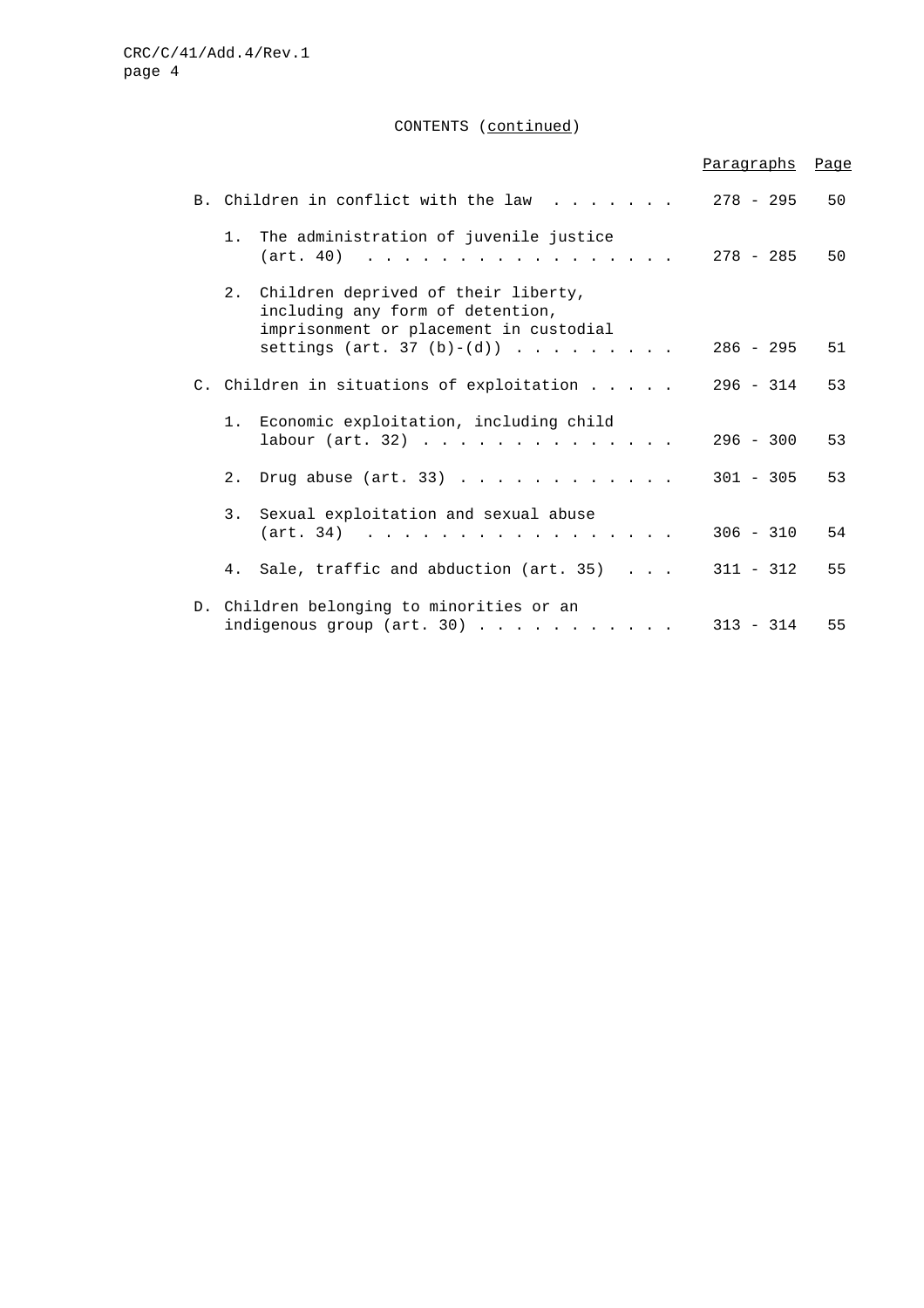#### Introduction

1. This report is the initial document prepared in accordance with the requirements of article 44 of the Convention on the Rights of the Child reflecting the de facto implementation of the Convention by the State party. The report covers the period from July 1994 to the date of its submission.

2. The report has been prepared by a group of experts in accordance with instructions issued by the deputy secretary of the National Security Council of Georgia pursuant to Presidential Order No. 593 dated 27 November 1997. In preparing the report use was made of materials supplied by legislative and executive organs of the State, data from non-governmental organizations, mass-media publications and sociological research materials.

3. The core document submitted earlier together with Georgia's initial report on the implementation of the provisions of the International Covenant on Economic, Social and Cultural Rights has been submitted at the same time as the present report with the necessary corrections.

4. The delay in submitting the report is due to the fact that we do not have a permanently functioning structure specializing in the preparation of national reports.

5. No other document submitted on behalf of Georgia and relating to the implementation in Georgia of the provisions of the Convention on the Rights of the Child may be regarded as a national report.

## I. GENERAL MEASURES OF IMPLEMENTATION

6. Georgia became a party to the Convention on the Rights of the Child in accordance with a parliamentary decision of 21 April 1994, thereby assuming obligations relating to the implementation of the Convention's provisions. Under article 6 of the Constitution of Georgia, Georgian law conforms with universally recognized principles and norms of international law, and international treaties or agreements concluded by Georgia which are not inconsistent with the Basic Law have greater legal force than internal normative acts.

7. Article 7 of the Constitution provides as follows: "Georgia recognizes and protects universally recognized human rights and freedoms as inalienable and supreme human values. The exercise of power by the people and the State is subject to these rights and freedoms as it is to the laws directly in force."

8. Chapter II of the Georgian Constitution sets forth a series of rights to some extent applicable to the provisions of the Convention on the Rights of the Child. The Constitution does not deny other universally recognized rights, freedoms and guarantees of the person and citizen which are not specified in it but which arise from the principles it proclaims (art. 39).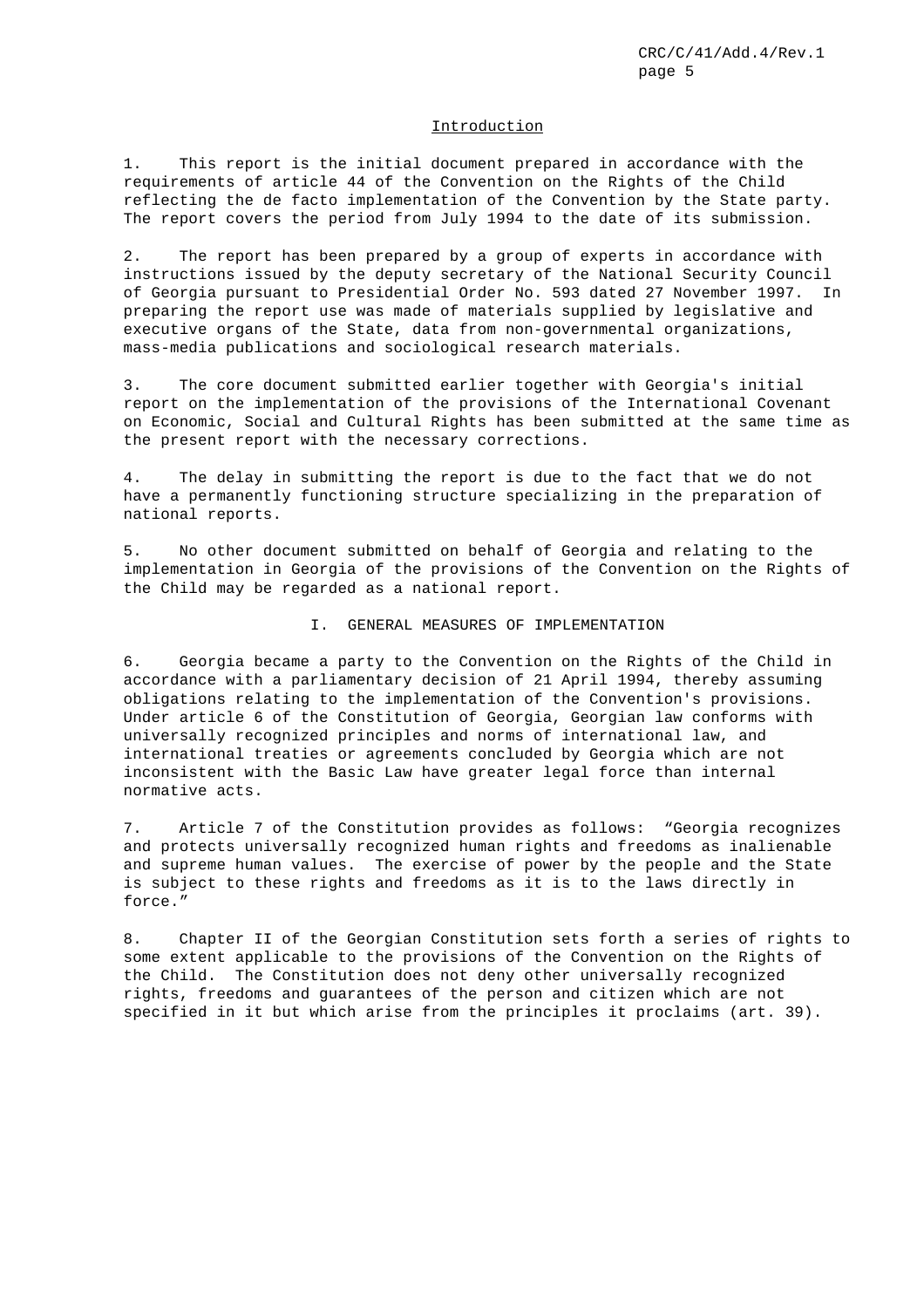9. In particular, the Georgian Constitution recognizes and guarantees the following rights and freedoms:

- Right to life (art.  $15$ );
- Right of the human individual to free development of person (art. 16);
- Right to inviolability of the honour and dignity of the human individual, including prohibition of torture (art. 17);
- Freedom of speech, thought, conscience, religion and beliefs (art. 19);
- Inviolability of private life, home and other property of the human individual (art. 20);
- Right to property and inheritance (art.  $21$ );
- Right to free movement throughout the territory of Georgia and to free choice of place of residence, right to freely leave and (for citizens) to freely enter Georgia (art. 22);
- Right to freely receive and disseminate information (art. 24);
- Right to freedom of peaceful assembly (art. 25);
- Right to form public associations (art.  $26$ );
- Freedom of labour (art. 30);
- Right to education (art.  $35$ );
- Right to apply to the courts for the protection of one's rights and freedoms (art. 42); and other rights and freedoms.

10. The following Acts promoting the implementation of the provisions of the Convention on the Rights of the Child have been adopted in Georgia before and since its accession to the Convention as part of the process of legal reform taking place in the country:

- Citizenship Act (March 1993);
- Immigration Act (July 1993);
- Emigration Act (July 1993);
- Act on temporary residence, entry and departure of foreigners (July 1993);
- AIDS Prevention Act (May 1995);
- National Ombudsman Act (May 1995);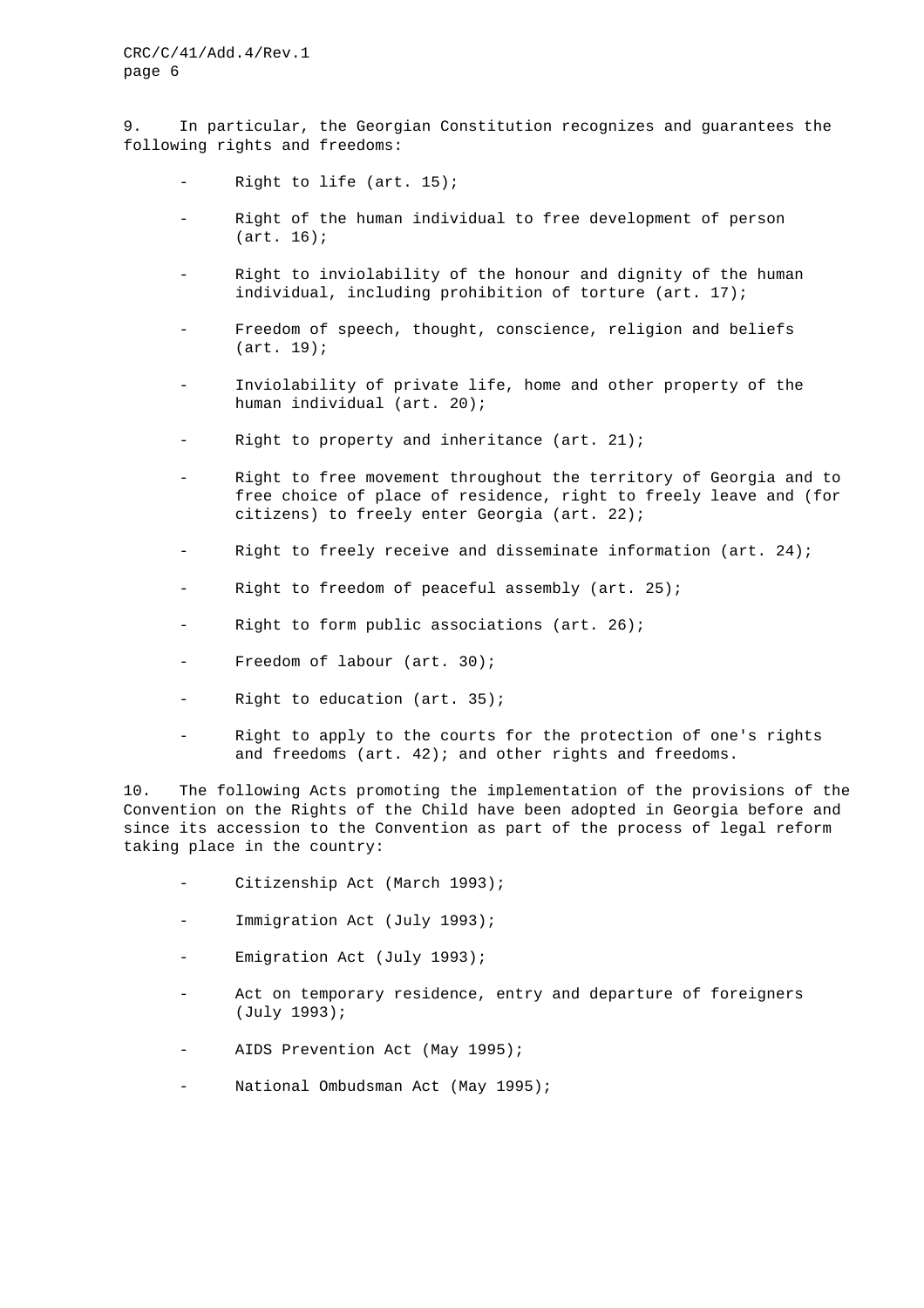- Act on the procedure for the registration and identification of Georgian citizens and of foreigners residing in Georgia (September 1996);
- Education Act (June 1997);
- Adoption Act (October 1997);
- Meetings and Demonstrations Act (June 1997);
- Civil Code (June 1997);
- Civil Procedural Code (June 1997);
- Criminal Procedural Code (November 1997).

Taken as a whole, the legal standards in force in Georgia, including those remaining from the Soviet period, meet the requirements of the Convention to a sufficient extent.

11. The principal government agencies dealing with matters covered by the Convention on the Rights of the Child within the framework of their respective mandates are the Ministry of Education, the Ministry of Health, the Ministry of the Interior, the Ministry of Social Welfare, Labour and Employment, and the Ministry for Refugee Affairs and Resettlement. The national parliament has a subcommittee on mother and child affairs.

12. The Ministry of Education implements national policies in the sphere of education and applies the official educational standards. It ensures the monitoring of, and the provision of methodological guidance to, all types and degrees of schools and kindergartens, including schools for children with physical disabilities requiring special educational approaches (boarding schools). The Ministry is also responsible for the higher education system. In addition, it deals with adoption matters through special trusteeship and guardianship agencies. The Ministry has a Department on the rights of the child.

13. The Ministry of Health is responsible, in particular, for ensuring the protection of the health of children. Within the framework of a programme of reorientation of the public health system which has been in process of implementation since August 1995, a national "Save the Children" programme providing for free (government-financed) medical care for infants from birth to 12 months is being carried out. A compulsory medical insurance system which has been introduced covers all Georgian citizens as well as foreign nationals and stateless persons living in Georgia, thus ensuring the payment of medical care costs under the relevant national programmes. The Ministry has a Department for the protection of the health of mothers and infants.

14. The Ministry of the Interior is responsible for the prevention and punishment of crimes and offences, including those committed by minors. In July 1996 the President of Georgia approved a programme for the period until the year 2000 which provides for social welfare and the prevention of offences among minors. The Directorate for the prevention of crime among minors has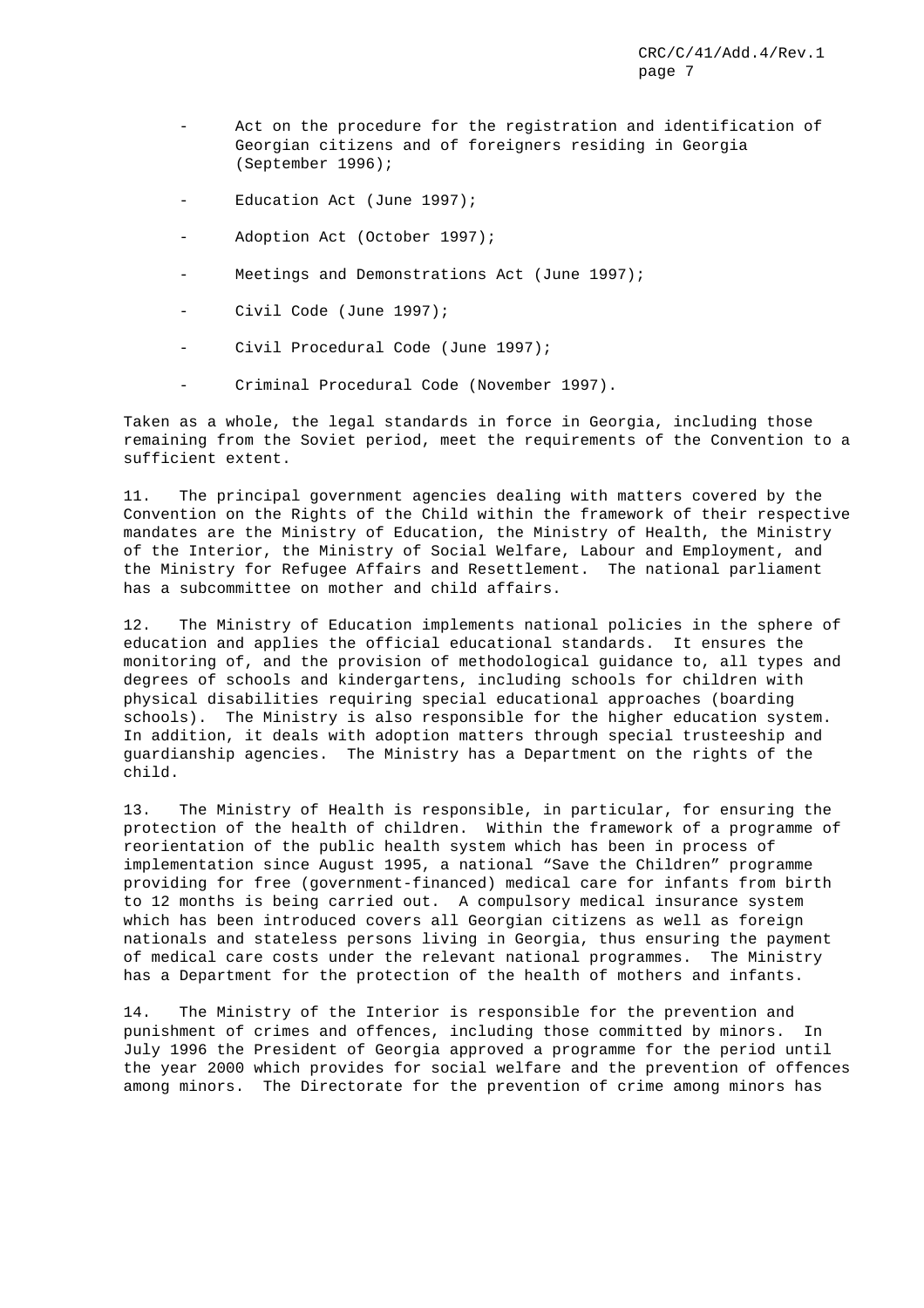been re-established with a view to the implementation of this programme. Inspectorates for the affairs of minors are operating throughout the country. Their duties include working with so-called "problem" teenagers. A Department for the protection of the rights of children has also been established within the Ministry.

15. The duties of the Ministry of Social Welfare, Labour and Employment include the preparation of the relevant State policies and monitoring the implementation of those policies. The Ministry regulates questions of employment, including that of minors, as well as of social assistance to needy persons, and deals with the affairs of the disabled, for which purpose it has a special Department which also deals with the affairs of disabled children.

16. The Ministry for Refugee Affairs and Resettlement deals with the problems of persons, including children, displaced from Abkhazia and South Ossetia. As is known, this category of persons emerged as a result of internal conflicts which took place in the country in the late 1980s and early 1990s and led to enforced mass migration of the (mainly Georgian) population from the conflict areas. The presence in Georgia of over 300,000 internally displaced persons is due to the fact that no political solution has yet been found to these conflicts.

17. The first National Ombudsman, who, in accordance with the Constitution, is entrusted with supervising the protection of human rights and freedoms in the territory of Georgia, was elected in October 1997. The establishment of a section for women's and children's problems within the office of the National Ombudsman is envisaged.

18. As for non-governmental organizations, it should be noted that, with rare exceptions, they do not deal in practice with questions pertaining to the rights of the child. Although 20 NGOs are registered with the Ministry of Justice as desiring to deal with children's problems, in actual fact these organizations are either not operating or have oriented their activities in some other direction. By way of exception, mention may be made of the Children's Fund, the Children's Federation, and an organization called "Children and their Environment" which deals with the problems of waifs and strays (so-called "street children").

19. The non-governmental organizations do not readily establish contacts with government agencies, preferring to deal with the international NGOs active in Georgia. This explains why the government agencies have little information about the activities of local non-governmental organizations dealing with matters pertaining to the rights of the child. For the same reason, there is a lack of coordination and interaction in respect of their activities, not to mention lack of participation on their part in the elaboration of policies on children's problems.

20. The parliamentary subcommittee on mother and child affairs participates in the preparation of draft laws which relate, if only partially, to children's problems or affect them to a significant extent. In practice, the subcommittee devotes considerable attention to the situation of children in pre-school establishments, children's homes and special boarding schools.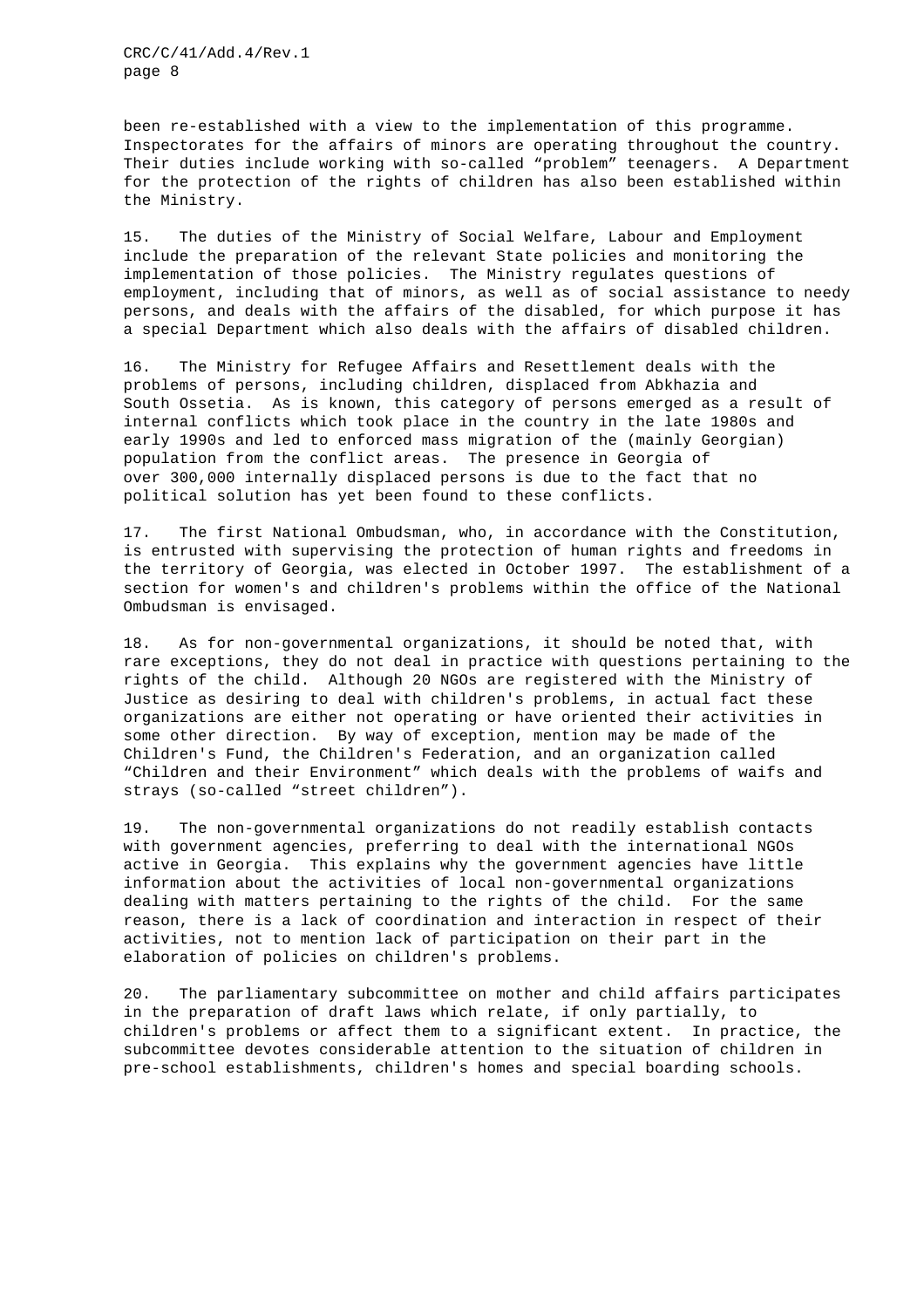21. Since no national programme for the elaboration of policies in the field of protection of the rights of the child has been adopted as yet, there also exists no system for monitoring the implementation of the Convention. Steps in that direction are being undertaken as part of action pursuant to the Presidential Decree "On measures for strengthening the protection of human rights in Georgia" (June 1997), in accordance with which an interdepartmental commission has been established under the direction of the deputy secretary of the National Security Council on matters of protection of human rights. The commission is responsible for preparing urgent organizational measures in connection with human rights, including rights of the child. Representatives of the parliamentary committee on human rights and the problems of national minorities are also actively involved in this work.

22. In the period under review, Georgia received a large amount of humanitarian food aid earmarked for children from various international organizations. This will be discussed in detail further on.

23. A full and authentic translation of the text of the Convention into the official language (Georgian) is not available. The previously mentioned Presidential Decree provides for the publication in the near future of a compilation of international human rights documents which will include the text of the Convention.

24. A joint UNCHR/Centre for Human Rights and Government of Georgia project on strengthening the infrastructure for the protection and promotion of human rights (GEO/95/ANV/13), the implementation of which began in December 1997, provides for the translation into Georgian of the text of the Convention and the publication of 3,000 copies of the Convention.

25. Students in Georgian schools are informed about the Convention as part of classes on human rights, the provisions of the Convention being set forth in the form of 10 basic principles. The independent newspaper "Droni", which is disseminated throughout the country, has begun publishing the fundamental rights of children in a form accessible to children in its weekly children's supplement.

26. The relevant government departments have been shown the text of this report and have made comments and suggestions concerning it. The report is available to all interested non-governmental organizations.

## II. DEFINITION OF THE CHILD

27. Under article 12 of the Civil Code, legal capacity is acquired upon the attainment of majority, which occurs at the age of 18 years. A minor (infant) below the age of 7 years is considered to have no legal capacity, while a minor aged between 7 and 18 years is considered to have limited legal capacity.

28. Article 15 of the Code provides that the expression of the will of a person having limited legal capacity is effective only with the consent of his or her legal representative, except in cases where the person with limited legal capacity is gainfully employed under a contract. The law allows for derogations from this rule, which will be discussed further on.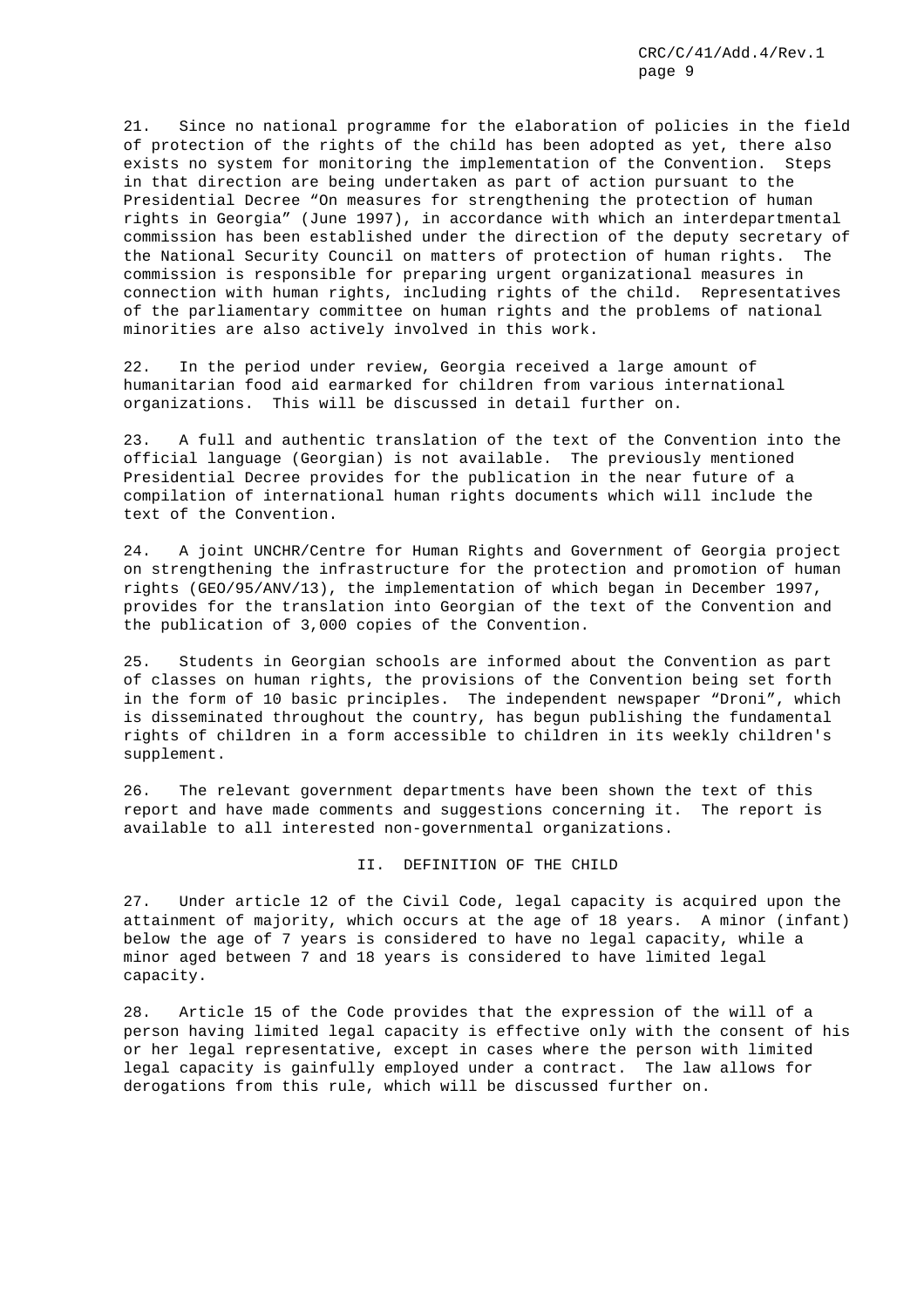29. Under the Education Act, pre-school education is financed by the State. Primary education is compulsory. Basic education is provided by the State free of charge. The State also pays for the vocational training of persons who have received only primary education and have not reached the age of 18 years. Students in the three final years of general education schools have their studies financed out of the State budget if their chosen trade corresponds to the needs of industry.

30. Questions of minors' labour are regulated by the Labour Code, which permits the employment of persons from the age of 16. In exceptional cases and with the consent of the trade union of the enterprise, organization or institution concerned, a person having reached the age of 15 may be hired for work. In addition, with the consent of one of the parents or the guardian, and outside school hours, persons aged 14 are allowed to do light work that is not harmful to a child's health and does not interfere with the educational process. The Labour Code prohibits the employment of persons below the age of 18 in heavy work, work under harmful or hazardous conditions, and underground work. As regards working conditions for workers below 18 years of age, the Code establishes a number of restrictions aimed at protecting their health.

31. The Civil Code (vol. 1) sets the marriageable age at 18 years. In exceptional cases, marriage is allowed at age 16 subject to the written consent of the parents or other legal representatives. If the parents or other legal representatives withhold their consent, permission to contract marriage may be granted by the court in the presence of valid reasons on the basis of an application by the persons wishing to marry.

32. Enrolment for active military service, voluntary enlistment in the armed forces and participation in military actions are permitted from the age of 18 years.

33. Under the provisions of the Criminal Code, criminal responsibility for minors begins at age 16. For persons having committed exceptionally serious crimes, criminal responsibility begins at age 14. Such crimes include murder, grievous bodily harm, rape, robbery, etc. (in all, 11 categories).

34. If the court finds that a crime committed by a minor below the age of 18 does not constitute a serious threat to society and that the minor can be reformed without undergoing criminal punishment, it may apply compulsory corrective measures of an educational character, such as apology to the victim or reprimand; where the offender has reached the age of 15 and is gainfully employed, obliging him or her to compensate the damage caused; placing the minor under the strict control of the parents or their legal substitutes; appointing a guardian; placing the minor in a special educational or medico-educational establishment; etc.

35. Under the draft new Criminal Code (already adopted by Parliament on first reading), in determining the age of criminal responsibility, a person who at the time of the commission of the crime had reached the age of 14 but had not reached the age of 18 is considered a minor. The same criterion determines the range of penalties imposed upon persons in this category, account being taken of the minor's personality, state of health and other special factors characteristic of this age group.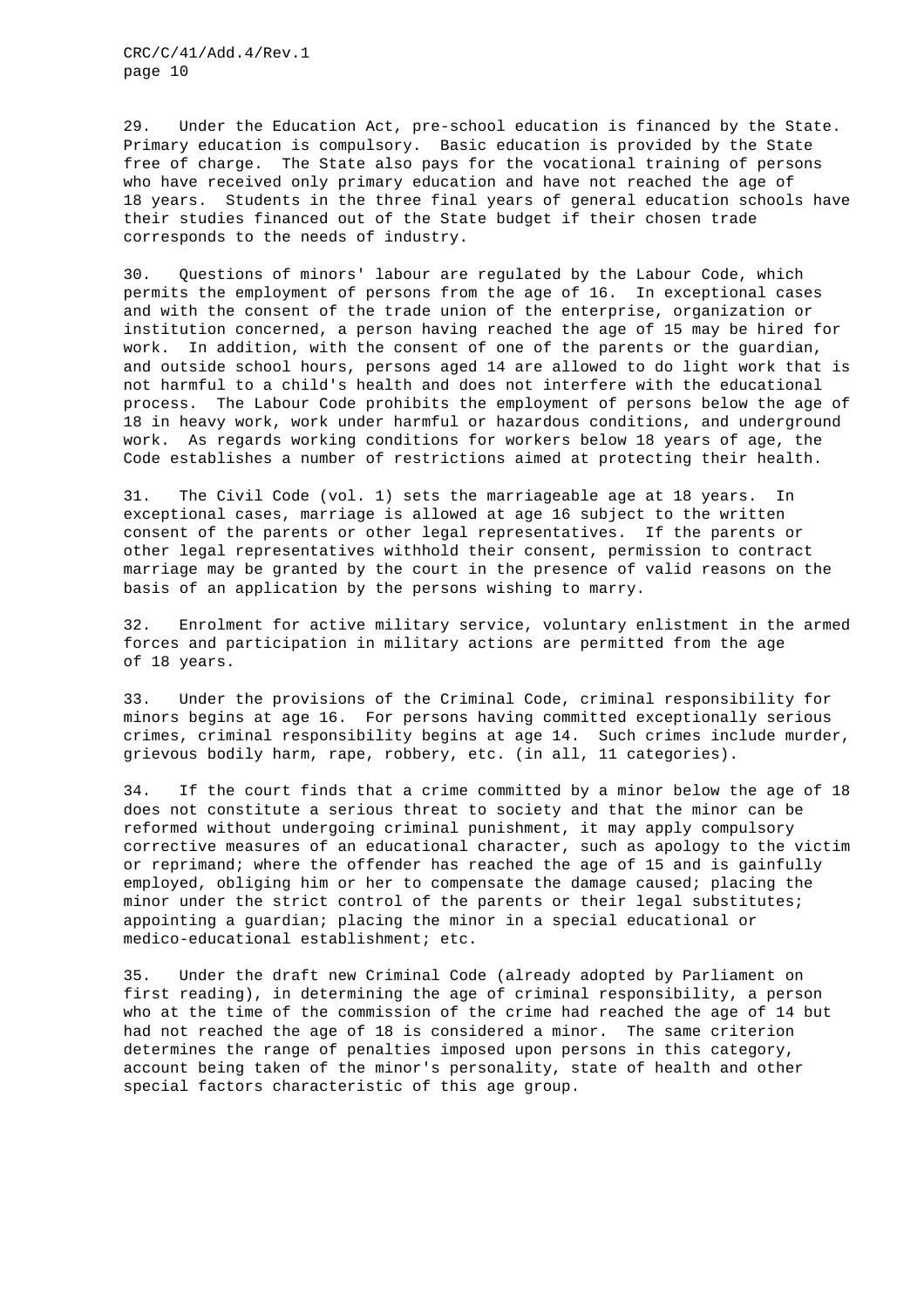36. The law determines the conditions under which minors may obtain early release on parole from serving the sentence imposed. A shorter statute of limitations and a shorter period for the expunction of previous convictions are applied to minors, and other privileges are also provided.

37. Penalties applicable to minors are regulated by the Code of Criminal Procedure. Under its article 81.1, detention and arrest can be applied to a minor as a punitive measure only in exceptional cases, taking into account the gravity of the crime, and on grounds specified by the Code of Criminal Procedure. Besides these measures, the minor can be placed, under supervision, under the guardianship or trusteeship of the parents (parent); minors in a special educational or medico-educational establishment may be placed under the supervision of that establishment's administration.

38. Administrative arrest is not applied to persons below 18 years of age.

39. Prior to 11 November 1997, the death penalty as the supreme measure of punishment was not applied to convicted persons below the age of 18 years. On 11 November 1997 the death penalty was abolished in Georgia and life imprisonment was introduced as the supreme measure of punishment. However, under article 25 of the Criminal Code, a person of less than 18 years of age cannot under any circumstances be sentenced to deprivation of liberty for a period exceeding 10 years.

40. Proceeding from the basic principles of the Constitution, the new Codes of Criminal and Civil Procedure provide for a number of guarantees for minors involved in the judicial process. The same procedural norms, governed by criteria of legality, humanism and justice, are applied to them as to persons who are of age. The principle of presumption of innocence is unconditionally applied to minors, as it is to other categories of persons; their right of defence is guaranteed, etc.

41. A person deprived of freedom unlawfully or in an unwarranted manner has the right to full compensation of the damage suffered.

42. The law guarantees the constitutional principle of inviolability of private life, home, correspondence and personal information. Seizing correspondence of any kind, checking or confiscating it is permitted only under a court order (order of the judge).

43. By a decision of the court, criminal cases concerning crimes committed by persons under the age of 16 years are considered wholly or partly in closed court if a party so requests.

44. Where this is warranted by the circumstances, the investigating judge announces the decision to prosecute to the accused not later than 48 hours after the adoption of the decision and conducts his/her interrogation in the presence of the educator, parent or other legal representative and of a lawyer.

45. A criminal prosecution cannot be initiated in the case of a person below the age of criminal responsibility.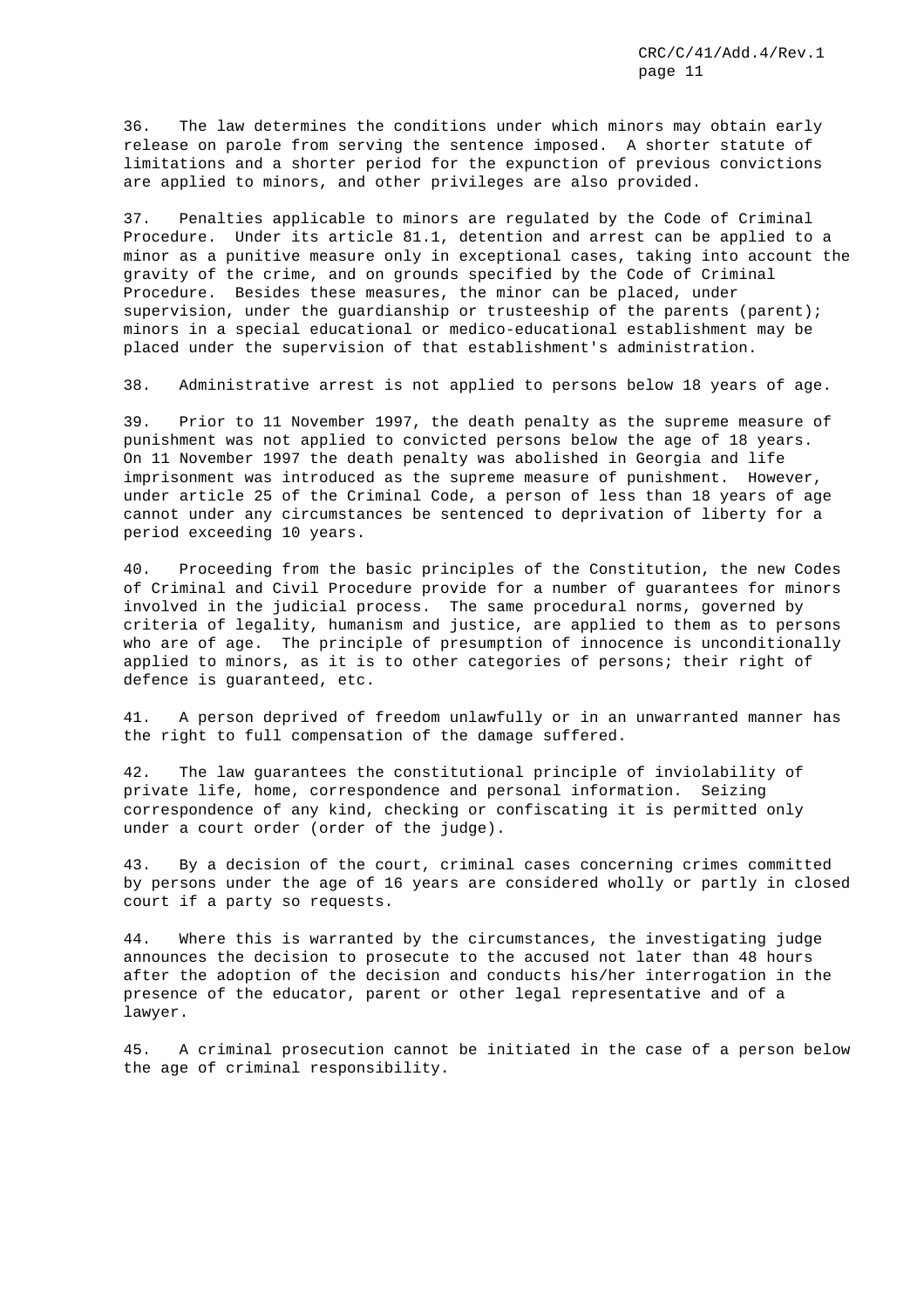46. The participation of a lawyer in court cases where a minor is appearing as the victim is compulsory and the costs of counsel to defend that minor's interests are covered by the State. The interests of a victim who is a minor may also be defended by his/her legal representative.

47. The court cannot accept a declaration by a minor refusing the services of a lawyer. In such a case the minor must be defended on a compulsory basis.

48. Where a witness aged below 14 years, or, at the discretion of the judge, between 14 and 18 years of age is interrogated in court, the presence of the educator is compulsory. The parents (or legal representatives) are also invited to attend where necessary. These persons may, with the permission of the court, address questions to the witness. In exceptional cases, according to a decision of the court, witnesses who are minors may be interrogated in the absence of the accused (the accused being informed of the contents of the testimony provided by the witness after he/she has returned to the court). After testifying, a witness aged below 16 years must be removed from the court.

49. Under article 15 of the Civil Code, only a person who is of age may submit complaints to the court or other similar body without the consent of the parents. Under article 81, the court must include minors aged between 7 and 18 years together with their legal representatives in the consideration of cases by the court. Insofar as the law allows minors to dispose independently of their property, conclude minor commercial transactions, etc., a minor has the right personally to defend his/her rights and lawful interests before the court and to appear as plaintiff, respondent or third party. The court may also, at the minor's request or on its own initiative, decide to include the minor's legal representative in the consideration of the case.

50. A change in personal data requires the consent of a child having reached the age of 10 years. A person has the right to change his/her name on reaching majority (Civil Code, art. 17). Where the family name of a child changes in consequence of a change of the family name of both or one of the parents, such change is effected by agreement between the parents. In the absence of such agreement, the question of changing the family name of a child below the age of 18 years whose family name was registered under the procedure for establishing paternity is decided on the basis of a declaration by both parents subject to the consent of a child having reached the age of 10 years (Ministry of Justice decision "On the procedure for the registration of civil status", 1996).

51. Under the Civil Code, an adopted child receives the family name of the adoptive parent at the request of the latter. This requires the consent of the child if he/she has reached the age of 10 years. The fact of acquisition or change of name is recorded in a court ruling. In this context it should be noted that adoption requires the consent of the child being adopted if he/she has reached the age of 10 years.

52. Minors who for any reason remain without parental care are placed under a guardian or tutor for the purpose of their education and the protection of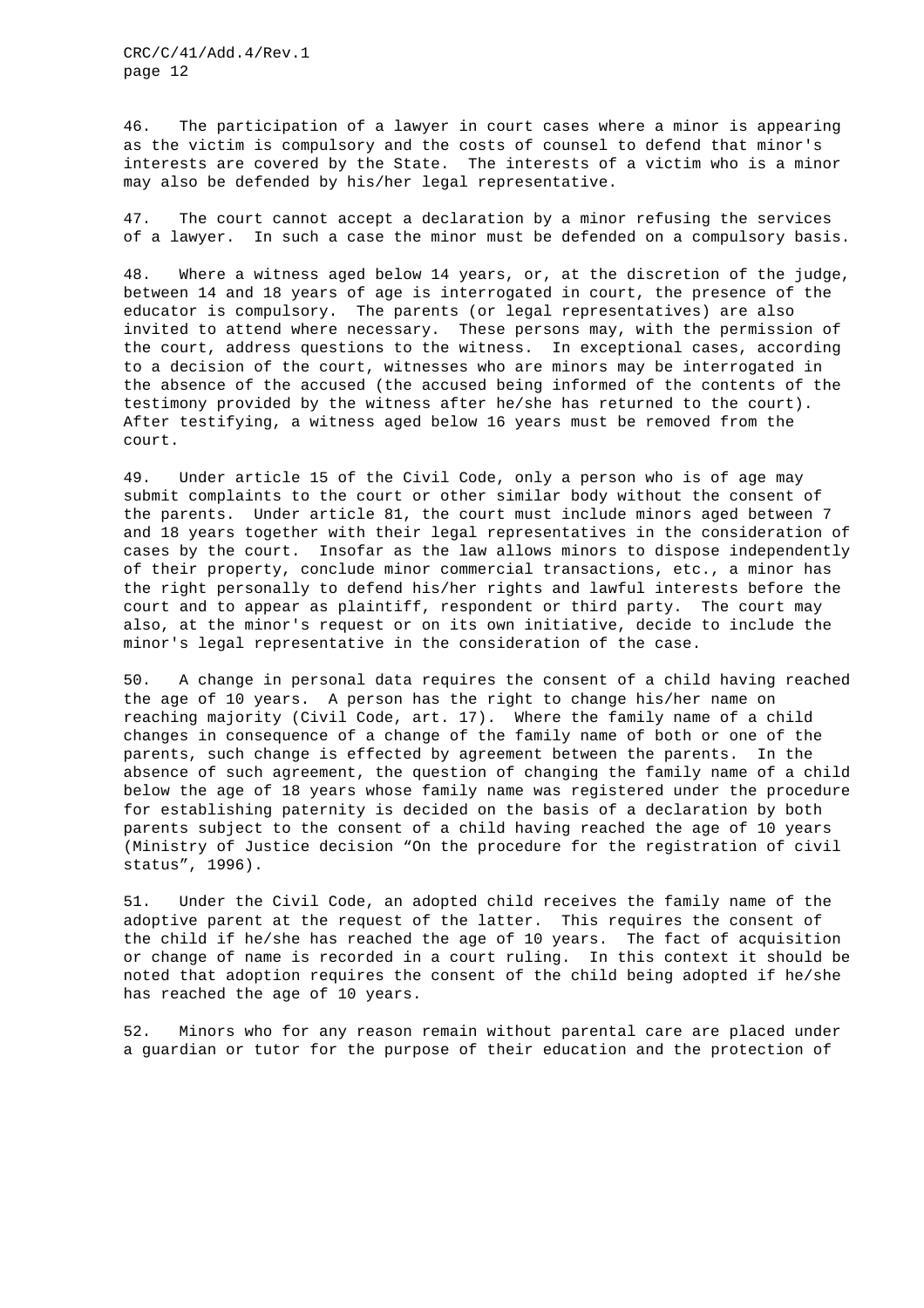their personal and property rights and interests. A guardian is appointed in the case of infants below the age of 7 and a tutor in the case of minors between the ages of 7 and 18.

53. Problems of inheritance are linked with the individual's legal capacity, i.e. the capacity to exercise the civil rights and obligations which arise at the time of birth. The right to inherit arises at the time of conception, while the exercise of this right depends on birth. A minor may inherit in accordance with the law or under a will. A person born outside wedlock is considered to be the heir of his/her father if paternity has been established through a legal procedure.

54. Questions relating to the forming of associations, choice of religion, and education in a religious school are settled subject to the requirements of article 15 of the Civil Code: "The expression of the will of a person having limited legal capacity shall have effect only with the consent of his/her legal representative ...".

55. The sale of alcoholic beverages and beer to persons below the age of 18 is prohibited (order of the Ministry of Agriculture and Food dated 19 December 1996). Under provisions of the Criminal Code, involving a minor in drunkenness and making him/her drunk are acts subject to criminal punishment. The same applies to the use of narcotic drugs and substances for non-medical purposes.

#### III. GENERAL PRINCIPLES

## A. Non-discrimination (art. 2)

56. According to the Constitution, all persons are, from birth, free and equal before the law irrespective of race, skin colour, language, sex, religion, political or other views, national, ethnic or social status, origin, property and class status, and place of residence (art. 14). Citizens of Georgia have equal rights in social, economic, cultural and political life irrespective of their language and national, ethnic or religious status. In conformity with universal principles and norms of international law, they have the right, without any discrimination whatever, to develop their own culture (art. 38.1). Foreign nationals and stateless persons residing in Georgia have rights and obligations equal to those of Georgian citizens except in cases specified in the Constitution and the law (art. 47.1). The State is empowered to place restrictions on the political activities of foreigners and stateless persons (art. 27).

57. The State proclaims complete freedom of religious belief and creed and the independence of the church from the State (art. 9).

58. The State seeks to ensure the equal socio-economic development of the whole of Georgian territory. The law provides for privileges which guarantee the socio-economic advancement of high mountain regions (art. 31).

59. The constitutional provisions on the equality of Georgian citizens before the law and on the rights of foreigners are confirmed in the Georgian Citizenship Act (arts. 4 and 8).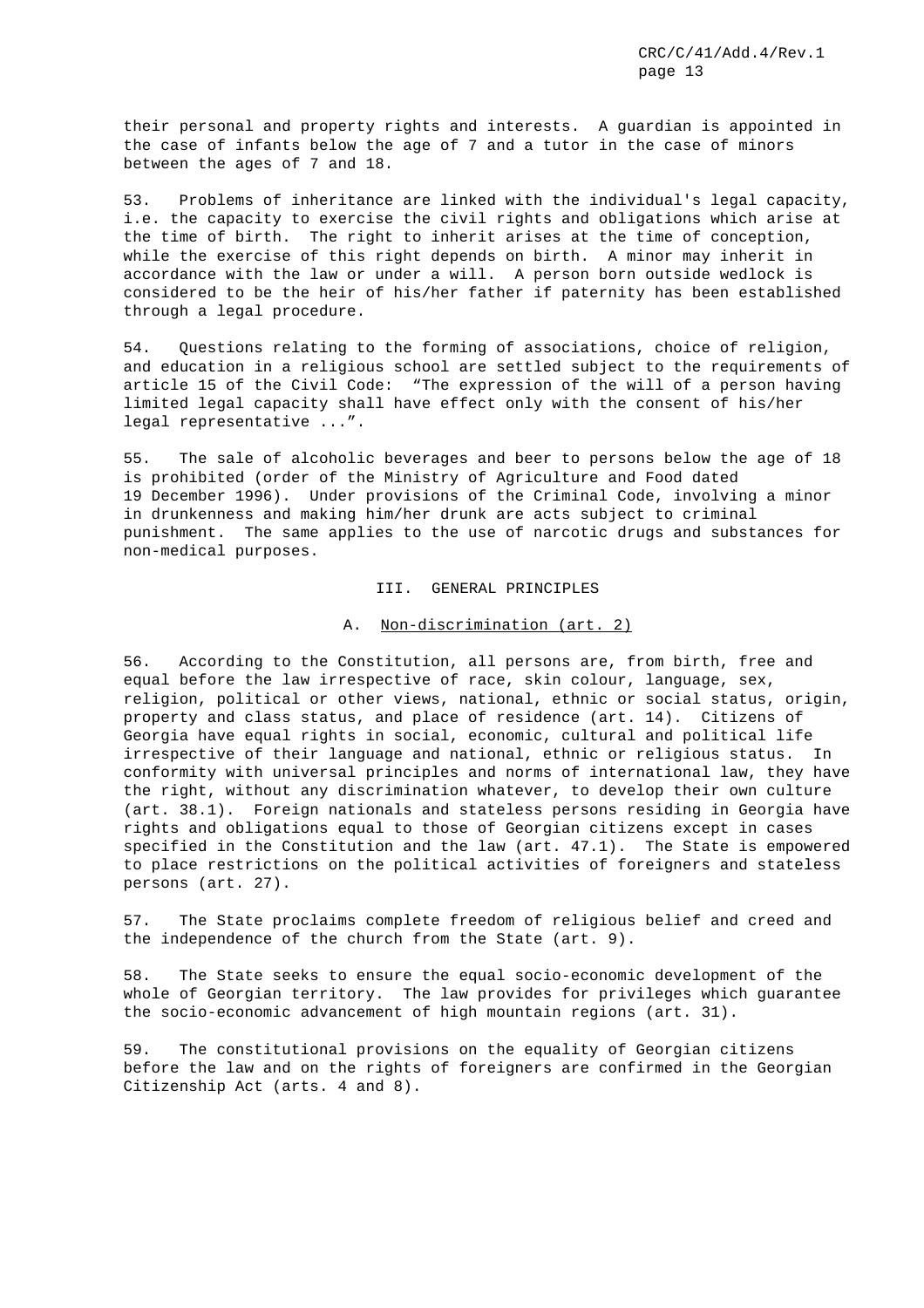60. Under the Act on the legal status of foreigners, foreign nationals in Georgia enjoy the same rights and freedoms and have the same obligations as Georgian citizens. Foreigners in Georgia are equal before the law irrespective of their origin, race, sex, views, etc.; the State assumes responsibility for protecting the life, personal inviolability, rights and freedoms of foreigners residing in Georgian territory (art. 3).

61. Article 75 of the Criminal Code, entitled "Breaches of the right to national or racial equality", provides for criminal penalties for "deliberate acts aimed at fomenting national or racial enmity or dissension, degrading national honour and dignity, or the direct or indirect restriction of the rights of citizens on grounds of their national or racial status and the establishment of direct or indirect privileges on such grounds".

62. Under the Education Act, everyone has the right to receive education (art. 3), while the State has the obligation to ensure equal conditions for receiving education throughout the national territory (art. 39.2). Principles of non-discrimination are also reflected in other Georgian laws.

63. The fact that Georgian society has become less homogeneous in terms of property and the commercialization of education and public health services have restricted the possibilities of access to these services for whole categories of children. Children of families in difficult social and economic circumstances, single-parent or parentless families, families of displaced persons and families some of whose members of working age are unemployed have proved particularly vulnerable. Families residing in the country's mountainous regions or in areas which are traditionally backward from the social and economic points of view, etc., find themselves in an extremely unfavourable position. Despite the non-discrimination provisions of the Constitutions and the laws, cases of discrimination against children still occur in daily life. Reports about such facts come from the media, non-governmental organizations and the relevant departments of government agencies responsible for applying the law.

## B. Best interests of the child (art. 3)

64. The principle of priority of the best interests of the child is fundamental in the laws of our country. Article 36.3 of the Constitution provides that the rights of motherhood and childhood are protected by law.

65. Under the Civil Code, parents have the right and the duty to bring up their children, to care for their physical, mental, spiritual and social development and to educate them to be worthy members of society, giving primary consideration to their best interests (art. 1198.1,2). Similar provisions are also to be found in the Marriage and Family Code. Parents have equal rights and equal obligations in respect of their children even where they (the parents) are divorced. These obligations include maintenance of their children while they are minors (articles 1199 and 1212 of the Civil Code).

66. As an extreme measure, and exclusively on the basis of a judicial procedure, the law provides grounds for the withdrawal of parental rights. A parent (parents) can be deprived of parental rights if he/she (they)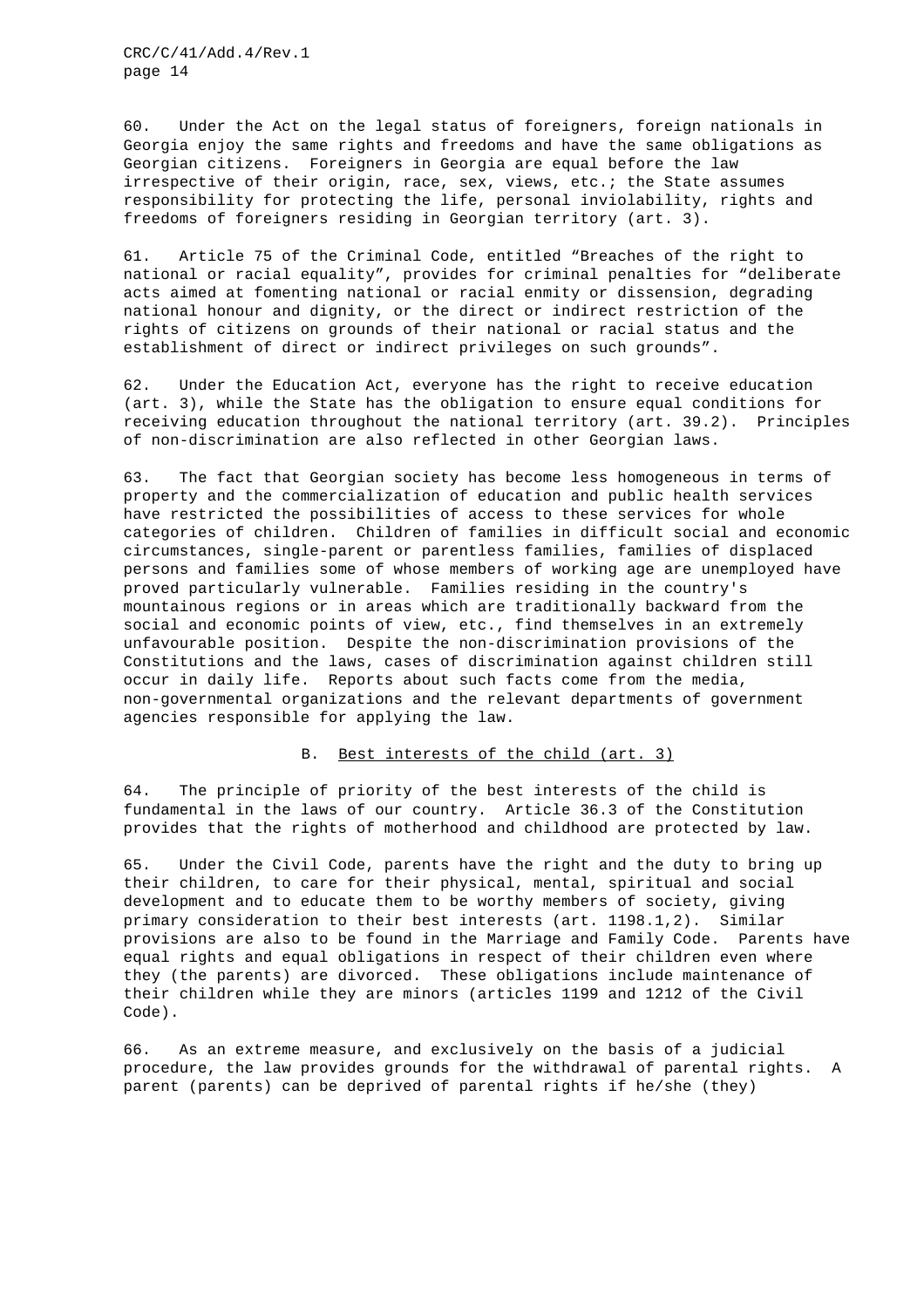systematically evade(s) responsibilities in connection with the upbringing of their children or abuse(s) their parental rights, e.g. by subjecting the children to cruel treatment, leading amoral lives, or being alcoholics or drug addicts. At the same time, withdrawal of rights does not release a parent from the obligation to maintain the child or children. One of the important conditions for the restitution of parental rights, which also has to be effected on the basis of a judicial procedure, is that such restitution must be in the best interests of the child. In carrying out the appropriate procedures, the court also takes into account the views of the child if he/she has reached the age of 10 years.

67. If leaving the child with one or both parents is harmful to the child for reasons over which the parents have no control, the court may decide to remove the child from the parent(s) without depriving them of parental rights and to place the child under the control of a guardianship or tutorship agency. A decision to return the child to the family may only be taken if the grounds for removing it are no longer present, bearing in mind the interests of the child and exclusively on the basis of a court procedure.

68. A child whose parent(s) has (have) been deprived of parental rights retains the right to his/her place of residence and property rights based on kinship. Where both parents have been deprived of parental rights, the child is placed under the control of a guardianship or tutorship agency.

69. Where the parents are divorced or living apart, the decision as to with which parent the minor child is to live is taken by agreement between the parents. In the absence of such agreement, the decision is taken by the court bearing in mind the interests of the child (children).

70. Under the Education Act, a child may receive pre-school education at home or in a pre-school establishment. The State provides pre-school education by financing it, creating the necessary infrastructures and training and appointing the necessary staff.

71. Institutional care for children deprived of a family environment for any reason, children whose development deviates from the norm, or children in conflict with the law is provided in establishments financed entirely by the State.

72. Where a child is left without parental care, the State considers adoption to be the most acceptable form of care. The arranging of adoptions is the exclusive prerogative of the State. The Adoption Act specially stipulates that adoption shall be effected on the basis of the interests and internationally recognized rights of the child.

73. Further details about the way in which the best interests of the children are taken into consideration in other spheres are provided below.

#### C. Right to life, survival and development (art. 6)

74. All normative acts relating to the child in Georgia and the work of all government organizations dealing with children are based on strict observance of the principle set forth in the Constitution that life is an inviolable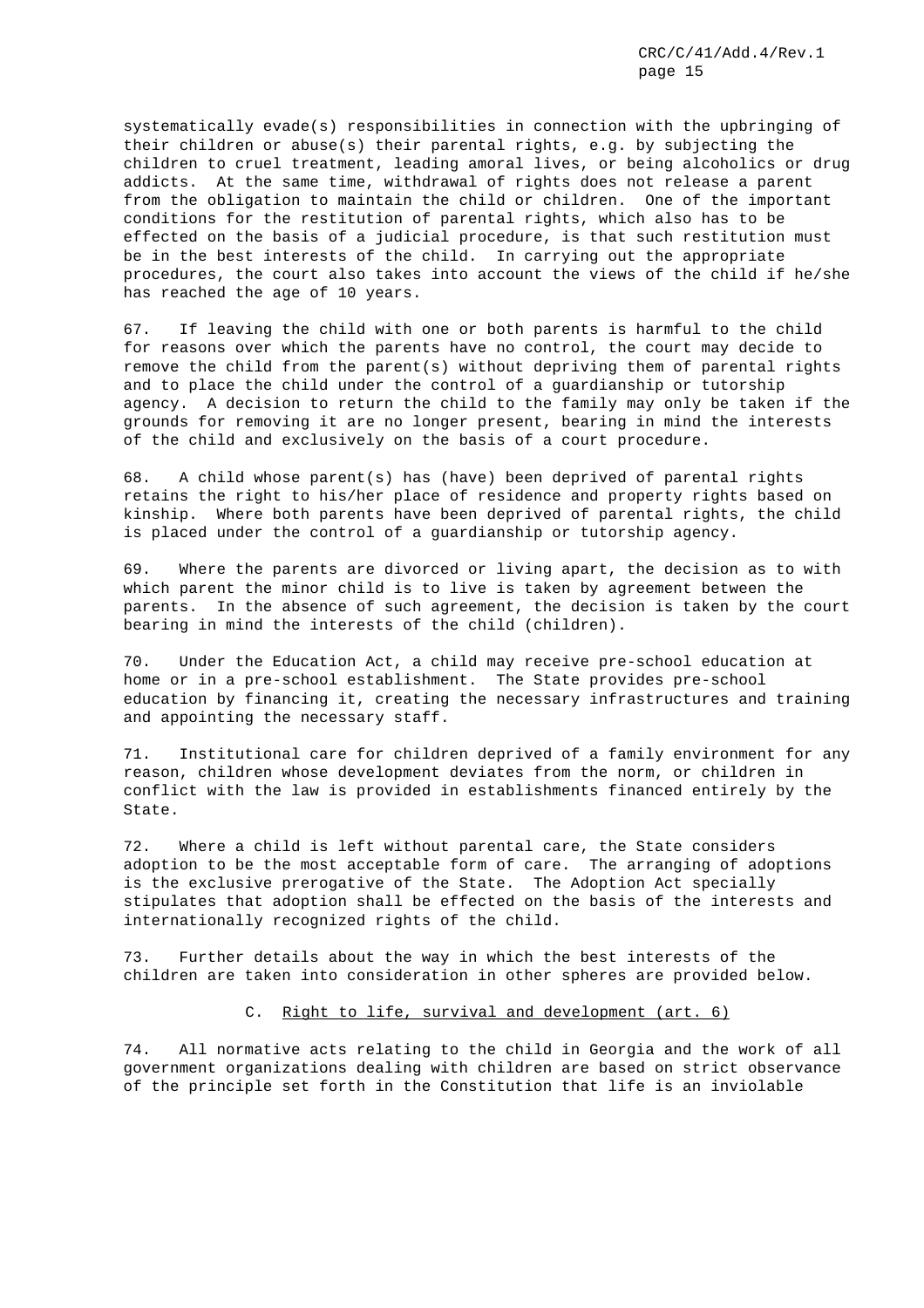human right and is protected by law. Any infringement of the right to life is a criminally punishable act. Forcibly depriving a human being of his/her life is considered to be a crime in all cases; premeditated deprivation of life is included among the most serious crimes and is punished with the full rigour of the law.

75. Under the Education Act, educational establishments must provide for their students the conditions necessary for the protection of their health and their physical development. Medical services to educational establishments are supplied by public health agencies on a contractual basis. Therapeutic educational establishments are provided at State cost for students requiring prolonged medical treatment (art. 42.1-3).

76. In the case of persons with deviations from normal development, the State creates the conditions necessary to rectify their development and adapt them to life in society. Special educational establishments providing treatment, education, training, social adaptation and integration in the life of society exist for children in this category and for those requiring prolonged medical treatment. Privileges with a view to their education and training are granted to persons disabled from childhood (Education Act, art. 41.1-2). For more detailed information on this problem, see below.

## D. Respect for the views of the child (art. 12)

77. The Constitution recognizes the right to freedom of speech and thought for all (art. 19.1); everyone has the right freely to express and disseminate their views in any form (art. 24.1). Thus freedom of opinion in Georgia is guaranteed for everyone, including children. The law specifies in greater detail the instances in which the views of the child are given special attention, depending on age. The criterion which determines the legal effects of a child's expression of his/her views is age, as well as the relative ability to formulate and express those views.

78. Although a minor does not normally have the right to engage in legal procedures independently (cf. paras. 27 and 28), his/her views can be heard in the course of procedures required by law. The section of this report entitled "Definition of the child" specifies the rights of the child in connection with the administration of justice and in matters of civil law.

79. For a description of ways in which the views of the child are taken into consideration at school and of mechanisms to ensure the enjoyment of this right, see below.

#### IV. CIVIL RIGHTS AND FREEDOMS

## A. Name and nationality (art. 7)

80. The law provides that the parentage of a child whose parents are married to each other is determined by the parents' marriage certificate. The parentage of a child whose parents are not married to each other is determined on the basis of a joint declaration made by to them to the registry office. In the absence of a joint declaration, paternity may be determined by a judicial procedure. The names of a mother and father who are married to each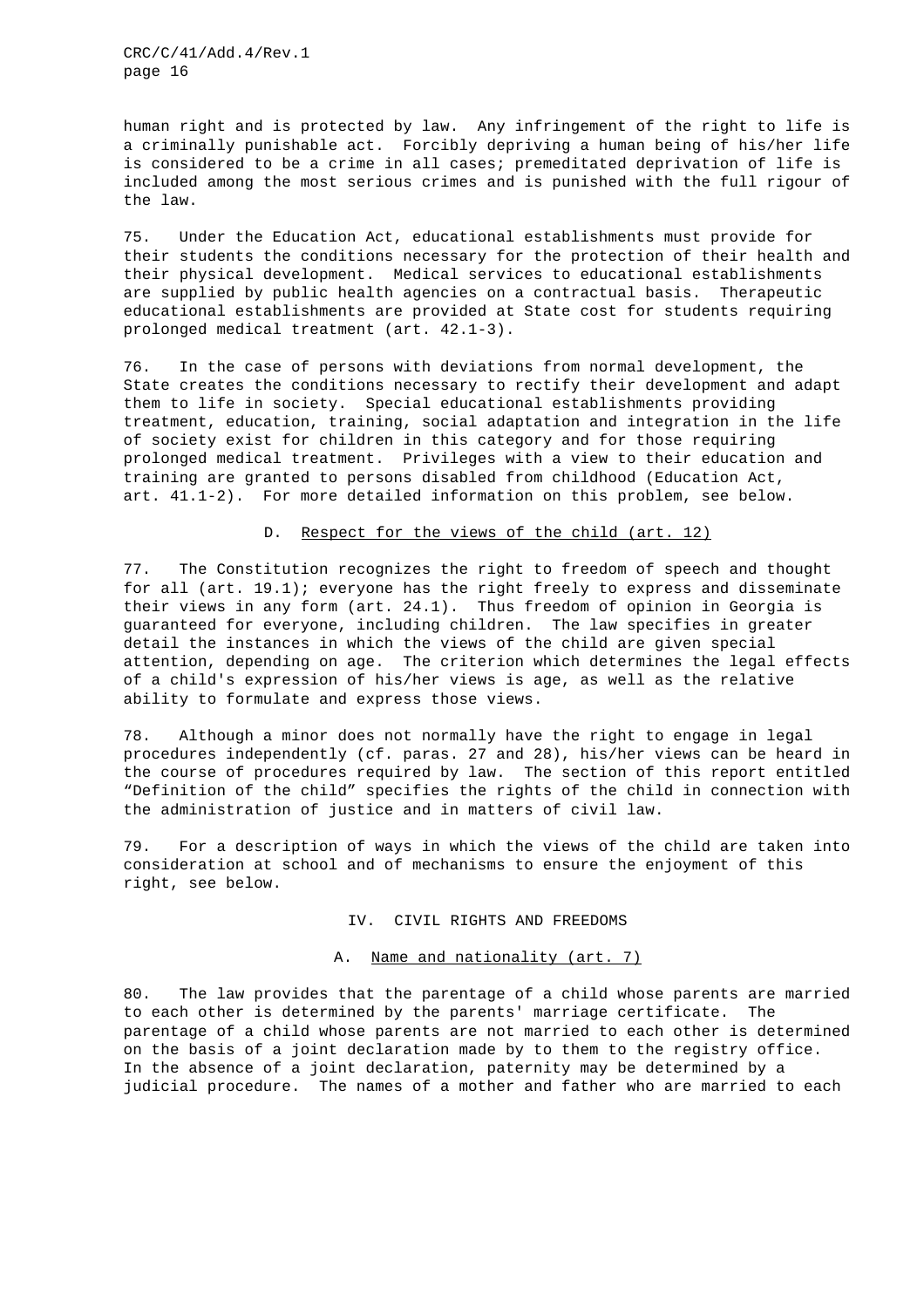other are entered in the register of births on the basis of a declaration by either of them. Where the parents are not married to each other, the name of the mother is registered on the basis of her declaration and that of the father on the basis of a joint declaration by the parents or of a court decision.

81. The birth of a child must be declared by one or both parent(s) to the registry office of the place of birth of the child or the place of residence of one of the parents, after which a birth certificate is issued. Registration is effected immediately upon presentation of a certificate from a medical establishment. The law provides for measures which guarantee that the birth of the child will be registered if the parents are unable to declare it for any reason (Ministry of Justice decision "On the registration of civil status").

82. The child's forename is given by the parents by mutual consent. If the parents have different family names, the child receives the family name of the mother or the father, or else, by agreement between the parents, a double family name. Cases where the parents are unknown or where the child is born out of wedlock are regulated by law.

83. Under the Constitution, Georgian citizenship is obtained through birth or through naturalization. A Georgian citizen cannot have double nationality. Deprivation of citizenship is prohibited (art. 112.1 and 2, art. 13.2).

84. The question of the child's nationality is regulated by the Citizenship Act. A child both of whose parents are Georgian citizens is considered to be a Georgian citizen irrespective of the place of birth. A child found in Georgian territory both of whose parents are unknown is considered to be a Georgian citizen. Where only one of the parents is a Georgian citizen, the child is considered to be a Georgian citizen if he/she was born in Georgian territory, if he/she was born outside Georgia but one of the parents is permanently resident in Georgia, if the other parent is stateless or unknown. Children of stateless persons permanently resident in Georgia are Georgian citizens if they were born in Georgian territory. Change of citizenship by both parents entails a change of citizenship for the child until the age of 14 years; in the case of children aged between 14 and 18, change of citizenship is permitted only with the child's consent. Where one of the parents changes his/her citizenship, the child retains Georgian citizenship if it continues to reside in Georgian territory. If one of the parents relinquishes Georgian citizenship and leaves the country together with a child below the age of 14 to take up permanent residence abroad, this entails loss of Georgian citizenship for the child. Loss of citizenship by one of the parents does not entail change in the citizenship of the child. If one of the parents acquires Georgian citizenship and the other is a stateless person, the child becomes a Georgian citizen. A child previously without Georgian citizenship who is adopted by a Georgian citizen acquires Georgian citizenship. A child who is a Georgian citizen and who is adopted by foreign nationals retains his/her citizenship unless the adoptive parents petition otherwise. The consent of a child aged between 14 and 18 years is needed in order to change his/her citizenship where this change may be consequent upon a change of citizenship of the parents.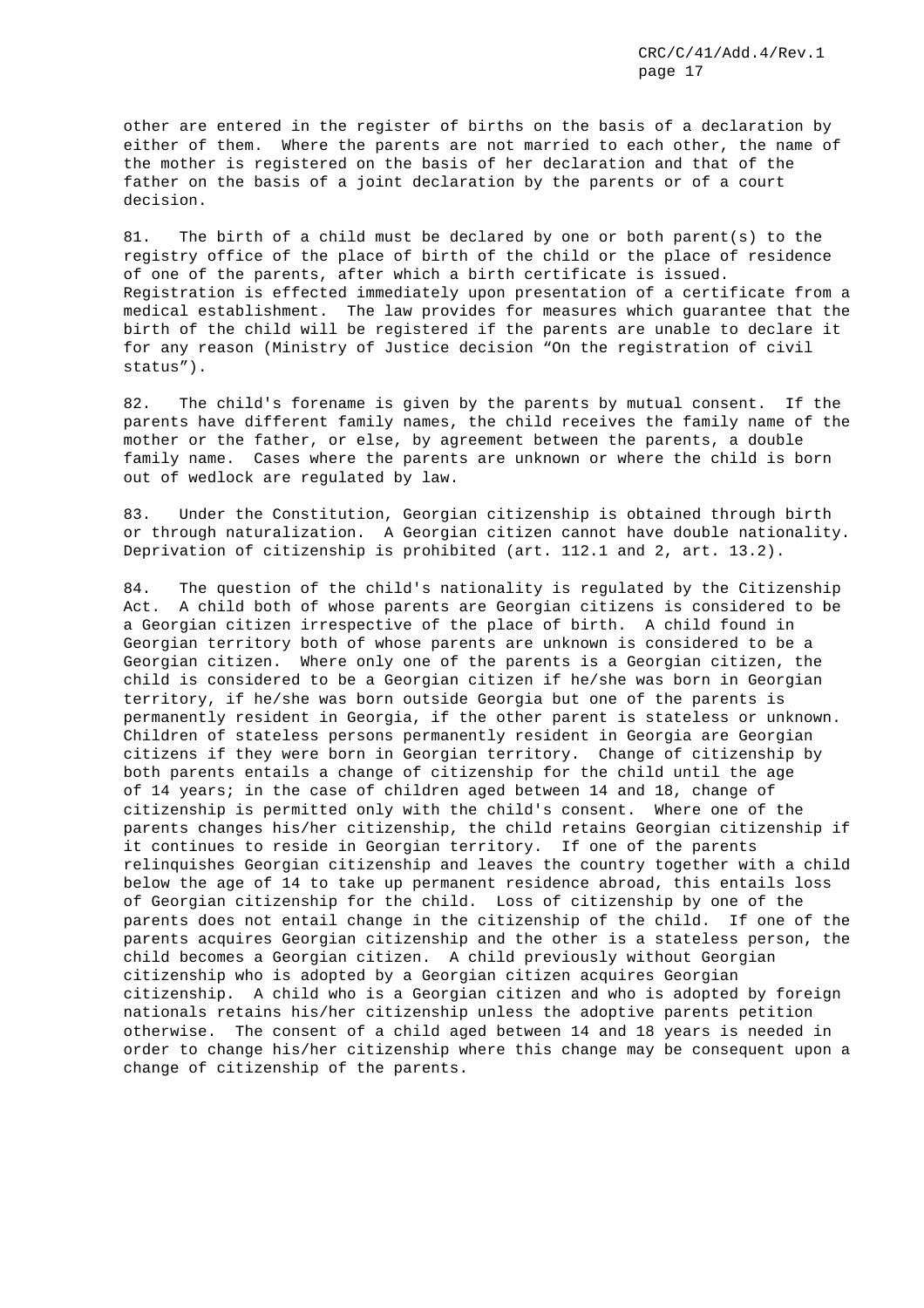85. Where the parents have different citizenship, a person chooses the nationality of either parent at his/her own wish upon reaching majority.

## B. Preservation of identity (art. 8)

86. As stated in paragraph 83, deprivation of citizenship is not permitted under any circumstances.

87. The right of the child to the preservation of its identity is not provided as such in Georgian law but is considered to go without saying. Dissolution of the parents' marriage does not entail a change of the child's family name. The parent with whom the child remains after the divorce has the right, subject to the best interests of the child, to petition the court that the child be given his/her name. Where the child has reached the age of 10, a change of name requires its consent.

88. The parents have the right to apply through the courts for the return of a minor child by a person who is keeping it without lawful grounds or in the absence of a court decision. In adopting a ruling, the court takes into consideration the best interests of the child.

89. The child's right to the preservation of the family environment may be restricted in its own interests if the parents are evading their duties or abusing their parental rights (cf. paras. 66-68). Where both parents are deprived of parental rights or where the child has been removed from the parents without deprivation of parental rights, the court places the child under the control of a guardianship and tutorship agency.

90. Kidnapping or any other form of unlawful restriction of liberty performed for profit or for any other reason is a criminally punishable act (Criminal Code, art. 133). The same applies to the substitution of one child for another done for profit or for any other reason (art. 127).

#### C. Freedom of expression (art. 13)

91. Freedom of speech and the right to disseminate one's opinions in oral, written or other form are guaranteed for all by the Constitution (arts. 19.1 and 24.1). Persecuting a person for reasons connected with the exercise of free speech is prohibited, as is the restriction of that freedom provided its exercise does not infringe the rights and freedoms of other persons (art. 19.2-3). The enjoyment of the right freely to receive and disseminate information can be restricted by law subject to the conditions required in a democratic society in order to ensure State and public security, territorial integrity, prevention of crime, to protect the rights and dignity of others, to prevent the dissemination of classified information and to guarantee the independence and impartiality of justice (art. 24.4).

92. The mass media are free. Censorship is prohibited (art. 24.2). The enjoyment of this freedom may be restricted by law subject to the conditions set out in the preceding paragraph.

93. Freedom of intellectual creativity is guaranteed and the right to intellectual property is declared inviolable (art. 23.1). Censorship in the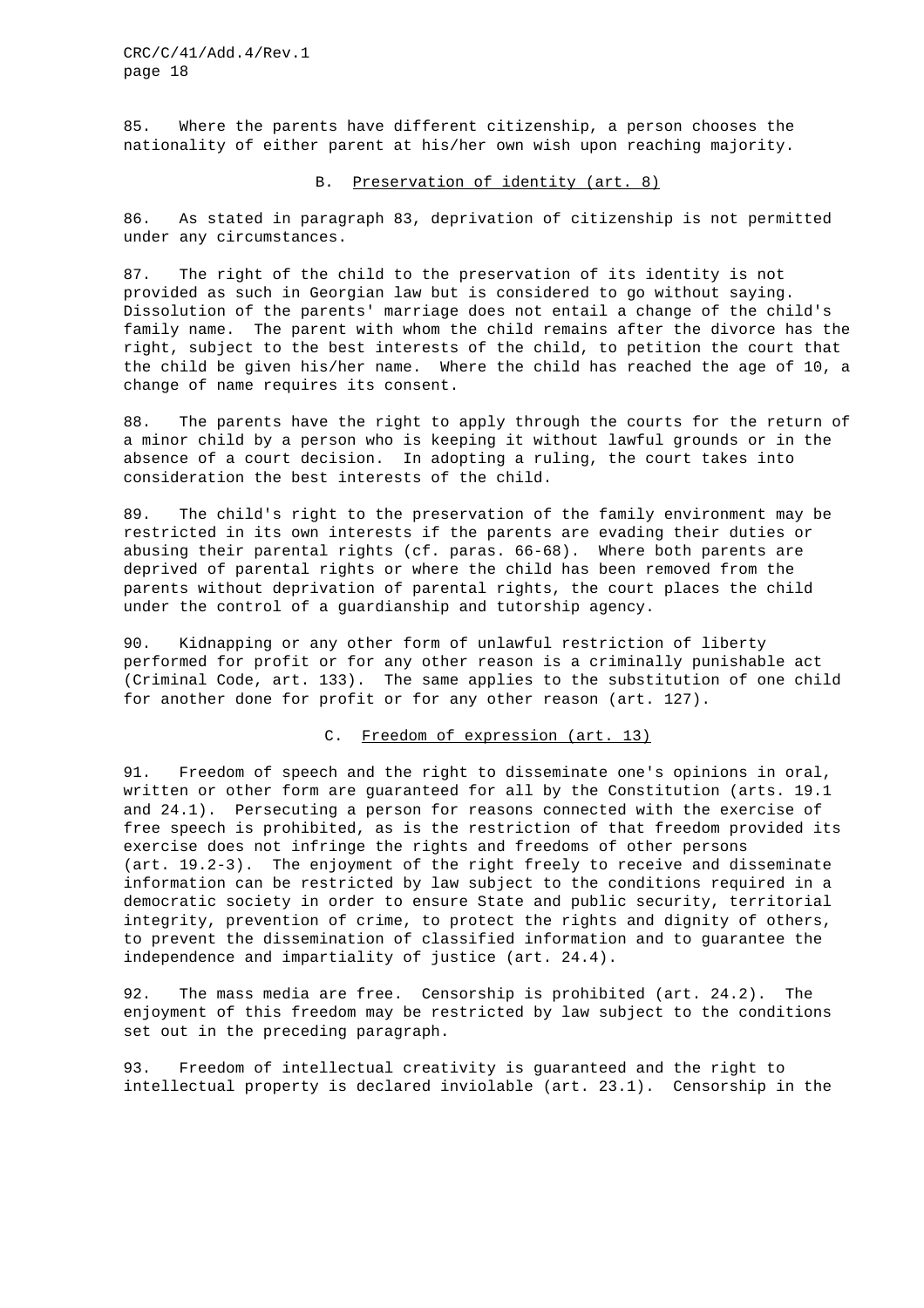sphere of creative activities is not permitted. Seizure of creative works and the banning of their dissemination are prohibited provided such dissemination does not infringe the rights of other persons (art. 23.2-3).

94. The right to freedom of expression is reflected in a wide spectrum of printed periodicals financed by the State, independent sources or political parties. Any political party or public organization is entitled to have a press organ of its own. Independent radio stations and television companies broadcasting to all or part of the national territory have gone on the air in the review period. Objectively speaking, their operation is hampered by the energy crisis, as a result of which the population receives electric current for only 4 to 6 hours a day during most of the year. Journalists are entitled freely to express and defend their opinions except in the cases specified in article 24.4 of the Constitution.

95. Foreign publications are accessible to everyone, setting aside the question of their price which is sometimes very high for Georgian citizens. There are no restrictions on importing and disseminating such publications.

96. A department for children's programmes has been operating for many years within the Georgian broadcasting corporation. Children and adolescents take part in the preparation of the programmes or participate as guests.

97. The Criminal Code qualifies the following acts as criminally punishable: making, disseminating or advertising pornographic works, publications, pictures or other objects of a pornographic nature (art. 232); making, disseminating or showing films, videos or other works advocating violence or cruelty (art. 231.1).

98. The national parliament is currently considering a bill on the mass media. The Georgian mass media are participating in the process.

## D. Access to appropriate information (art. 17)

99. Under the Constitution, the State promotes the development of culture and creates conditions for the unrestricted participation of citizens in cultural life, the manifestation and enrichment of cultural originality, the recognition of national and universal values and the deepening of international cultural relationships (art. 34.1).

100. Television is the information medium most accessible to children in Georgia. The State radio and television company broadcasts over two channels, principally in Georgian (except for information programmes). Some independent radio and television companies, most of them also broadcasting in Georgian, have gone on the air since 1992. State television has a Russian department, and the State radio has Armenian and Azerbaijani departments as well as a Russian one.

101. The development of cable and, to a lesser extent, satellite television, the possibility of receiving foreign (essentially Russian) programmes in the whole or part of the national territory, and the wide accessibility of videos of various kinds are stimulating the competitivity of local companies. The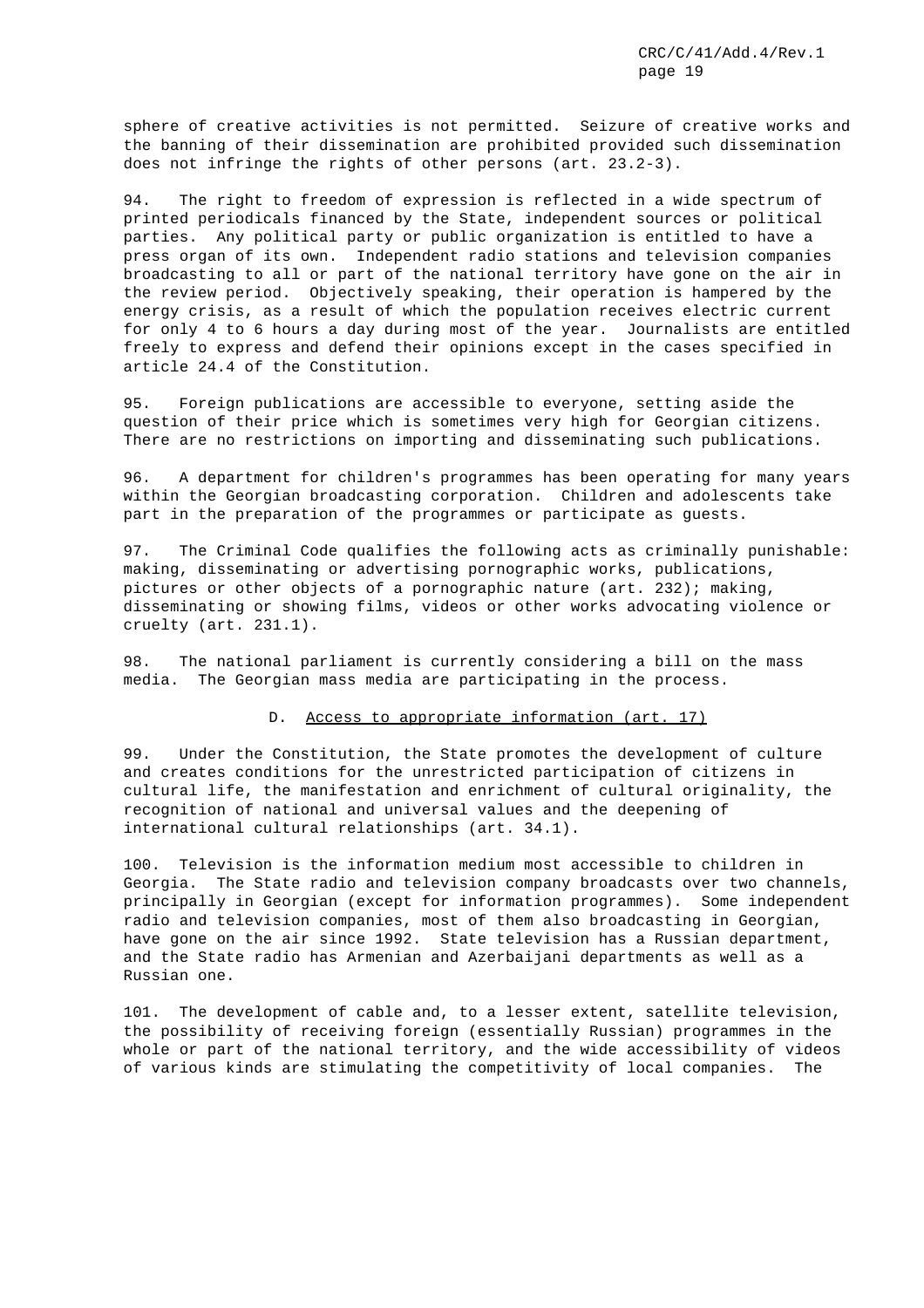choice between artistic values and crude entertainment is being made increasingly in favour of the latter. This applies, to a considerable extent, to programmes for children.

102. Georgia has about 260 children's libraries. Practically every school or cultural centre has a more or less extensive library.

103. The attainment of independence has led to changes in the sphere of the mass media. The distinguishing features of this sphere today are pluralism of information, a rapidly growing newspaper industry, and growing competition. The one-sidedness and careful dosage of the Soviet period are things of the past; we now have a situation of over-saturation with information. Most of the independent press is published in Georgian, although there are newspapers in Greek, German and Russian financed by private individuals, funds or public organizations. The State finances the publication of official gazettes in Russian, Azerbaijani and Armenian.

104. Regrettably, the subject matter of children's newspapers and journals has come to reflect the younger generation's interest in entertainment, violence, etc.

105. The commercialization of the press and of book publishing has made such negative aspects of western mass culture as violence, eroticism and horror accessible to children. The dissemination of such publications, for the most part imported from abroad, is almost uncontrolled. Despite existing prohibitions, the law enforcement organs are essentially inactive vis-à-vis such practices.

106. The publication of books for children is an acute problem, again as a result of the commercialization of publishing activities. Problems arising in connection with the publication of textbooks are discussed below.

107. Many reference books, foreign language manuals, dictionaries and books on computer technology intended for children and adolescents are being imported by private individuals and organizations. Unfortunately, owing to their high price such publications are not accessible even to the majority of adult users, let alone minors.

## E. Freedom of thought, conscience and religion (art. 14)

108. The Constitution guarantees freedom of thought, conscience and religion for all and prohibits persecution on those grounds and coercion to express ideas concerning those freedoms (art. 19.1-2). The State recognizes the exceptional role of the Georgian Orthodox Church in the history of Georgia, but at the same time proclaims complete freedom of religious belief and creed and the independence of the church from the State (art. 9).

109. The Criminal Code (art. 149) provides for penalties in the form of corrective labour or public censure for hindering the performance of religious rites, if these do not disturb public order and are not accompanied by infringements of human rights.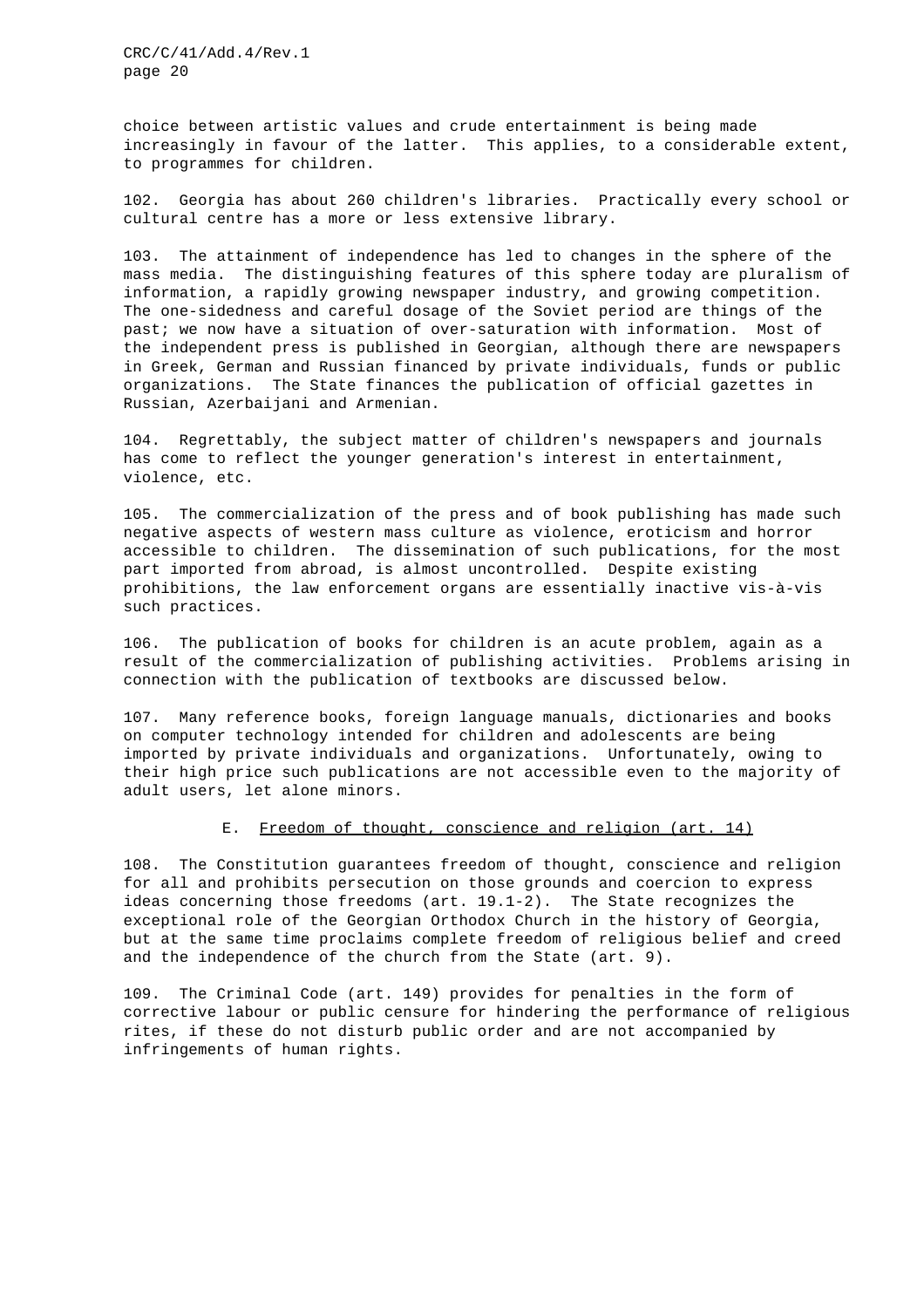110. Georgian society has always been distinguished by its tolerance towards the religious beliefs (or absence of belief) and creeds of others. Suffice it to say that a Georgian church, an Armenian church, a mosque and a synagogue coexist peacefully in each other's immediate vicinity in the Georgian capital. Neither from the legal nor from the practical point of view is there any hindrance to the enjoyment of the freedom of parents to provide their children with a religious or moral education in the light of their convictions. This forms part of the private family sphere in which no one has the right to interfere arbitrarily.

111. For the structure of society in terms of religions, please see the relevant section of the attached core document.

112. The Education Act applies only to secular education and presupposes the independence of educational establishments run by religious associations. Education is founded upon principles of recognition of, and respect for, universal and national cultural values, humanistic teaching and upbringing in a spirit of unity of values and harmony of spiritual and physical development.

113. According to the Constitution, freedom of conscience may not infringe the rights and freedoms of others (art. 19.3). The Citizens' Public Associations Act prohibits the establishment and activities of public associations (including religious ones) whose goal is the overthrow of the constitutional order by violent means, violation of the nation's territorial integrity, fomenting religious dissension, advocating violence and cruelty, or other criminally punishable acts (art. 3). A breach of this rule may entail a court investigation into the lawfulness of public associations, including religious ones (art. 17).

114. There is serious public concern about the spread of "sects", religious movements non-traditional to Georgia, some of which preach intolerance of other creeds and are distinguished by the totalitarian character of their directing structures or self-administration system, etc. No special law on citizens' religious associations that might clarify the situation in this regard has yet been enacted.

#### F. Freedom of association and of peaceful assembly (art. 15)

115. The Georgian Constitution provides that all have the right to form and join public associations, including trade unions (art. 26.1). Only the establishment of associations whose goal is the overthrow of the constitutional order by violent means, violation of the nation's territorial integrity, fomenting religious dissension, advocating violence and cruelty, or other criminally punishable acts is not permitted (art. 26.3). Suspension or prohibition of the activities of public associations is possible only through the courts (art. 26.6). The Citizens' Public Associations Act covers youth and children's organizations (art. 1) which receive financial assistance from the State (art. 5). As a rule, membership of a public association is open to citizens who have reached their majority. In the case of youth associations, however, the age of entry is determined by the statute of the association concerned (art. 11). Public associations are registered with the Ministry of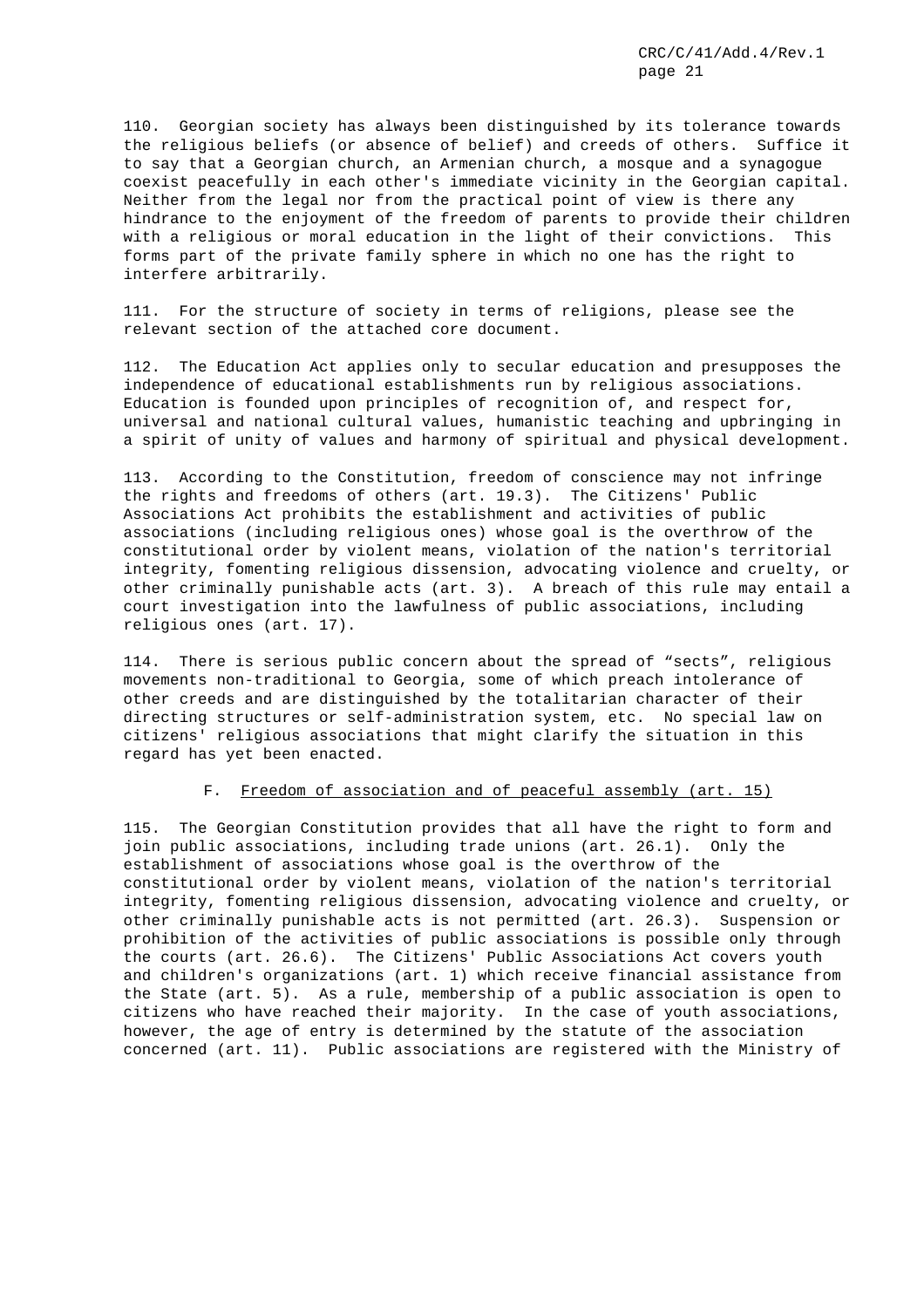Justice; this does not constitute a form of control of the freedom of the association but, rather, provides a mechanism for verifying compliance with requirements under the law (art. 13).

116. In line with the general principles of Georgian law, the only restriction of the right of the child to freedom of association is a prohibition on forming political parties or participating in their activities.

117. Matters pertaining to citizens' forming or joining trade unions are regulated by the Labour Code, which guarantees the right of workers and employees to form trade unions (art. 217).

118. For the activities of Georgian trade unions, please see the initial report of Georgia under the International Covenant on Economic, Social and Cultural Rights (E/1990/5/Add.37).

119. According to the Constitution (art. 25), all, except members of the armed forces, the police and the security services, have the right, without prior permission, to assemble publicly and without weapons either indoors or in the open. The law may require prior notification to be given to the authorities if the assembly or demonstration is to be held in a place where there is vehicle traffic or movement of persons. The right to hold meetings, demonstrations and processions according to the procedure established by law is also accorded to public associations (Citizens' Public Associations Act, art. 5). The police is responsible for ensuring the protection of participants in meetings, demonstrations and peaceful mass assemblies of citizens (Police Act, art. 8.31).

120. The authorities may interrupt an assembly or demonstration only if it assumes an unlawful character (Constitution, art. 25.3). The Police Act (art. 9.13) authorizes the police to stop unlawful meetings and other events, as well as peaceful events which represent a threat to public safety, life, health, property and other rights protected by law.

121. The Citizens' Public Associations Act, adopted by the national parliament in June 1997, contributes towards the implementation of the freedom of association and peaceful assembly. In particular, it provides that the organizers of assemblies, demonstrations, etc. must notify the event to the authorities five days in advance if it is to be held in a place where there is vehicle traffic or movement of persons (art. 8). An interesting feature is that the right to halt or disperse a demonstration is granted to a specific official appointed by the mayor's office if, in that official's view, the event has an unlawful character (art. 10). At the same time, the organizers have a right to challenge this official's decision through the courts, and if their action is successful the court must impose certain sanctions upon the official.

122. One of the objects of the Act is to instil in the population a taste for civilized, constructive forms of mass expression of public opinion which, on the one hand, will not permit anarchic behaviour by participants in the event and, on the other hand, will restrain the zeal that usually grips the authorities on such occasions.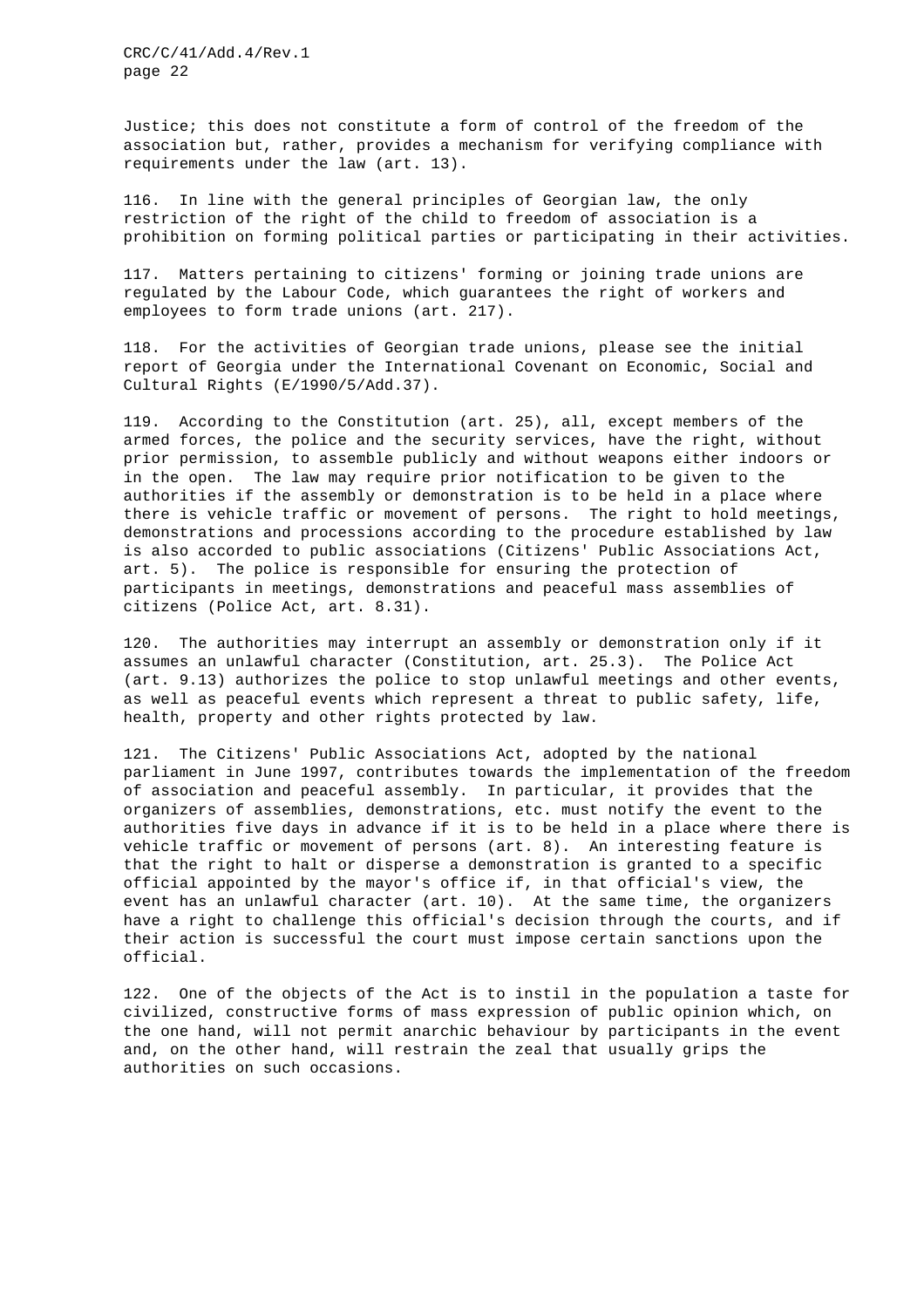## G. Inviolability of privacy (art. 16)

123. Article 20 of the Constitution provides that "the private life of every person (...) his/her personal records, correspondence, telephone conversations (...) are inviolable". Restriction of these rights is permissible under a court decision or without such decision in the event of urgent necessity as defined by law. No one has the right to enter the home or other property against the will of the owner or to conduct a search without a court decision or in the absence of urgent necessity as defined by law.

124. According to the Constitution, freedom of person is inviolable; deprivation or restriction of personal liberty without a decision of the court is not permitted.

125. The provision contained in the Civil Code that the rights of parents cannot be used against the interests of the child (art. 1198.4) can be interpreted in a wide sense as preventing arbitrary interference with a child's privacy as well as conduct harmful to the child's dignity or reputation.

126. Violation of the rights of the child within the family is recognized as unlawful and entails civil or criminal responsibility for the parents or other persons. This applies, inter alia, to violation of the secrecy of adoption without the adoptive parent's authorization (Criminal Code, art. 125.1).

127. Anyone has the right to apply through the courts for a refutation of reports or pictures, including those published by the mass media, that infringe his/her honour and dignity, privacy, personal inviolability or reputation (Civil Code, art. 18.1-3,5). Where reports or pictures of this kind have been published deliberately, the victim may claim compensation for the damage caused (art. 18.6).

128. Such forms of infringement of personal honour and dignity as slander, insults or breach of the inviolability of the home are criminally punishable acts (Criminal Code, arts. 137, 138 and 141). The provisions referred to in this and the preceding paragraphs may not be directly applicable to children but they do undoubtedly play a role in guaranteeing the completeness and quality of the exercise of their rights.

129. To conclude this section, we may cite two further provisions of the Constitution having a direct bearing on the rights in question: "Every citizen of Georgia has the right, in accordance with established procedure, to acquaint himself/herself with information concerning him/her in the possession of State institutions ... No one may have access to information in the possession of official institutions relating to a person's state of health (...) or other private matters without the consent of that person, except in cases established by law where this is essential for the maintenance of State or public security, public health or the protection of the rights and freedoms of other persons" (art. 41.1,2).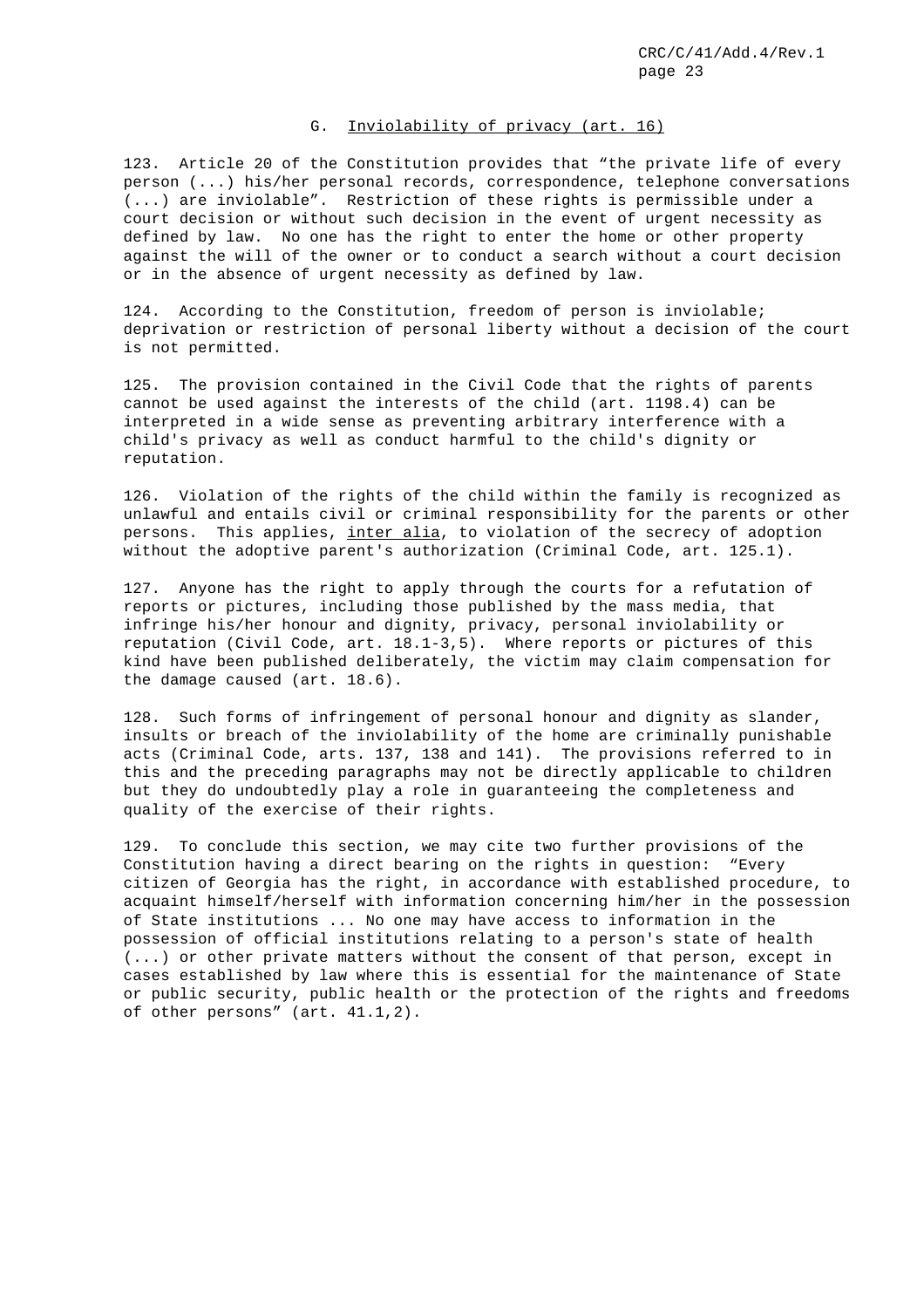## H. Right not to be subjected to torture or other cruel, inhuman or degrading treatment or punishment (art. 37.1)

130. The Georgian Constitution provides: "Torture and treatment or punishment that is inhuman, cruel or degrading to a person's honour and dignity are prohibited" (art. 17.2).

131. In 1994 Georgia became a party to the Convention against Torture and submitted the initial report on its implementation of the Convention's provisions (see document CAT/C/28/Add.1). The report was considered by the Committee against Torture (see documents CAT/C/SR.278 and 279 and A/52/44, paras. 228-263).

132. The death penalty was abolished in Georgia in November 1997 and was replaced as the supreme penalty by life imprisonment. Even before that time, however, the law prohibited the application of the death penalty to persons below the age of 18, the maximum penalty for offenders in that age group being, then as now, 10 years of deprivation of liberty.

133. Georgian law does not provide for corporal punishment. Such punishment is unconditionally prohibited in schools and is rejected as an educational method.

134. For the treatment of juvenile offenders and the punishments and corrective measures applied to them, please see the appropriate sections of this report. The general principle in this area is that the convicted individual must not only be punished but also reformed and re-educated. It is absolutely not the purpose of punishment to cause physical suffering or to degrade human dignity (art. 22).

V. FAMILY ENVIRONMENT AND ALTERNATIVE CARE

#### A. Parental guidance (art. 5)

135. The rights and duties of parents in respect of their children are regulated by a special chapter of the Civil Code. The main provisions are the following:

- Both parents have the same rights and duties in respect of their children; the child has the right to live and to be raised within the family (art. 1197);
- Parents have the right and the duty to bring up their children and to care for their all-round development, the children's interests being unconditionally taken into consideration;
- The protection of the rights and interests of minor children is incumbent upon their parents, who are their children's legal representatives in relations with third parties, including the courts;
- The rights of parents cannot be used against the interests of their children (art. 1198);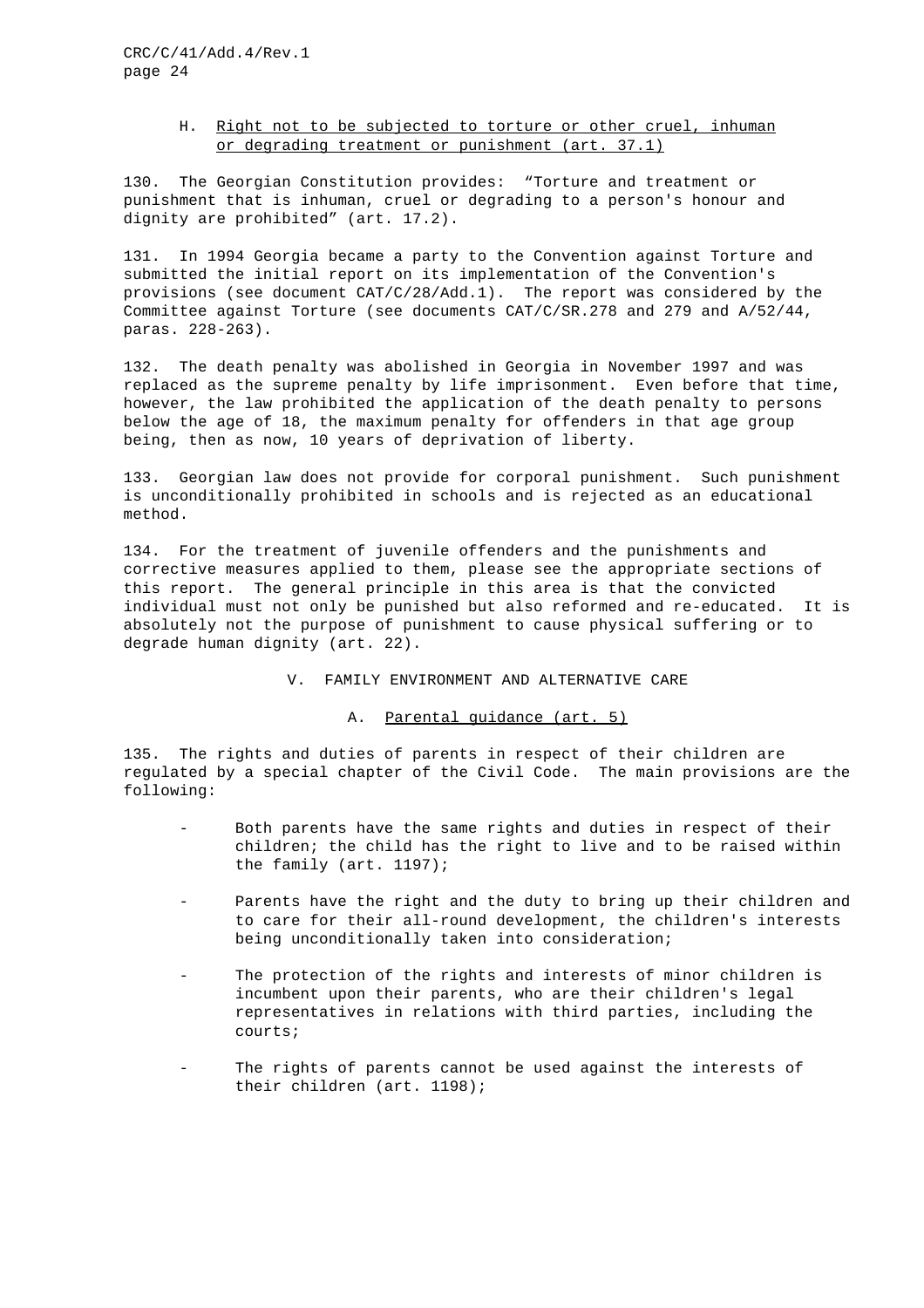- Parents have equal rights and equal duties in respect of their children even in the event of divorce (art. 1199);
- A parent living apart from the child has the right to spend time with the child and is under obligation to take part in the child's upbringing (art. 1202).

136. Parental responsibility in connection with the upbringing of their children is provided under both civil and criminal law. The Civil Code provides for judicial deprivation of parental rights in the event that those rights are abused or used in a manner harmful to the child (art. 1205). Where both parents have been deprived of parental rights, the child is placed under the control of a guardianship and tutorship agency. Deprivation of rights does not release the parents from the obligation to maintain the child.

137. All aspects of the maintenance obligations of parents are dealt with in the section of the Civil Code entitled "Maintenance obligations of parents and children".

138. Malicious evasion of payment of alimony and child maintenance (art. 124) and abuse of guardianship duties are considered to be punishable acts under the Criminal Code (art. 125).

139. For the legal capacity of minors, please see the "Definition of the child" section of this report.

140. According to the Education Act (art. 44), parents (or legal representatives) have the right to demand the protection of the rights of the child, to choose their child's form of education and educational establishment, to participate in the educational establishment's administration in accordance with its statutes, etc. Parents (legal representatives) are under obligation to care for the child's physical and psychological health, to instil in the child respect for the law and for human rights and freedoms, to provide the child with the conditions necessary for its education, etc. Education at home is permitted; where this is determined by the child's state of health, the parents may be granted financial aid.

141. For questions relating to labour, please see Georgia's initial report under the International Covenant on Economic, Social and Cultural Rights (E/1990/5/Add.37, paras. 173-176 and 179-181).

#### B. Parental responsibilities (art. 18.1-2)

142. Georgian law on the family and the child is based on the principle that the child needs to be cared for and brought up within the family and that the State and society are in duty bound to assist the parents in caring for the child. Parents are provided with specific legal guarantees that their duties and obligations in connection with the care and upbringing of their children will be respected.

143. For the principle of equality of the parent's rights and obligations in respect of their children, please see the relevant paragraphs of this report.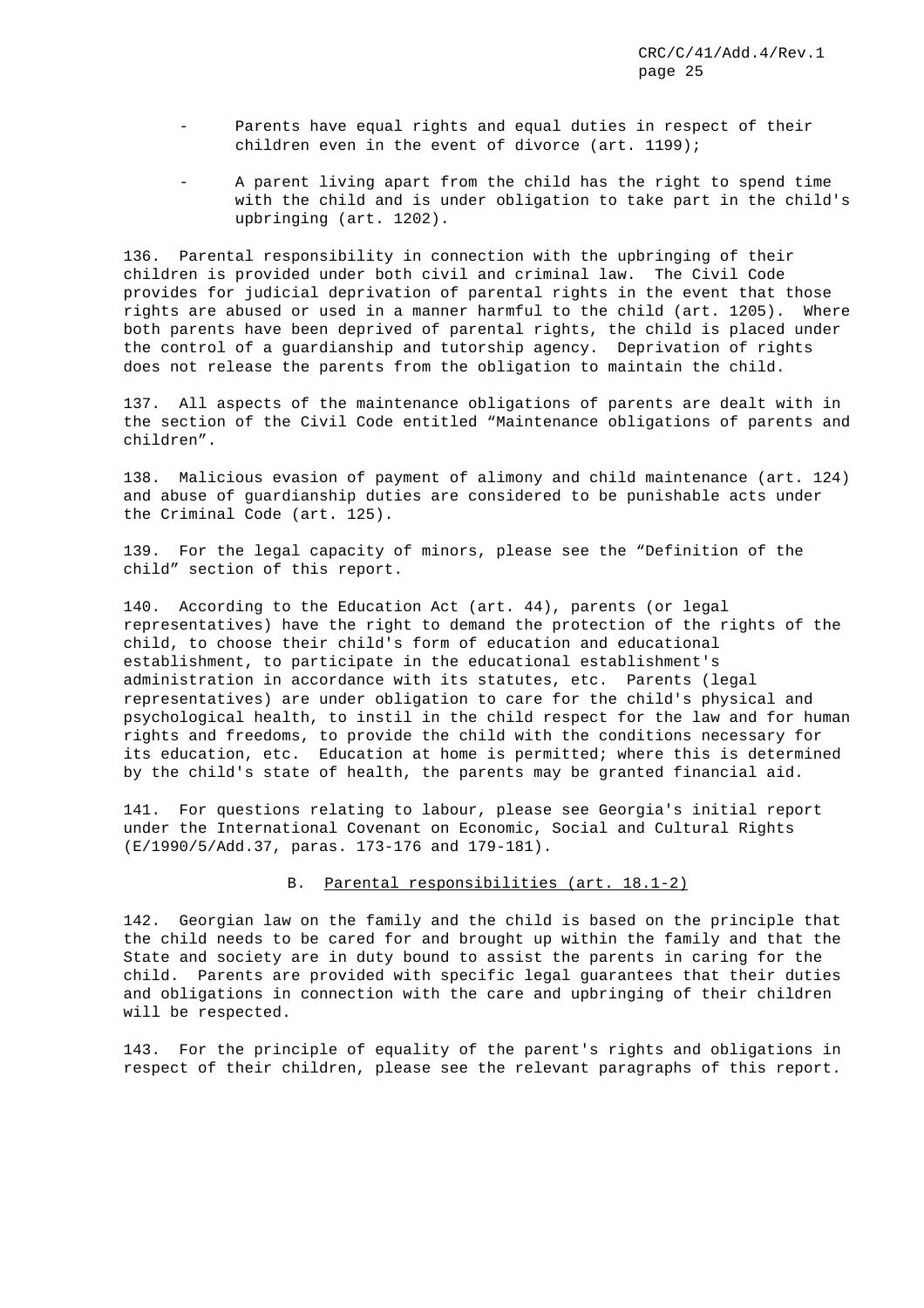144. All matters relating to the upbringing of their children are decided by the parents by mutual agreement, in the absence of which disputed issues are settled by the court with the parents' participation. Parental rights and duties are exercised by both parents jointly or separately, as provided in the Marriage and Family Code.

145. Where the parents are living apart as a result of divorce or for other reasons, the question as to which parent the child will live with is settled by agreement between the parents. In the absence of such agreement, the dispute is settled by the court bearing in mind the interests of the child (Civil Code, art. 1201).

146. The primary responsibility for the care and upbringing of children rests with the parents. Where both parents have died, are unknown or have been deprived of parental rights, parental duties are performed by the child's legal representative. In the event of adoption, the adoptive parents become the holders of parental rights and duties.

147. State policy as regards assistance to parents in caring for their children leaves much to be desired. The situation in this regard has been adversely affected by the commercialization of medicine (including paediatrics) and education, the abolition of financial assistance for children (child allowance) and its replacement by special-purpose aid to the neediest citizens, and the general background of sharp decline in the population's standard of living during the period under review.

## C. Separation from parents (art. 9)

148. The right of parents to apply to the courts for the return of their minor child from a person who is keeping the child without legal grounds or without a court decision is guaranteed by law. However, the court may reject such a claim by the parents if it is inconsistent with the child's interests (Civil Code, art. 1204).

149. Deprivation of parental rights may be imposed through the courts exclusively as an extreme measure. The grounds for this step are (a) systematic evasion or abuse of parental rights in a manner harmful to the children and (b) the parents' chronic alcoholism or drug addiction. A child both of whose parents have been deprived of parental rights is placed under the control of a guardianship or tutorship agency. A parent(s) deprived of parental rights is (are) not released from the obligation to maintain the child; in this connection, the court may at the same time decide the amount of child maintenance to be paid. A parent whose parental rights have been withdrawn loses all rights based on kinship in respect of the child. The child retains the right to residential space and other property rights based on kinship. The guardianship and tutorship agency may permit a parent deprived of his/her parental rights to see the child if this will not adversely affect the child. Restitution of parental rights can be effected through the courts if the causes for their withdrawal are no longer present. The wishes of the child are taken into account in this regard if the child has reached the age of 10 years (Civil Code, arts. 1205-1209).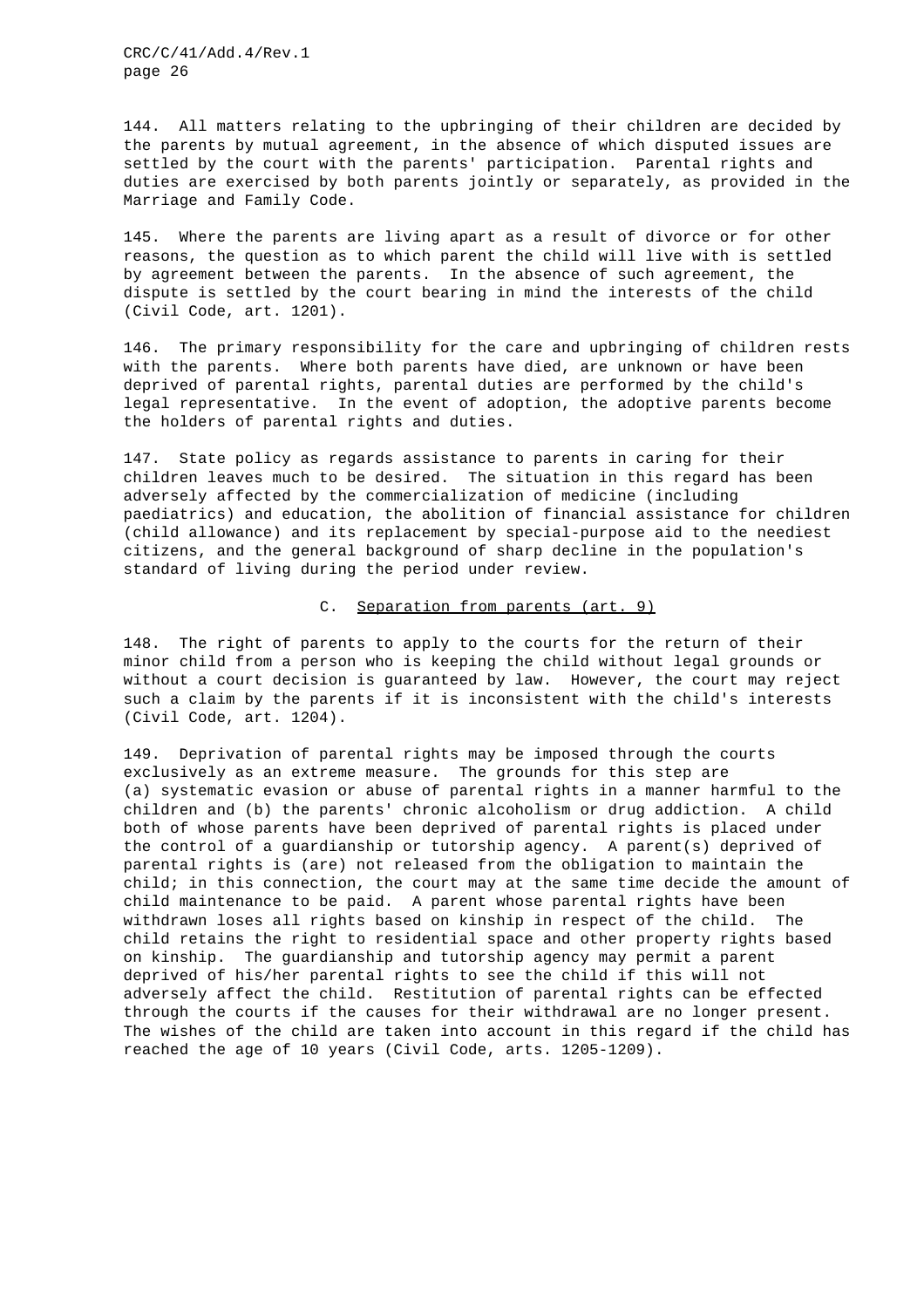150. If remaining with one or both parents is harmful to the child for reasons outside their control, the court may decide to remove the child from one or both parents without depriving them of parental rights and to place the child under the control of a guardianship and tutorship agency. When the grounds on which the child was removed are no longer present, the court may, upon application by the parent(s) and having regard to the interests of the child, decide to return the child to the parent(s) (Civil Code, art. 1210).

151. Children left without parental care for any reason, including those listed above, are placed under a guardian or tutor for the protection of their personal and property interests. The agencies of guardianship and tutorship are the local educational authorities and, in cases specified by law, the public health and social security authorities. A child may be placed under a guardian or tutor if it does not reside with its parents and if they are evading their responsibilities. If a child does reside with its parents but they are failing to fulfil their obligations with regard to his/her upbringing, the guardianship and tutorship agency may apply to the court for the child to be removed from the parents and placed under guardianship or tutorship (Civil Code, arts. 1275, 1278 and 1279). In appointing a guardian or tutor, the wishes of the ward are taken into consideration wherever possible. The guardianship and tutorship agency monitors the activities of the guardian or tutor (ibid., arts. 1282 and 1284). In the case of children being brought up in children's homes, the obligations of the guardian or tutor are vested in the administration of the establishment concerned (ibid., art. 1285).

152. Georgian law does not contain any formal provision denying the right of any family member to obtain information about the whereabouts of an absent parent in cases where a child has been separated from its parents as a result of State action. In particular, no practical impediment exists to the maintenance of permanent contact between a child and a parent serving a custodial sentence, etc.

#### D. Family reunification (art. 10)

153. Under article 22.2 of the Constitution, anyone lawfully resident in Georgia may freely leave the country, and a citizen of Georgia has the right freely to enter Georgia. Restriction of these rights is permitted only in accordance with the law in the interests of State or public security, public health, prevention of crime or administration of justice (ibid., art. 22.3).

154. The Emigration Act grants the right to apply for an emigration passport exclusively to citizens of Georgia who have reached their majority (art. 7). Where the person applying for an emigration passport is accompanied by children aged between 14 and 18, their consent to leave the country is required. Where the legal representative applying for an emigration passport is accompanied by minor children while the other legal representative remains in Georgia, the latter's consent to the children leaving the country is required. Children below the age of 18 emigrate together with their legal representatives or, if emigrating in order to join their legal representatives, do so accompanied by another adult (ibid.).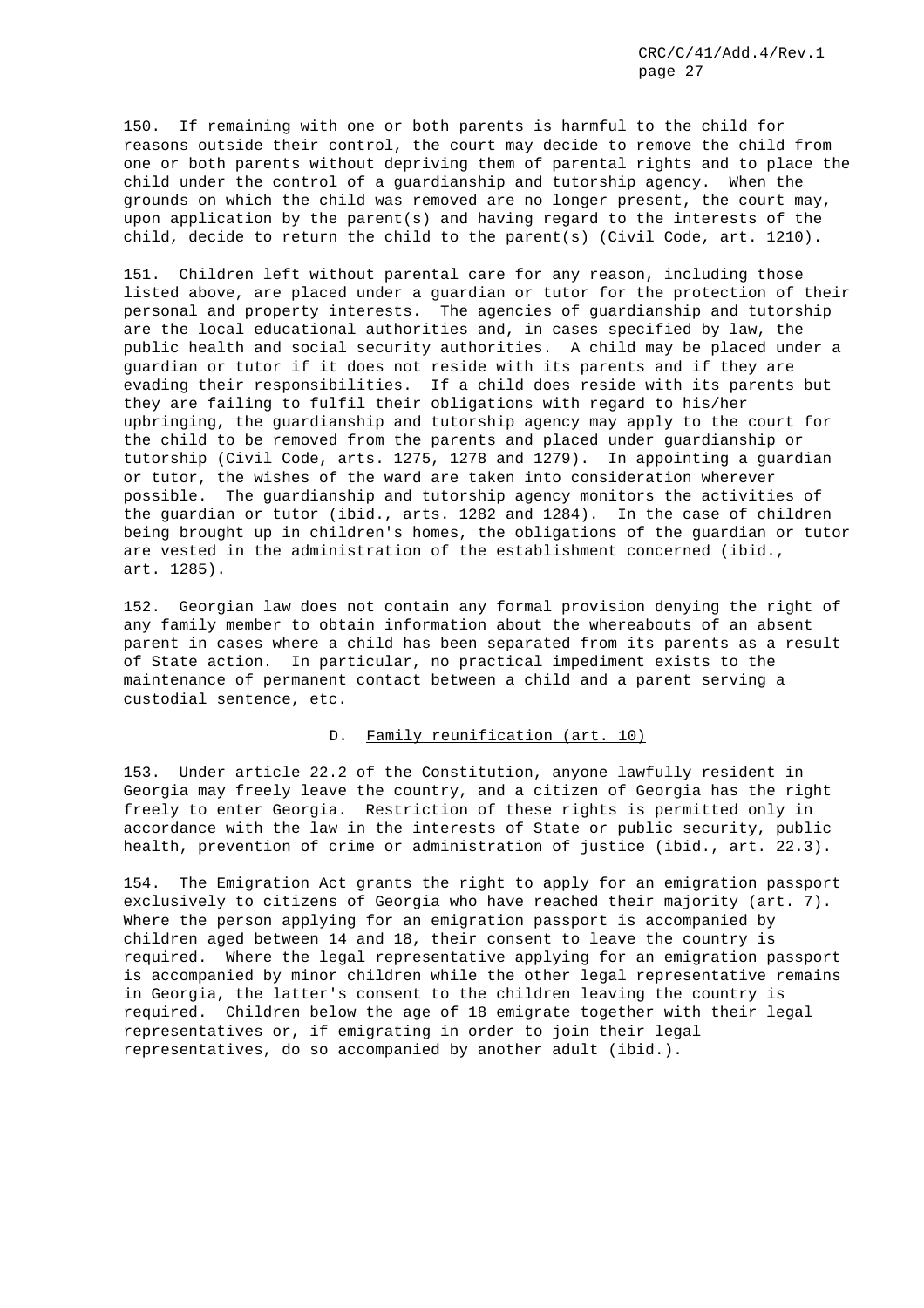155. The right to emigrate may be restricted on the following grounds: criminal action brought against the person wishing to emigrate or his/her failure to serve the full court sentence imposed; civil action brought against the person wishing to emigrate or his/her failure to fulfil obligations imposed by the court; military service not completed where the person wishing to emigrate is not entitled to deferment; considerations involving the protection of State secrets which are still sensitive (ibid., art. 12).

156. During the period under review, 3,577 minors, principally ethnic Greeks, Jews and Armenians, left Georgia. In all cases the minors' emigration was determined by the departure of their parents (legal representatives) to join relatives permanently resident abroad.

157. The legal status of immigrants in Georgia is regulated by the Immigration Act, which provides, in particular, that immigrant status may be conferred upon an under-age foreigner who is the child of a Georgian citizen or the child below 18 years of age of an immigrant (art. 3). No cases of immigration of persons below 18 years of age were recorded during the period under review.

#### E. Recovery of maintenance for the child (art. 27.4)

158. The law stipulates that parents are responsible for the maintenance of their minor children. The amount of child maintenance to be paid is determined by mutual agreement between the parents or, in the absence of such agreement, by the court. In deciding upon the amount of child maintenance to be paid, the court is guided by considerations of ensuring the children's normal upkeep and upbringing, bearing in mind the financial situation of both parents and child (Civil Code, arts. 1212-1214).

159. The costs of maintaining a child placed in a children's establishment may be charged to the parents and collected from them on behalf of that establishment (ibid., art. 1216).

160. Where a respondent is officially registered as the child's parent, the court may, before considering the case on its merits, decide that certain amounts of child maintenance should be recovered from the respondent (ibid., art. 1217).

161. Malicious avoidance by parents of payment of child maintenance amounts determined by a decision of the court or of the judge, as well as avoidance by parents of maintaining their minor children for whom they are financially responsible, are criminally punishable acts (Criminal Code, art. 124).

162. Where a child has no possibility of receiving maintenance from the parents, the obligation to maintain minor children, if they require help, devolves upon their brothers and sisters having sufficient means for this purpose. A similar obligation to maintain their minor grandchildren, under the same conditions, devolves upon grandparents, and, in respect of stepchildren, upon step-parents (Civil Code, arts. 1223, 1225, 1226).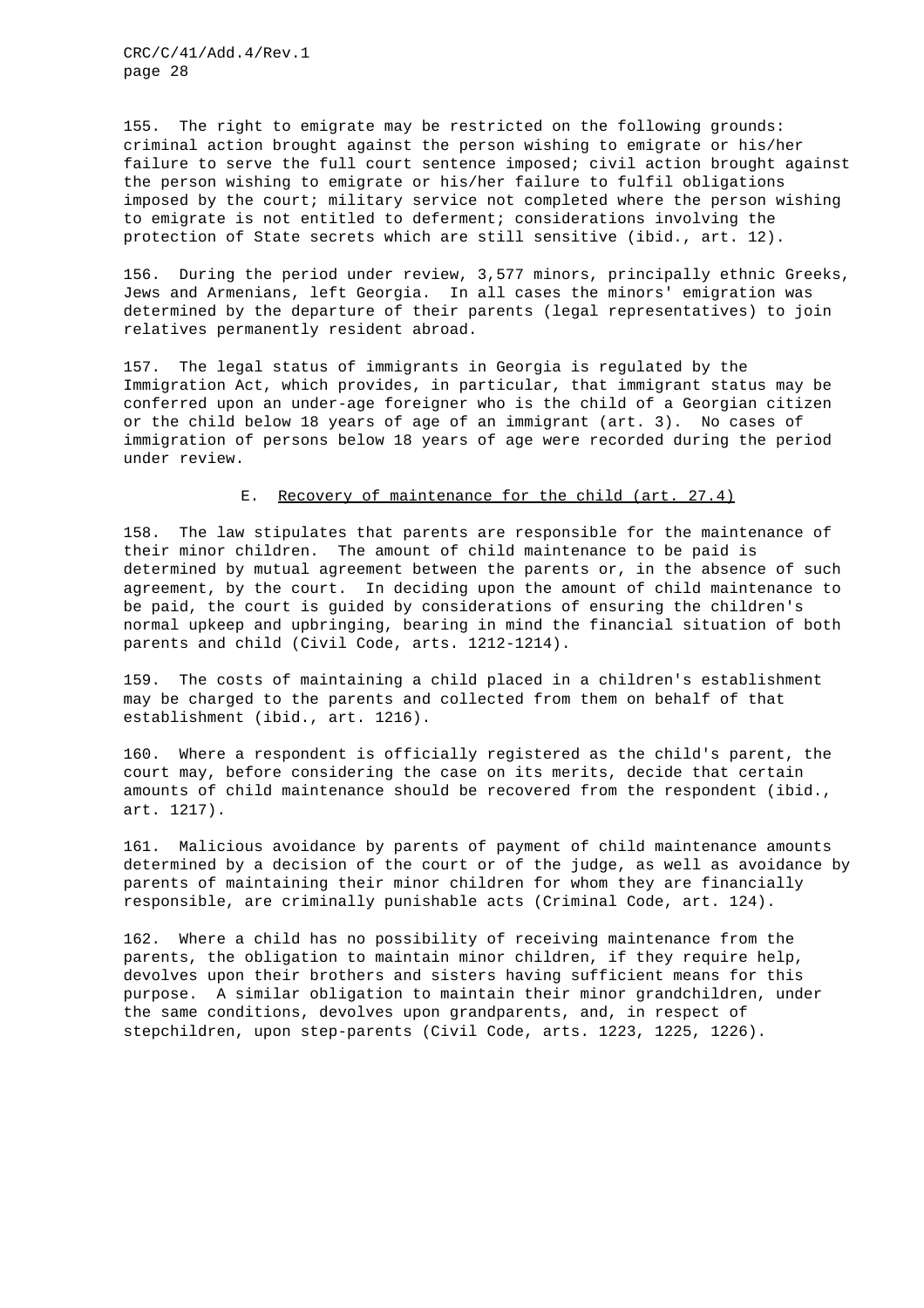163. The law also regulates matters pertaining to the maintenance of children by foster parents (not including guardians and tutors) and child maintenance obligations in respect of de facto wards. A separate chapter of the Civil Code determines the procedure for the payment and recovery of maintenance, release from maintenance payments, and cessation of maintenance obligations.

164. As stated above, parents have the right independently to determine the amount of child maintenance to be paid. As a rule, this amount may not deviate significantly from the levels determined by law, namely, 25 per cent of earnings (wages) for one child, 33 per cent for two children and 50 per cent for three or more children. The amount may be reduced if the parent required to pay has other minor children who, if the maintenance were recovered in full, would be financially worse off than the children receiving maintenance.

## F. Children deprived of a family environment (art. 20)

165. Children temporarily or permanently deprived of their family environment receive special protection and assistance from the authorities. The latter are responsible for providing children in this category with alternative forms of care, such as placing in specialized establishments or adoption. There are different special children's establishments depending on the children's age and their need for special care or medical treatment.

166. In Georgia there are at present 72 special children's establishments, in which 7,500 to 8,000 children are permanently maintained. These establishments are placed under the central administration and control of the Ministry of Education (63), the Ministry of Health (3), the Ministry of Social Welfare, Labour and Employment and the Ministry of the Interior (4). The ages of the children maintained in these establishments range from 3 to 18 years.

167. There are three infants' homes, two for babies from birth to the age of 3 and one for infants from birth to the age of 6. These homes are intended for partially or completely orphaned children, healthy children abandoned by their parents, and children with physical or mental deficiencies. The average number of children in each home is between 100 and 110. The infants' homes are placed under the control of the Ministry of Health.

168. Two specialized psycho-neurological boarding schools have been opened for children aged between 3 and 18 suffering from physical or mental deficiencies in an "acute" form. The average number of children in each establishment is 210. These boarding schools are under the patronage of the Ministry of Social Welfare, Labour and Employment.

169. Most of the children's establishments are controlled by the Ministry of Education (total number of children: approximately 3,800). They cater for children with impaired hearing or eyesight, children suffering from chronic diseases, those suffering from "moderate" mental deficiencies, partially or completely orphaned children, children left without parental care, children from needy families or families with five or more children, children living in areas where there are no ordinary schools, "problem" children and specially gifted children. The age range is 3 to 18 years.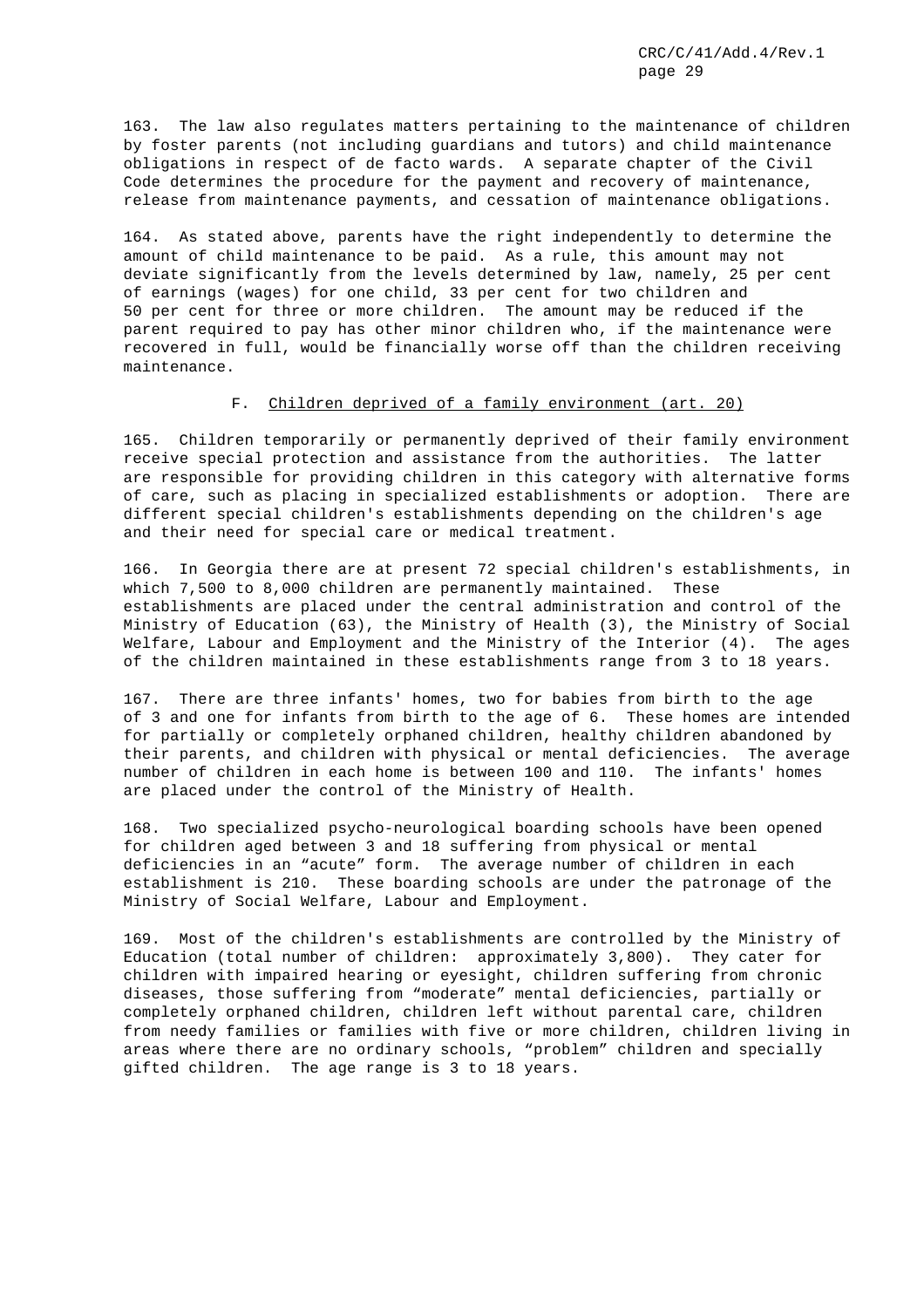170. The following categories of children are maintained in establishments controlled by the Ministry of the Interior: offenders below the age of 14 who have no parents or whose parents are unknown, and offenders aged 14-18 irrespective of their family circumstances.

171. Under the Education Act, children are placed in educational establishments of a special or correctional type with the consent of their parents (legal representative) on the basis of the findings of a special medico-pedagogical commission. In the absence of parental consent the matter is decided by the court. Special educational establishments are created for schoolchildren characterized by deviant behaviour. A schoolchild may be directed to such an establishment only by a decision of the court upon reaching the age of 11.

172. Institutional care for children is facing a number of serious problems, including: shortage of basic resources to cover running costs; almost complete dependence on humanitarian aid; the formal nature of admission, care and discharge procedures; the treatment of the children, which is punitive rather than educational in character; lack of an external monitoring mechanism; poor methodological preparation of the teaching staff, etc. All this contributes towards developing in the children a sense of their own inferiority, making them unprepared to become fully integrated in the life of society, encouraging antisocial behaviour, etc.

## G. Adoption (art. 21)

173. Decisions concerning the adoption of orphan children and children deprived of parental care are prepared by the local authority's guardianship and tutorship agency and definitively adopted by the court of the child's place of residence. Where a child who is a citizen of Georgia is adopted by foreign nationals, the decision is prepared by the Ministry of Education as the central organ and is then referred to the court for a final decision.

174. Matters pertaining to adoption are regulated by the Civil Code, the Adoption Act (November 1997) and bilateral agreements. With a view to the correct application of adoption procedures, a system of registration of orphan children and children deprived of parental care has been elaborated, in accordance with which the question of putting them up for adoption is decided by the local guardianship and tutorship agency within three months. In the following three months, the Ministry of Education ensures the transfer of children being adopted to the part of the country in which they are henceforth to reside. If the child has not been adopted in Georgian territory during that period, the Ministry considers the possibility of adoption in another country.

175. Adoption of a child is permitted in cases where the parents have permanently abandoned the child or are dead and the next of kin have not assumed guardianship duties; where the child is in an institution and no one has come to visit him/her or shown any interest in his/her fate for six months; etc.

176. Guardianship and tutorship agencies under the control of the Ministry of Education, as well as the courts, are directly involved in the adoption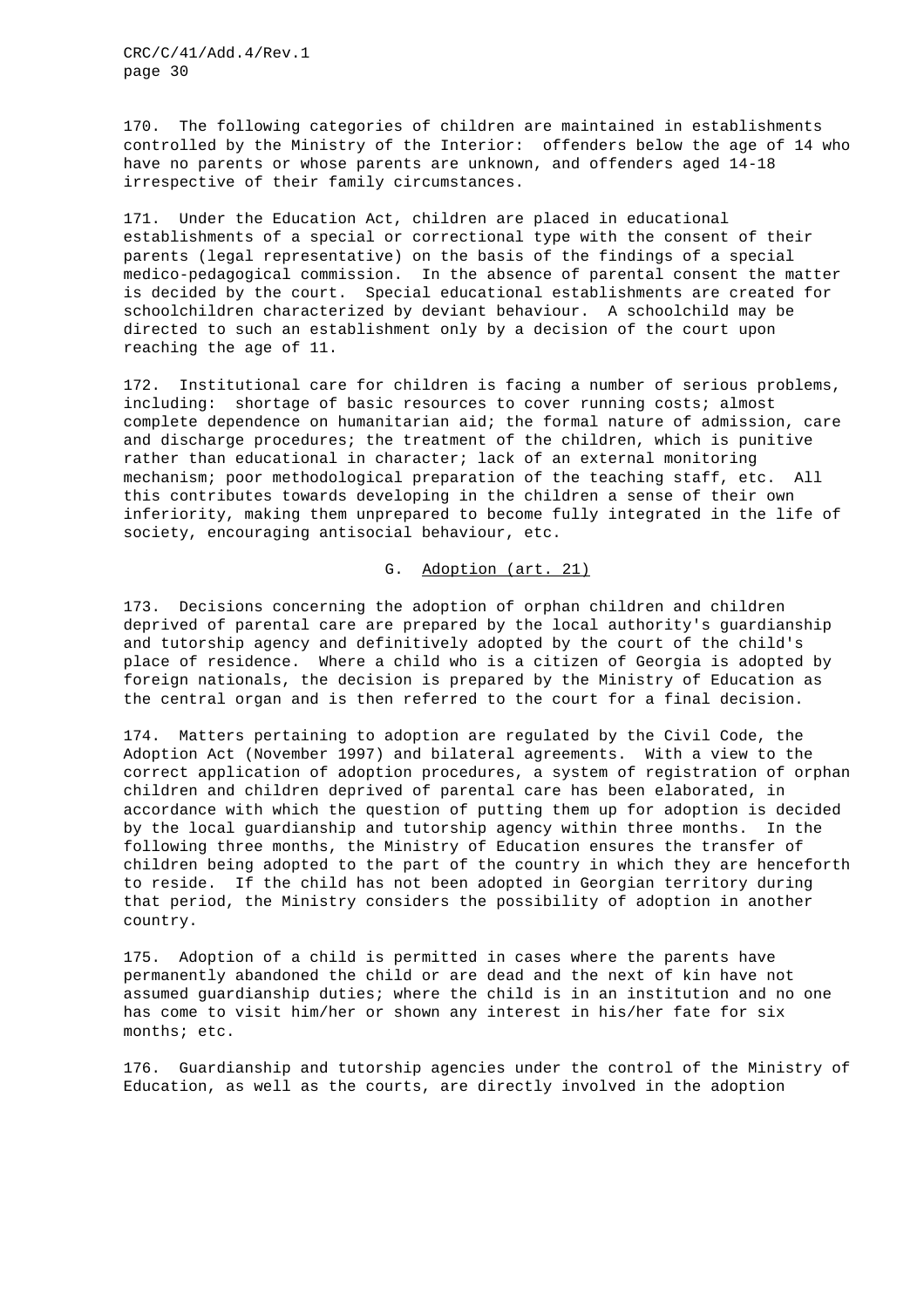process. Consultations are conducted during the process with the Ministries of Justice, Interior, Health, Social Welfare, Labour and Employment, and Foreign Affairs, as well as with public organizations.

177. Under the legislation in force, adoption of a child having reached the age of 10 years is possible only with the child's consent. Divulging information about an adopted child is prohibited by law and subject to criminal prosecution. Thus the child has no possibility of obtaining information about its real parents.

178. Adoption of a child outside Georgia's borders is regarded as an alternative to adoption within the country. A child adopted abroad enjoys the same guarantees as a child adopted inside Georgia. Staff involved in the process of adoption to a foreign country do not receive any additional remuneration, as this forms part of their official duties as civil servants.

179. The living conditions of children adopted abroad are monitored by representatives of guardianship agencies and of the Ministries and departments concerned. Georgia systematically receives written information about the situation of adopted children abroad.

180. In the period from 1994 to 1997, 171 children aged between 6 months and 10 years, 97 of whom were girls, left the country as a result of adoption by foreign nationals. Of these, 109 were adopted directly from maternity homes or medical establishments and 62 from children's or infants' homes. One hundred and forty-one children were adopted in the United States, 23 in Canada, 5 in Spain, 2 in Belgium and 1 in Cyprus. Most of the children adopted abroad suffer from diseases of various kinds.

181. Some further aspects of Georgian law on adoption are cited below:

- Adoption is permitted exclusively in the interests of the child's welfare and well-being and in the expectation that the relationship formed between the adopted child and its adopted parents will be the same as between a child and its biological parents;
- Adoption of a child whose parents are alive requires their consent in writing unless the parents have been recognized as legally incapable or have disappeared without trace;
- At the adoptive parent's request, the adopted child receives the adoptive parent's family name;
- The child's forename can also be changed at the request of the adoptive parent and with the consent of the child if he/she has reached the age of 10 years. The change of forename and/or assumption of a new family name are noted in the court's decision on adoption;
- The date and place of birth of the adopted child may be changed at the adoptive parent's request in the interests of preserving confidentiality;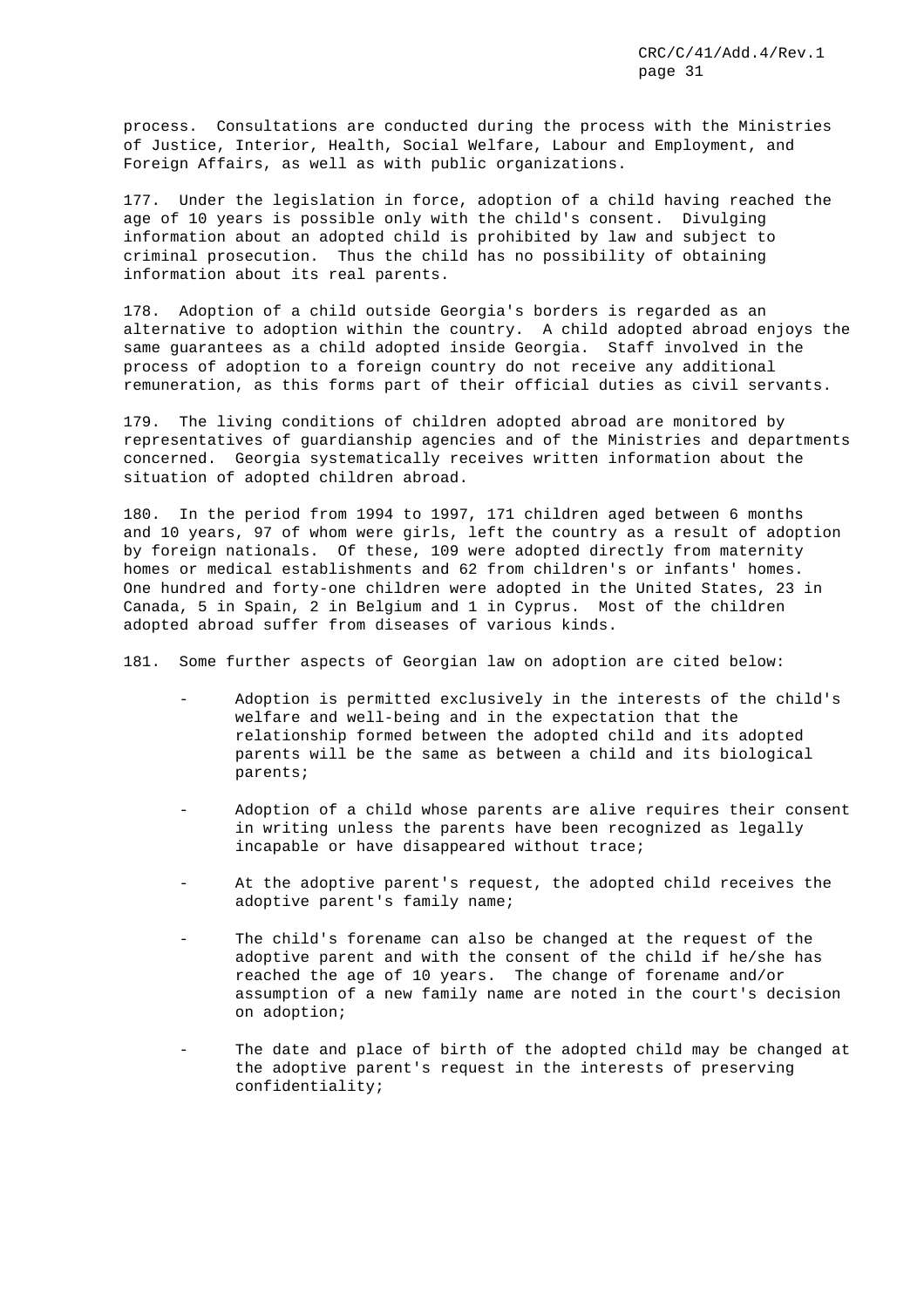- Annulment of adoption is permitted in cases specified by law and only on the basis of court proceedings.

182. Internal procedures are currently in progress with a view to Georgia's accession to the Hague Conventions on Protection of Children and Cooperation in Respect of Intercountry Adoption (1993) and on Jurisdiction, Applicable Law, Recognition, Enforcement and Co-operation in Respect of Parental Responsibility and Measures for the Protection of Children (1996).

## H. Illicit transfer and non-return (art. 11)

183. Georgian law does not include a special rule against the illicit transfer and non-return of children. However, kidnapping and any other unlawful restriction of a person's liberty dictated by hope of gain or other considerations are considered criminally punishable acts. The Criminal Code (arts. 8.1, 133) classifies such acts as serious crimes and punishes them by deprivation of liberty for between 10 and 20 years. Trafficking in children is a criminally punishable act (ibid., art. 127.2).

184. Georgia has acceded to the 1980 Hague Convention on Civil Aspects of International Child Abduction. In this connection the President of Georgia has adopted a Decree whereby the obligations arising from the Convention are vested in the Ministry of Justice.

185. According to information supplied by the consular department of the Ministry of Foreign Affairs, two cases of children being abducted to a foreign country (the United States and Germany) occurred in 1997. In both cases the abductor was a divorced parent. Both children abducted to the United States have been returned to Georgia. It is worth noting that neither the Ministry of the Interior nor the Customs Department has any information about unlawful abductions of children to foreign countries.

> I. Abuse and neglect (art. 19), including physical and psychological recovery and social reintegration (art. 39)

186. The law considers the following to be criminally punishable acts:

- Driving a person to suicide by cruel treatment or systematic degradation of dignity;
- Premeditated infliction of physical injuries, whatever their degree of gravity;
- Beating and torture;
- Rape, including rape of a minor;
- Sexual relations with a person below the age of puberty;
- Depraved acts in respect of a person below the age of 16;
- Homosexual acts, including acts committed with a minor;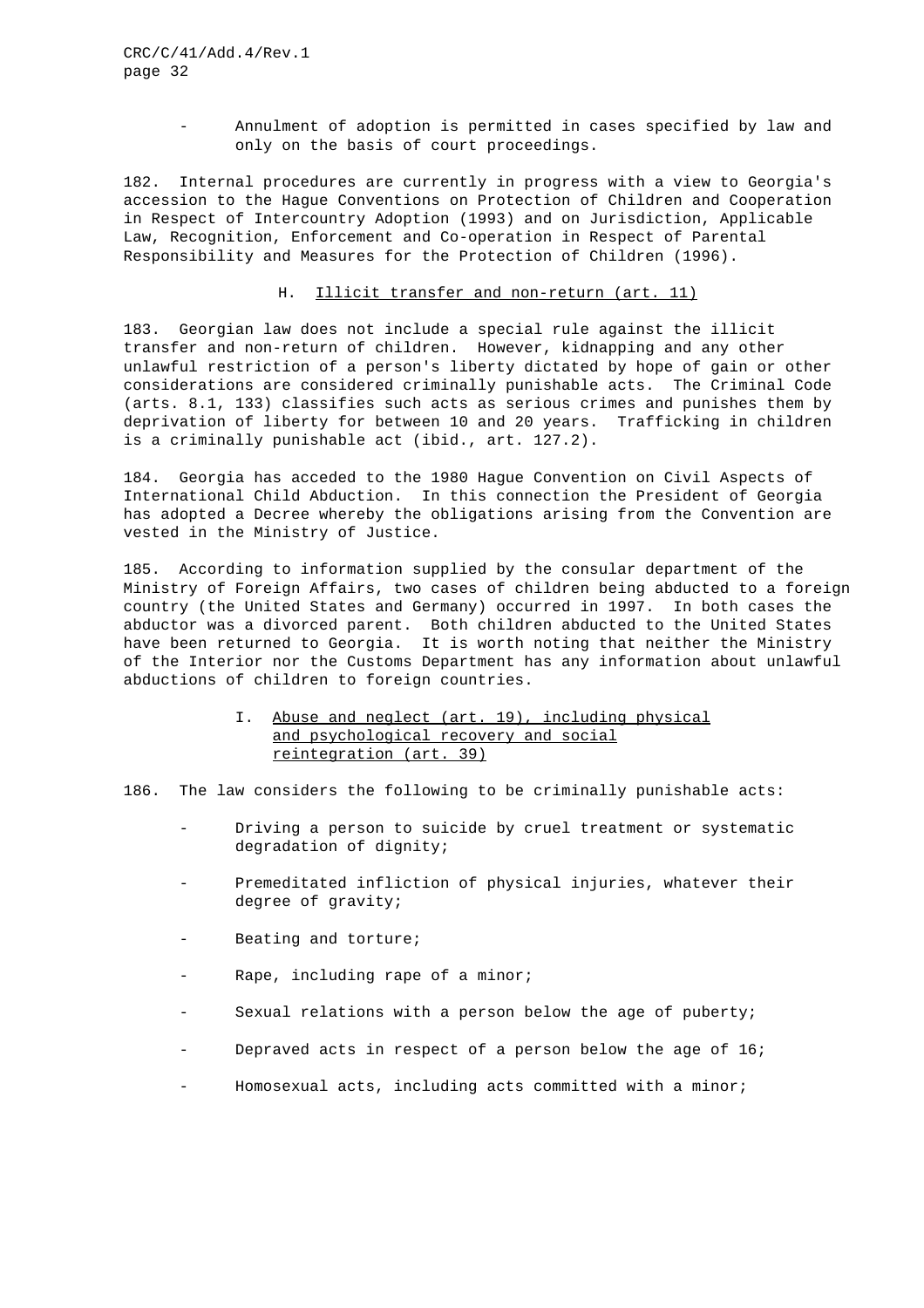- Abuse of guardianship duties;
- Forcing a person to perform or to refrain from performing any action;
- Death threats accompanied by the infliction of physical injuries, etc.;
- Insults, i.e. premeditated and gross degradation of a person's honour and dignity, etc. (see the relevant sections).

187. The legal situation with regard to parental responsibility for failure to care for children is discussed under articles 5, 9, 18 and 20. Intervention by the State and society takes the form of restriction or deprivation of parental rights, removing the child from the parents and placing it in the care of an institution, or adoption.

188. A department for the protection of the rights of the child has been established within the Ministry of Education, and all municipal and district education authorities have their own guardianship and tutorship agencies. The duties of these structures include identifying, to the greatest possible extent, cases of children in need of intervention and help because of an unfortunate home situation.

189. In 1996-1997 the central education board of the Georgian capital conducted a research project to ascertain the real legal situation of children at school, in the family and in society. Respondents included the schoolchildren themselves, their parents and members of the teaching profession. The research showed that the following are regarded as the main breaches of the rights of the child: corporal punishment and verbal insults by teachers (50 per cent), neglect of the child's personality, restriction of his/her freedom of speech and opinion, neglect of his/her views (15 per cent).

190. One of the most important functional duties of inspectorates for the affairs of minors consists in identifying unreliable families, keeping a record of parents whose conduct has a negative effect on the upbringing of their children, and carrying out preventive work among them. Where necessary, the inspectorates study reports or other information about acts of violence committed against a child and make recommendations to the local authorities (commissions for the affairs of minors) and eventually to the courts.

191. Upon a decision of the commission, parents who abuse their rights may receive various forms of punishment, as provided by law. As stated in paragraph 184, the court may impose deprivation or restriction of parental rights as a penalty. Seven persons were deprived of parental rights by the courts in 1996 and two persons in the first 11 months of 1997.

192. Work is currently in progress with a view to instituting the posts of "children's advocate" and "social worker". Negotiations with the Georgian section of UNICEF are under way with a view to retraining members of the teaching profession for this purpose.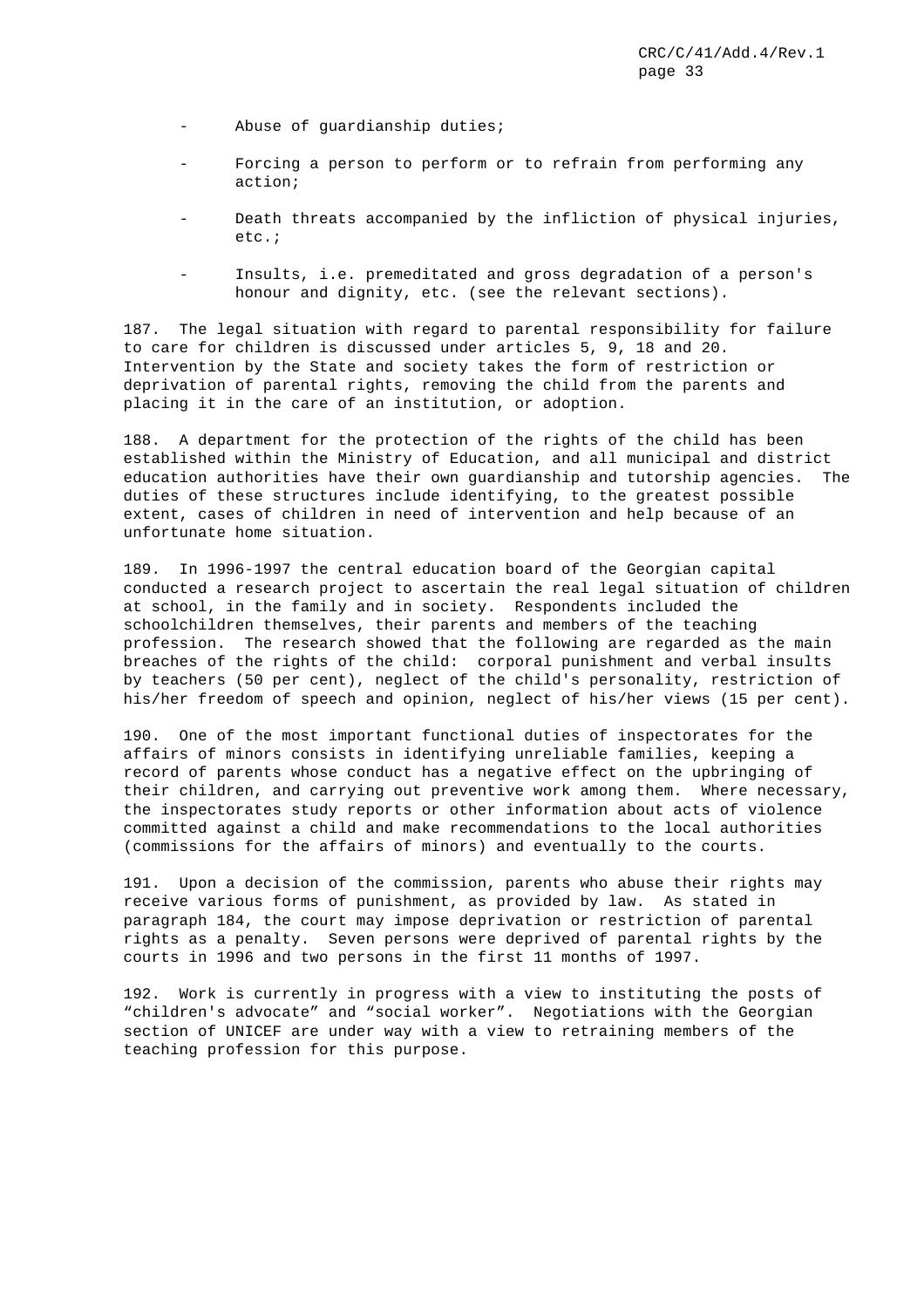193. A crisis centre for social and psychological assistance called "Ndoba" ("Trust") has been operating in Georgia since 1990. It has three sections: a children's club, a children's consulting room and a children's "confidential telephone", which can also be used by adults having problems with their children. The children's consulting room provides outpatient psychosocial assistance anonymously and using an integrated approach. The children's club is attended by children between the ages of 14 and 18 (present membership around 50) who have been victims of violence or have suffered serious stress as a result of the loss of a close relative. Their readaptation is aimed at removing the consequences of these events, etc. A non-religious Sunday school attended by up to 130 pupils has been established for children of displaced persons. A children's mental health programme is being carried out at the Centre by a voluntary experts' group.

## J. Periodic review of placement (art. 25)

194. Georgian legislation in force does not reflect the right of the child receiving institutional care, protection or treatment to a periodic review of the conditions of the treatment provided. There is also no independent system for monitoring the situation of children in this category with a view to deciding whether the institutional care or treatment should be discontinued.

195. As already stated, institutional care establishments in Georgia are subordinated to four different departments. Their activities are guided by different normative acts and placed under the control of different government organs. Periodic reviews of children's establishments are therefore conducted at the interdepartmental level, except for their financial and economic activities, which are monitored by the Audit Chamber and the Tax Inspector's Office. Public organizations (the international organization "Women for Life and Peace", the children's federation and the children's fund) also take part in investigating the situation in children's establishments, but this is hardly a satisfactory solution. The situation in children's homes experiencing serious financial difficulties is being monitored by the parliamentary subcommittee on mother and child affairs, which has repeatedly described it as "critical" from the point of view of the conditions in which the children are kept.

196. In July 1997 the President of Georgia issued a Decree on giving greater attention to children's homes and boarding schools, according to which, in particular, heads of ministries and departments must take a special interest in the children's establishments placed under their control. Unfortunately, as press reports show, such "special interest" is often purely formal in nature.

## VI. BASIC HEALTH AND WELFARE

## A. Survival and development (art. 6.2)

197. The survival and development of children is guaranteed by the Georgian Constitution (arts. 15, 16, 35.3-4, 36 and 37) and by acts of law and other normative acts. The well-being of the family and the rights of motherhood and childhood are protected by law and supported by the State (Constitution, art. 36.1-2). The care of children and their education until the age of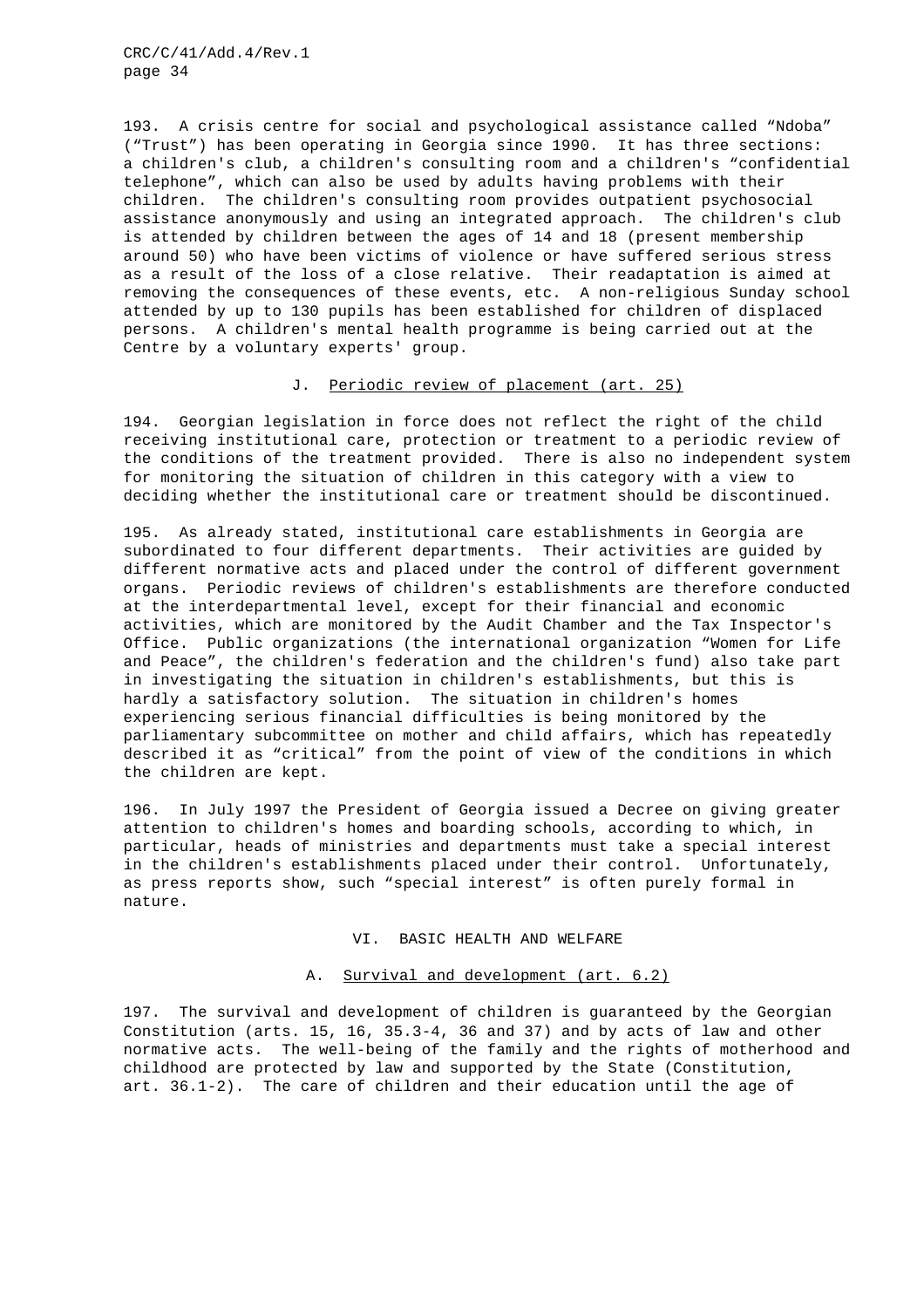majority are the right and duty of their parents, with a certain amount of support from the State. Motherhood is placed under the special protection of the State; mothers are guaranteed maternity leave before and after confinement and free medical assistance during it, lighter working conditions and other welfare measures. Children born outside wedlock enjoy the same rights as those born within it, and children left without family care receive special support from the State.

198. Voluntary interruption of pregnancy is permitted only in a medical establishment. Performance of abortion by a doctor outside a hospital (maternity home) or under insanitary conditions, or by a person without higher medical education, is a criminally punishable act and is subject to various periods of deprivation of liberty (Criminal Code, art. 123).

199. Questions of social welfare, social insurance and protection of health during pregnancy, confinement and care of infants are discussed further on in this report. On the same subject, see also Georgia's initial report under the Covenant on Economic, Social and Cultural Rights (E/1990/5/Add.37, paras. 169, 170, 266, 294, 295 and 297).

#### B. Disabled children (art. 23)

200. In 1955 Parliament adopted an Act on the social welfare of disabled persons which is fully in conformity with the requirements of the Declaration on the Rights of Disabled Persons of 1975 and the Standard Rules on the Equalization of Opportunities for Persons with Disabilities (General Assembly resolution 48/96, 1993). Presidential Decree No. 665 of October 1996 approved a State programme of social welfare and medical and social rehabilitation of disabled persons for 1997-2000. A department for the affairs of disabled persons was established in 1997.

201. The Decree provides, in particular, for the strengthening and development of the financial and technical infrastructures of children's boarding schools and the improvement of their and medical and general facilities. To this end, the Department for the Affairs of Disabled Persons has elaborated an action programme which has been submitted for approval to the President of Georgia.

202. The programme provides for the equalizing of opportunities for disabled children in conformity with the Standard Rules and with the Convention on the Rights of the Child, introducing additional guarantees of enjoyment of those rights, carrying out repairs and maintenance work at boarding schools, providing them with transport vehicles, agricultural machines, film, television and video equipment, domestic appliances and other equipment of various kinds, and books on specialized and general subjects. Organizational improvements in the training of State-maintained children and in the medical assistance and rehabilitation provided in urgent cases are envisaged. The programme also provides for periodic in-depth medical examinations, symptomatic treatment for children suffering from chronic diseases, and measures based on sports therapy, medicinal bathing and other rehabilitation techniques. A budget appropriation of 1,200,000 lari was assigned to the execution of this programme in the period under review.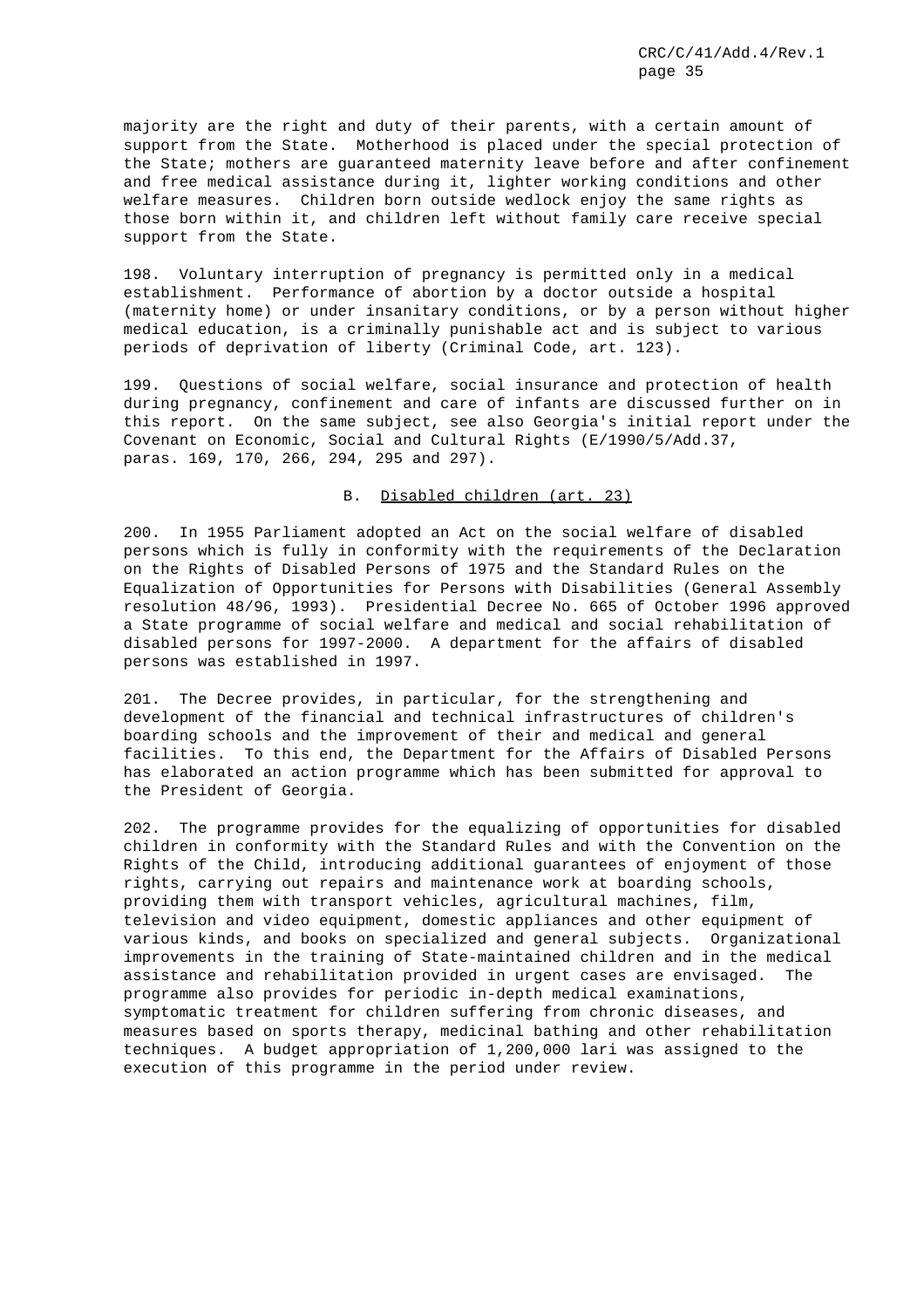203. The following specialized establishments for children with physical or mental disabilities are in operation in Georgia: for children with physical or mental disabilities: for the blind (1) and vision-impaired (2), for the deaf (2) and hearing-impaired (2), for children suffering from scoliosis and infantile paralysis (1), for asthmatics (1), for children with a tuberculosis risk factor (4), for those with deficiencies of the gastro-intestinal tract (1) and for those with deviant mental development (1). Children in all these establishments are maintained at government cost. Medico-pedagogical commissions set up in each of these establishments as well as within the regional educational systems and the Ministry of Education decide to what establishment children in each category are to be sent. An integrated approach to child care is practised in the specialized establishments; teaching is dispensed by trained teachers, upbringing is in the hands of trained educators, the medical aspect is looked after by doctors, etc. Next to teaching, attention is given principally to preparing the children for day-to-day life and work. Retraining of the staffs of specialized establishments has been in progress for the past two years on the basis of an agreement with the Georgian section of UNICEF.

204. The greatest problem of special establishments for disabled children is insufficient financing. Thus, the sum of only 3 lari a day is allocated in the central budget for the maintenance of one child, while in establishments financed out of local budgets the amount varies between l0.25 and 0.6 lari a day. The problem of feeding the children is resolved in practice through humanitarian aid, the amount of which is diminishing.

205. According to data supplied by the Department for the Affairs of Disabled Persons, the supply of clothing and certain kinds of equipment, as well as medicines, to the special establishments has somewhat improved of late. In addition to budgetary allocations for the acquisition of medical supplies, the Department itself has acquired 600,000 lari's worth of medicines, and a further 280,000 lari's worth has been received in the form of humanitarian aid. The problem of heating premises during the winter months has also been resolved to a certain extent.

206. During the review period some of the special establishments have received humanitarian aid from various humanitarian organizations, essentially in the form of food.

207. In 1996, medical rehabilitation treatment was given to 100 children, and 136 children received stomatological treatment free of charge. In 1997, medical rehabilitation procedures were applied to 500 disabled children and 97 children received free passes to sanatoria, health resorts, etc.

208. Children with physical disabilities who are not covered by the institutional care system are taught at home by a visiting trained teacher. The practice cannot be considered widespread, only two such cases being reported by the Ministry of Education.

209. The Department for the Affairs of the Disabled in cooperation with the Ministry of Education and the Academy of Sciences has drawn up school curricula for disabled persons, including disabled children, which have been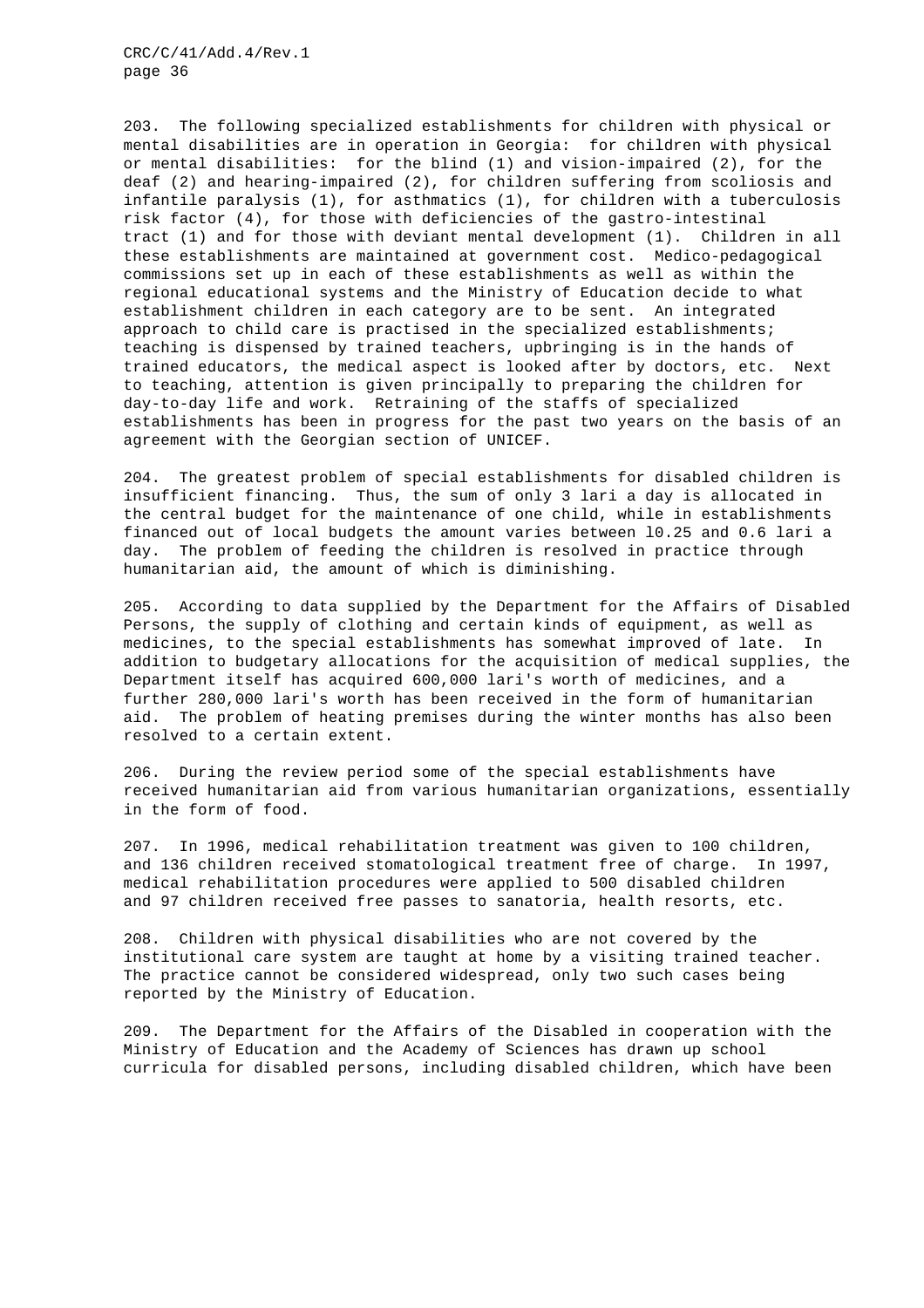circulated to foreign experts through the Internet and have received a positive assessment. Starting next year these programmes will be introduced at boarding schools and other educational establishments for the disabled.

210. Computerized registration of all categories of disabled persons residing in Georgia will be completed by the end of 1997. Individual programmes for the social welfare and social and medical rehabilitation of disabled children will be drawn up in 1998, due consideration being given to their ability to work, their physical and intellectual potential and other factors.

#### C. Health and health care (art. 24)

211. Under the Constitution of Georgia, everyone has the right to use health insurance as a means of access to medical assistance. Free medical assistance is provided in accordance with legal procedure under certain conditions. The State controls all health-care organizations as well as the manufacture of and trade in medical products (art. 37.1-2).

212. For the main aspects of the reorientation of our public health system, please see Georgia's initial report under the International Covenant on Economic, Social and Cultural Rights (E/1990/5/Add.37, paras. 240-301).

213. An interdepartmental commission for the preparation of a State programme to improve the situation of women and children, composed of representatives of 10 ministries and government departments, was set up in December 1994. A national programme and plan of action forming part of the long-term national development plan for 1996-2000 has been drawn up with technical assistance from UNICEF. The object of the national plan is to improve the well-being of Georgian children in the light of the requirements of the Convention on the Rights of the Child.

214. The following are included among priority areas in the field of health care:

- Implementation of the national Safe Motherhood and Save the Children programme, which previously covered free medical services for infants from birth to 12 months and now also extends to children up to the age of 2 years;
- Implementation of municipal programmes on: cardio-surgical aid to children; provision of medicines to children suffering from diabetes; medical assistance to orphaned children and to children deprived of parental care. The latter provides for vitally necessary outpatient and in-patient medical care for children aged between 2 and 14.

215. The country's female and child population is also receiving assistance under other government programmes (cf. E/1990/5/Add.37, para. 299). National medical standards for the provision of medical assistance to women and children have been elaborated in accordance with these and other programmes mentioned earlier.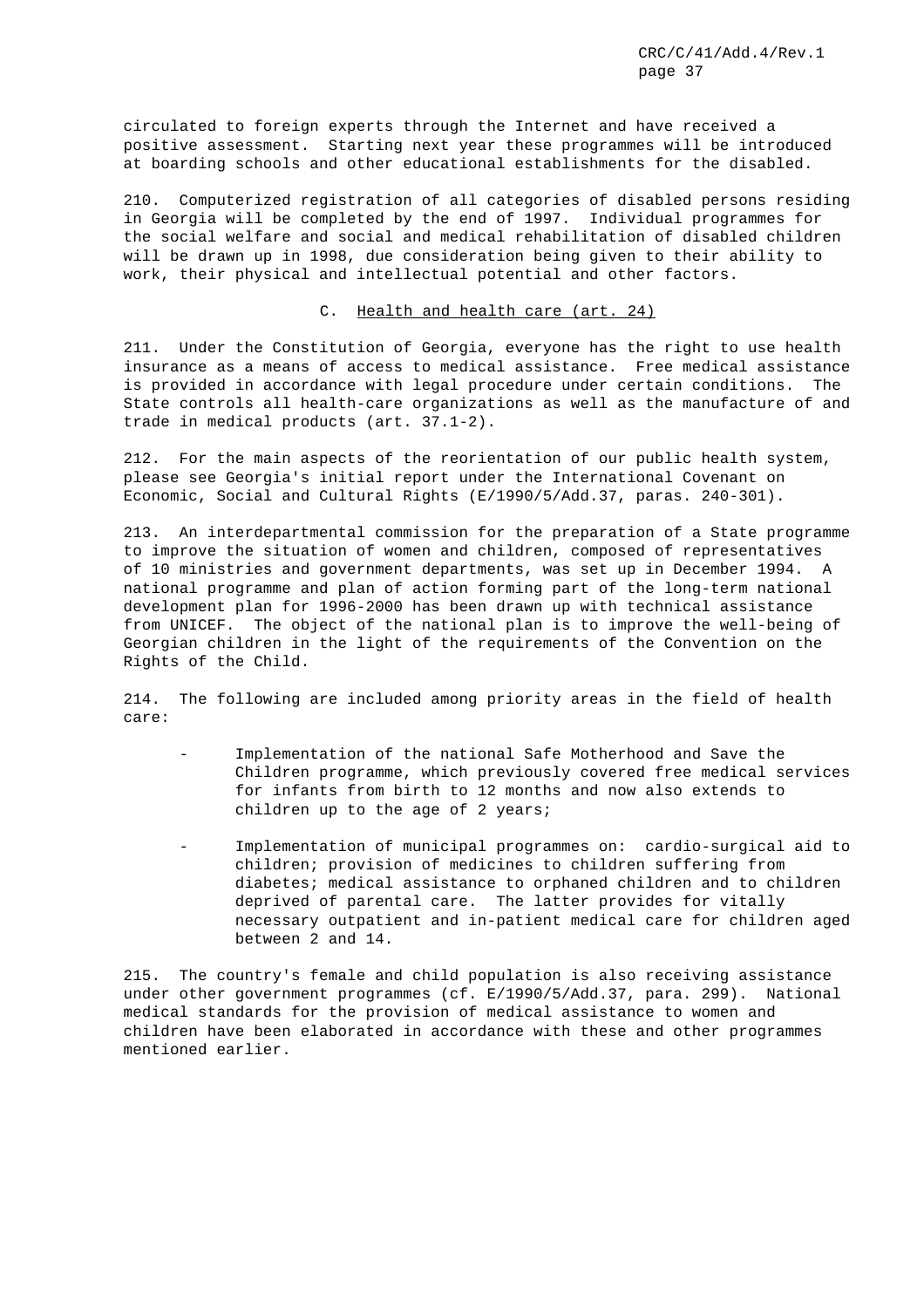216. A department for the protection of the health of mothers and children was set up within the Ministry of Health in May 1997. The department is responsible for all matters under this heading as well as for organizing medical services for these categories of the population.

217. There are 2,500 paediatricians and 1,500 obstetricians and gynaecologists working in the country's medical and disease-prevention establishments. Scientific and training activities are conducted at three university paediatrics departments, four gynaecology and obstetrics departments and three scientific research institutions (for paediatrics, perinatal medicine, gynaecology and obstetrics, and generative and reproductive functions).

218. The difficult social, economic and political situation in Georgia in the last few years has had an adverse effect on the health indicators of women and children. The birth rate has been going down for several decades, maternal and child mortality rates are worsening, and the natural population increase is diminishing; indeed, a process of depopulation has begun in some areas.

| Year | Number of<br>births | Birth rate<br>coefficient | Maternal<br>mortality | Child mortality<br>(birth to 12 months),<br>total figures | Child<br>mortality<br>coefficient |
|------|---------------------|---------------------------|-----------------------|-----------------------------------------------------------|-----------------------------------|
| 1990 | 92 815              | 17.0                      | 38                    | 1 469                                                     | 15.9                              |
| 1991 | 89 091              | 16.6                      | 33                    | 1 2 2 0                                                   | 13.7                              |
| 1992 | 72 631              | 14.9                      | 34                    | 918                                                       | 12.4                              |
| 1993 | 61 594              | 12.6                      | 22                    | 1 129                                                     | 18.3                              |
| 1994 | 57 311              | 11.8                      | 18                    | 900                                                       | 15.7                              |
| 1995 | 56 341              | 11.6                      | 30                    | 738                                                       | 13.1                              |
| 1996 | 53 300              | 11.0                      | 31                    | 917                                                       | 17.8                              |

Source: Departments for Socio-economic Information and Statistics.

219. Registration of deaths is effected on the basis of a joint order of the Ministries of Health and Justice and the Department for Socio-economic Information. Periodic surveys of causes of death are carried out under the same joint order. In accordance with a WHO recommendation, a foetus of 22 weeks having a body weight of 500 g is now considered viable (the corresponding figures in the past were 28 weeks and 1,000 g respectively), and this has caused an increase in the stillbirth rate. Deaths are registered by place, time and age, with an indication of the cause of death; information on national origin, etc., is not recorded.

220. The highest death rate figures in 1996 were recorded in Adzharia (27.1), Racha-Lechkhumi (26.4), Shida Kartli (25.2) and Tbilisi (23.8), and the lowest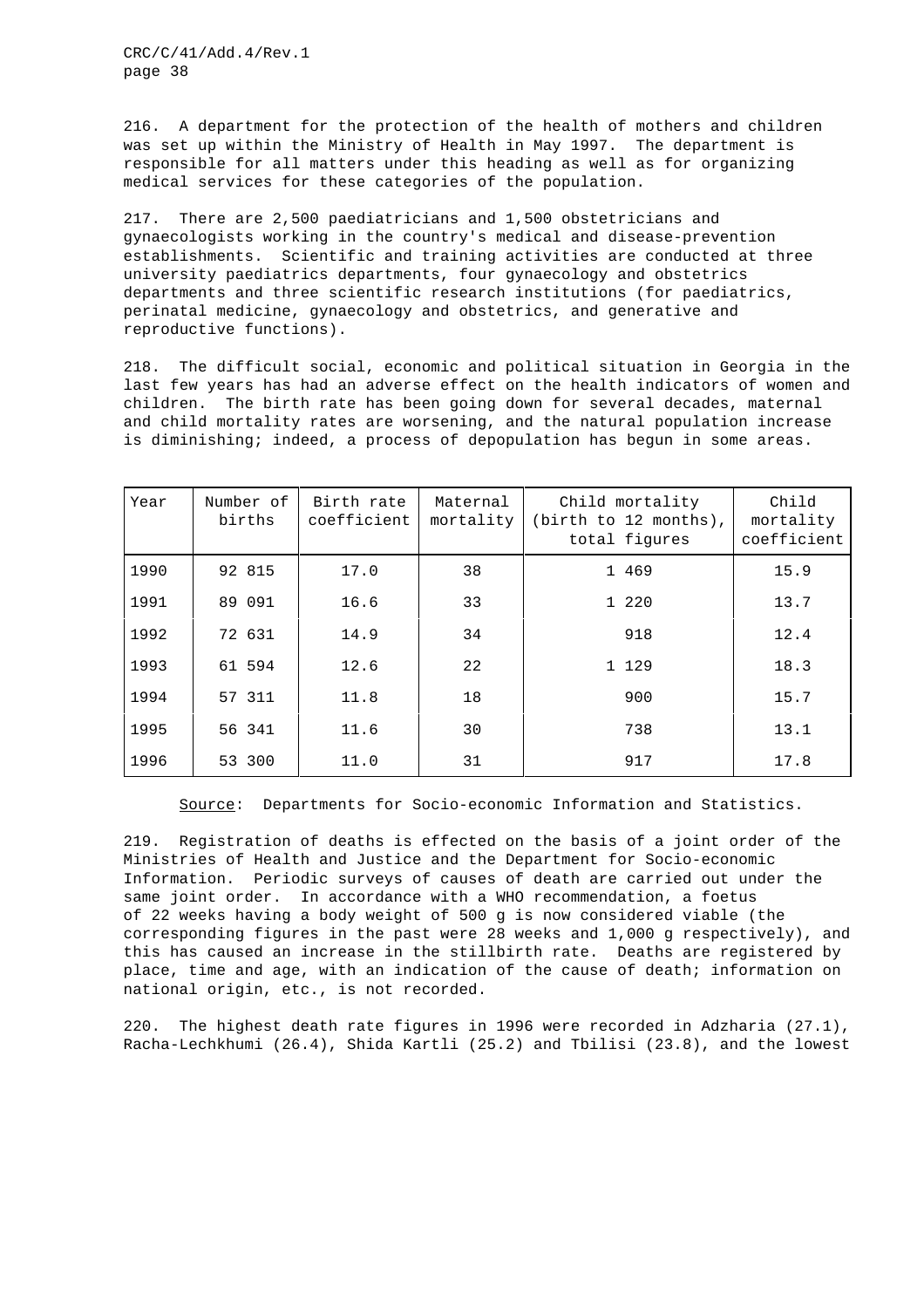in Kharagauli (18.1) and Rustavi (17.3). Compared with the 1995 level, the death rate figure rose in 4 towns and 21 districts and fell in 1 town and 15 districts.

221. Neonate pathologies occupy first place in the pattern of child mortality (60 per cent). They are followed by pneumonia (14 per cent), gastric infections (3 per cent), acute respiratory diseases (3 per cent), diseases of the nervous system (2 per cent), accidents, sepsis (1 per cent each), etc. Of the 917 infants below the age of 12 months who died in 1996, 141 (15.3 per cent) died at home; of the 75 children between the ages of 12 months and 2 years who died during the same period, 66 (88 per cent) died at home. This very high percentage testifies to the inadequacy of our regional hospital networks.

222. In 1996, there were 695 registered stillbirths (12.9 per 1,000), or double the preceding year's figure, and the perinatal mortality indicator rose correspondingly. The number of babies dying in the early neonatal stage was 599 (11.3 per 1,000), or 3.15 per 1,000 more than the previous year. The causes of death were the following: pneumopathy, pulmonary atelectasis, birth trauma, asphyxiation, pneumonia, anomalies et al. Seven hundred and sixteen babies (13.5 per 1,000), or 3.6 per 1,000 more than in 1995, died in the neonatal stage.

223. The developments reported above were largely due to the insufficient efficacy of our neonatal services. The rise in stillbirths and the home mortality figures testify to weaknesses in the work of children's polyclinics and women's advisory services. The Ministry of Health is taking practical steps to correct the situation.

224. The maternal mortality figure has varied in the past two years between 54.7 and 55.6 per 100,000 live births. The main causes of death are: haemorrhage (40 per cent), hystoses (eclampsia and pre-eclampsia) (22 per cent), thrombo-embolic complications, extra-genital diseases, etc. The highest maternal mortality figures were recorded in Tbilisi, Kvemo Kartli, Imeretia and Megrelia. Although the State guarantees special help for women during pregnancy and confinement, many women fail to register with the advisory services and consequently are not placed under observation and do not receive treatment in the early stages of complications likely to occur during confinement, which eventually has an adverse effect on the maternal mortality figures.

225. The volume of all forms of international aid earmarked for children has been very impressive in the past few years. Particular mention should be made of assistance rendered by organizations such as AMCOR, UNICEF, WHO and ICRC and work done under the Atlanta-Tbilisi partnership programme. A joint project for the establishment in Georgia of three health centres for mothers and infants, prepared by MSF-Spain, MSF-Netherlands, the World Bank and the Ministry of Health, also deserves special mention.

226. The fact that the State medical programmes provide for the treatment and rehabilitation of all children irrespective of their origin, social status, etc., rules out any element of discrimination. Every child enjoys the right to have his/her own interests and opinions and the right to life and to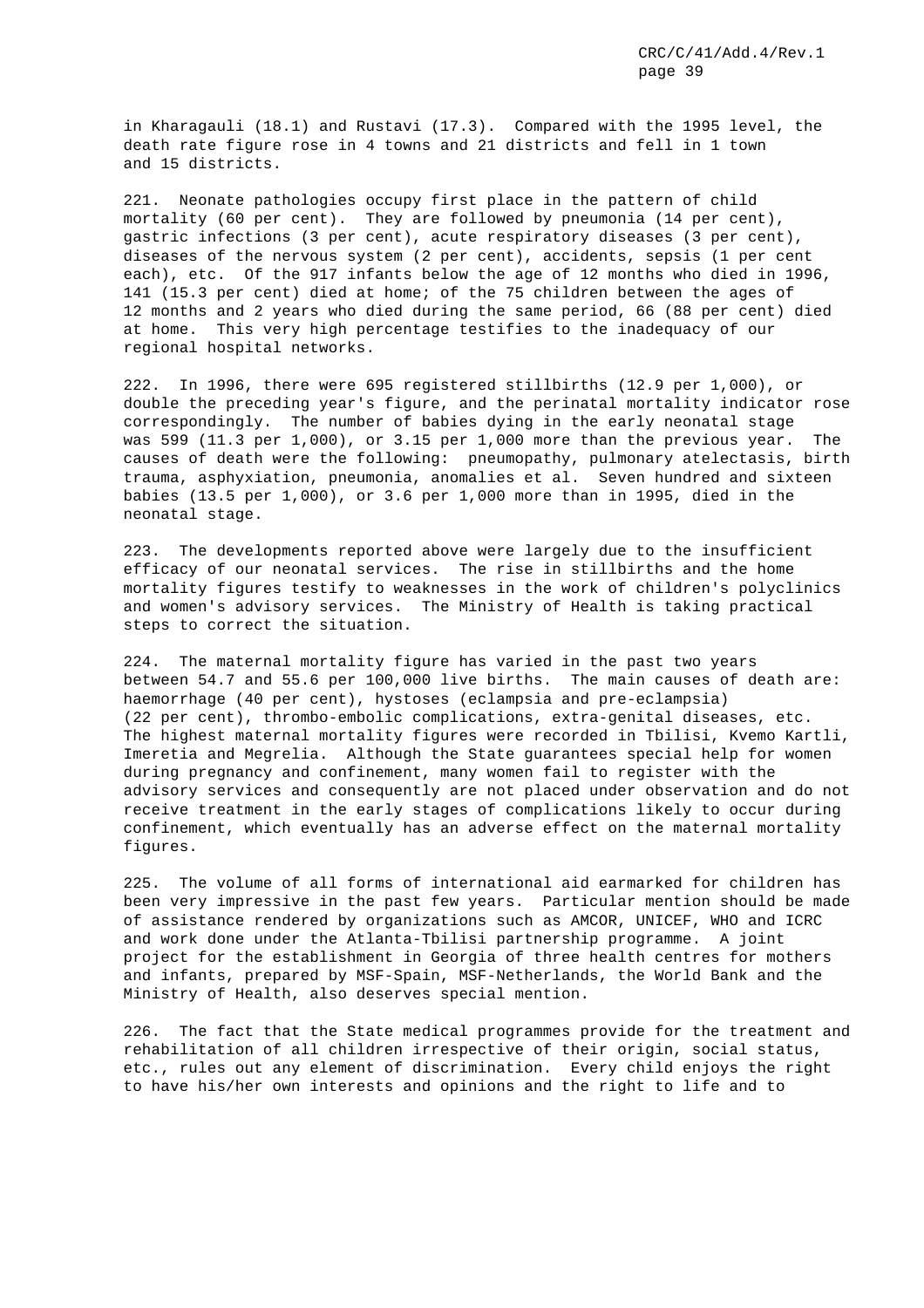development. For the past two years, the practice of placing the newborn baby in the same room as the mother has been progressively introduced in Georgian maternity homes; this ensures the child's right to be with its mother and to be breastfed. Special attention is given to medical assistance for children who are orphaned or otherwise left without parental care; this is provided in the infants' homes in accordance with an established procedure under a separate government programme.

227. The political and economic upheavals of the past years have been clearly reflected in a marked deterioration of the mental health of our society as a whole and especially of children, the process of formation of the child's personality being the first to suffer. Physical or nervous stress reactions at an early age lead to serious deviations in the areas of reasoning and the will, as well as to creating a high anxiety level later in the child's life, and this in turn is conducive to the development of autistic behaviour in adolescence, disillusionment with study, and manifestations of various types of behaviour pathologies (psychopathic behaviour, alcoholism, drug addiction, criminal tendencies, aggression, sexual perversions, etc.), feelings of inferiority, etc. Combined with other factors, this results in slowing down the child's mental growth and development. In a situation where the previously available protective mechanisms no longer exist, the problem of such children is becoming especially acute, although it must be added that the mental deficiency rate does not exceed 5 to 10 per cent.

228. With a view to correcting the situation in this area, the national centre for the direction of public health is elaborating a paedology-social paediatrics programme which provides for collaboration with educational experts in the identification and rehabilitation of children with psychological problems, as well as for free treatment of children from social groups most exposed to the risk of stress reactions, free consultations for "street children", and a number of homes for orphaned children.

229. Medical services for schoolchildren are at present limited to preventive check-ups and first aid. Before entering school the child undergoes a complete medical examination at a children's clinic, the results of which are sent to the school establishment concerned. Throughout its schooling, the child continues to receive medical and preventive care at the children's polyclinic. In the past we used to have a system of school doctors, each of whom was responsible for an average of between 500 and 1,500 children depending on the size of the school. Village schools were serviced by district doctors, etc. The system proved its worth, which cannot be said of the present one; the children's polyclinics are incapable of properly monitoring the schoolchildren's state of health, the effects upon them of attending lessons and of school life in general, psychological difficulties, level of nutrition, etc.

230. The breakdown of the immunization system in the period between 1991 and 1993 has led to the re-emergence of previously eradicated diseases (diphtheria, whooping cough, tetanus, rabies). Difficulties with the supply of vaccines coincided with electric power supply problems, making it practically impossible to guarantee the so-called "cold chain" principle. In 1993-1994, UNICEF and other international humanitarian organizations delivered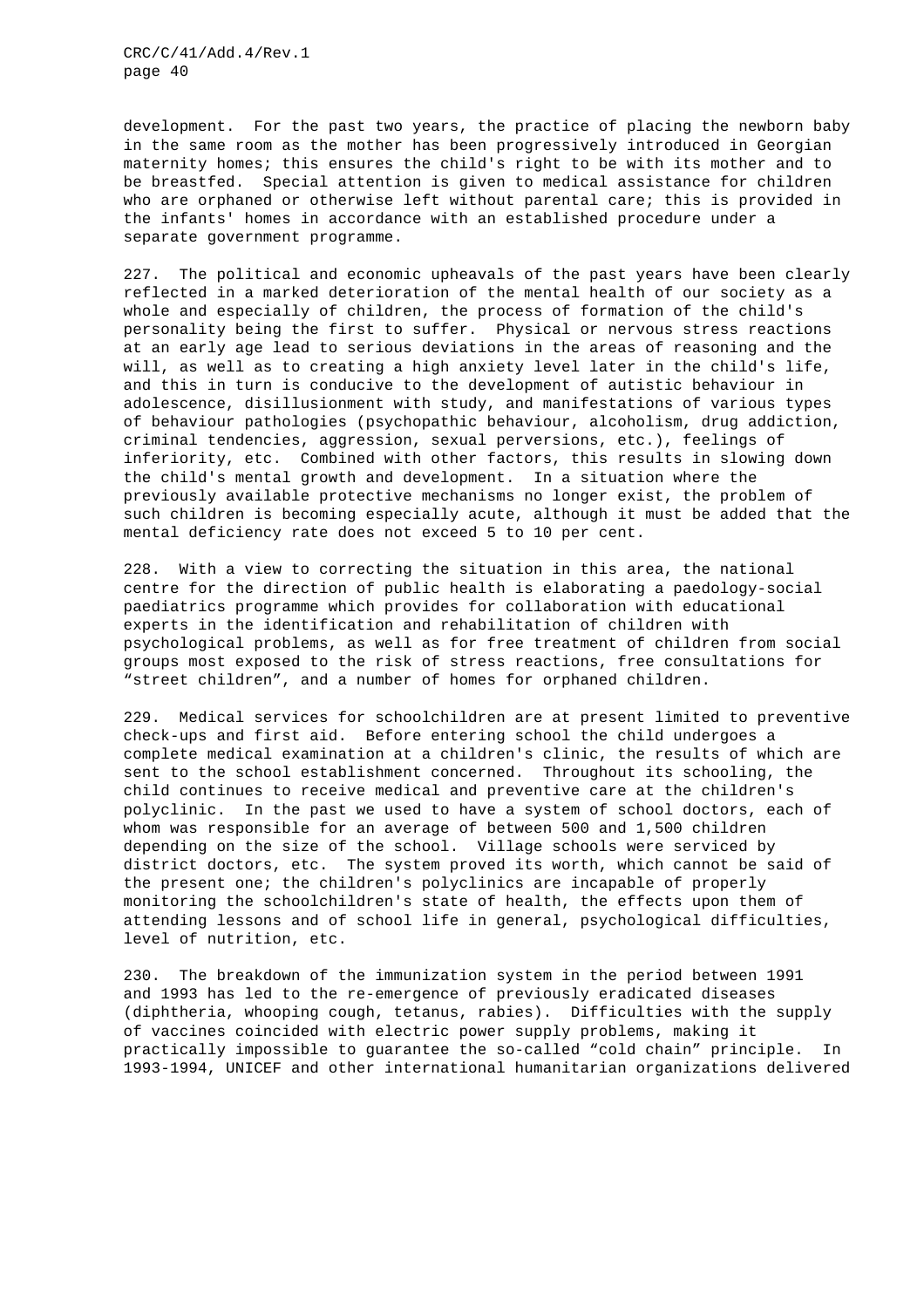vaccines and special refrigerating equipment to Georgia, but there are still problems with the training of medical personnel and with overcoming social prejudices against immunization. A mass programme of immunization presupposes, first of all, coverage of all children in the country and, secondly, ability to strengthen epidemiological and immunological supervision with the active involvement of educational, scientific, cultural, religious and other establishments and organizations and the mass media. Mention should be made of the tremendous role played by UNICEF in helping Georgia to carry out a consistent and planned immunization programme, reflected inter alia in a reduction in the number of cases of diphtheria and poliomyelitis.

231. The spread of venereal disease among minors has reached a critical level. Whereas prior to 1994 not more than 15-20 such cases were recorded annually in Georgia, 120 new cases of venereal disease (79 of syphilis and 41 of gonorrhoea) were recorded in 1994, 52 (26 of each) in 1995, and 61 (37 syphilis, 24 gonorrhoea) in 1996. Seven cases of congenital syphilis in children below the age of 2 were recorded in 1997. A State programme of prevention of venereal disease provides, jointly with the Ministry of the Interior, for measures aimed at the early detection, prevention and treatment of such diseases.

232. As of July 1997, 34 cases of infection by the AIDS virus (two women and 32 men) had been identified in Georgia. AIDS had already developed in 16 among them, and 8 persons had died. Seven new cases of HIV infection, five of them involving intravenous drug users, were identified in the first five months of 1997. According to estimates by WHO experts, Georgia today has at least 600-700 HIV-positive persons and persons with AIDS. The spread of AIDS in Georgia is due, in particular, to the following factors: widespread drug addiction; shortage of diagnostic testing systems, single-use hypodermic needles and sterilization equipment; increased migration; difficult epidemiological situations in terms of HIV infection in neighbouring countries (for example, six Georgian citizens contracted the AIDS virus in Ukraine); poor sanitary habits and lack of knowledge about AIDS among the population; traditional reluctance to use condoms; and shortage of AIDS specialists. A Republic-wide AIDS-HIV centre has been opened in Tbilisi, and municipal or district AIDS diagnosis laboratories are operating in various parts of the country.

233. For the right to adequate treatment, please see document E/1990/5/Add.37, paragraphs 196-199, 207-209, 221 and 222.

234. Poor nutrition has had a serious effect on some sections of the child population. Thus, lack of iodine in the diet of inhabitants of high mountain regions has led to a sharp increase in cases due to this cause, 20 per cent of such cases being Basedow's disease. Children aged between 7 and 15 are the worst affected. A State programme for the prevention of diseases caused by iodine shortage has been elaborated with a view to correcting this situation. The shortage of essential micro-elements in the diet has created centres of endemic goitre in parts of the country. The problem having assumed nationwide proportions, a programme to ensure the supply of micro-nutritional supplements was launched in 1995. As a first stage, iodine preparations and iodized salt are being supplied to the worst-hit districts.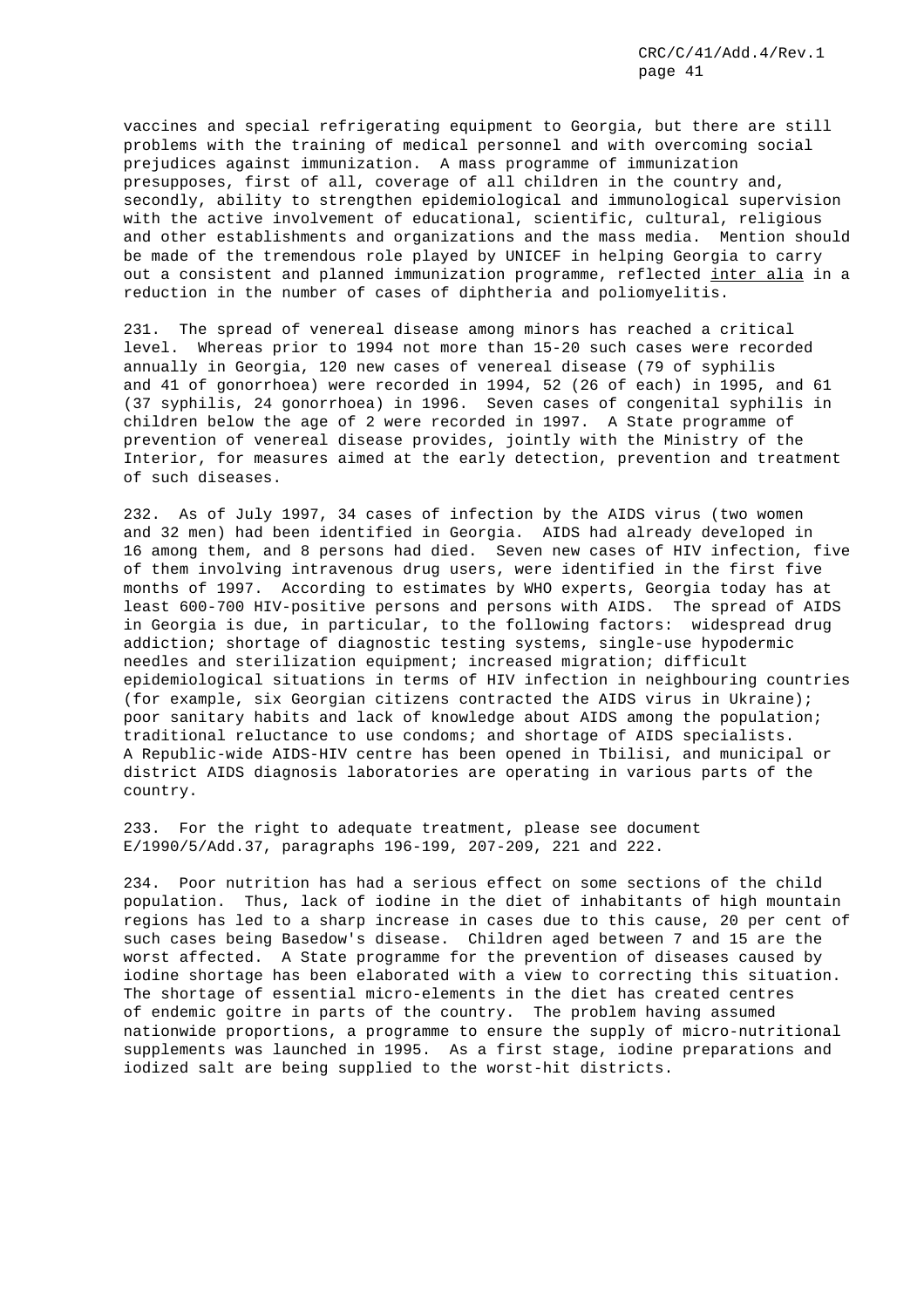235. A trend against breastfeeding has been observed in Georgia in recent years. During the Soviet period, the proportion of mothers breastfeeding their babies in the first six weeks of life did not exceed 30 per cent. In the succeeding period of crisis the figure fell to 22 per cent. The object of our breastfeeding programme, developed in cooperation with WHO and UNICEF, is to revive and develop an ancient tradition. The number of breastfed babies is already growing. The following steps have been taken pursuant to the Presidential Decree of January 1997 setting up a State-controlled infant feeding system: in cooperation with UNICEF, study seminars on infant feeding for medical personnel in mountain regions; preparation of a State standard for specially adapted nutritive blends (formulas) for infants. UNICEF has trained a group of doctors in assessing "child-friendly" hospitals. Two maternity homes have been selected to receive the title of "Baby-Friendly Home". Materials popularizing natural feeding methods are systematically broadcast on television and radio and published in the press. Events aimed at the propagation and study of the international marketing code for breast-milk substitutes have been conducted in various parts of the country.

236. A system of voluntary medical insurance through the private "Orion-Garant" company has been introduced for children aged between 1 and 14 years. The insurance covers clinical services in surgery (general and breast), urology, neuro-surgery, paediatrics, gastro-enterology, neurology and toxicology.

## D. Social security and child-care services and facilities (arts. 26 and 18.3)

237. The Constitution does not provide a right to social security or social insurance. A well-defined social security system has been operating in Georgia ever since the Soviet period; it is based on a pensions system which includes old-age and disablement pensions, pensions for victims of industrial accidents, sickness benefits, etc., all of which indirectly benefit children as well. However, owing to the current economic crisis the system's effectiveness has been reduced to a minimum.

238. The Labour Code provides for maternity leave consisting of 70 calendar days before and 56 days after confinement on average pay; additional unpaid leave for mothers of children under 3 years, the leave period being included for purposes of calculating seniority; guarantees concerning the recruitment and prohibition of the dismissal of pregnant women and women with children under 3, as well as of single mothers of healthy children under 14 or mothers of disabled children under 16; transfer to lighter work of pregnant women and women with babies of less than 18 months; nursing breaks for working mothers; and leave for women who adopt newborn babies.

239. Until September 1994 we had four types of monthly State allowances for children, as follows: birth allowance; from birth to 18 months; from 18 months to 6 years (until November 1992, this allowance corresponded to 50 per cent of the wage being earned, but this proportion has since been reduced); and from 6 to 16 years (20 per cent of the minimum wage). An additional allowance for mothers on maternity leave who already have a child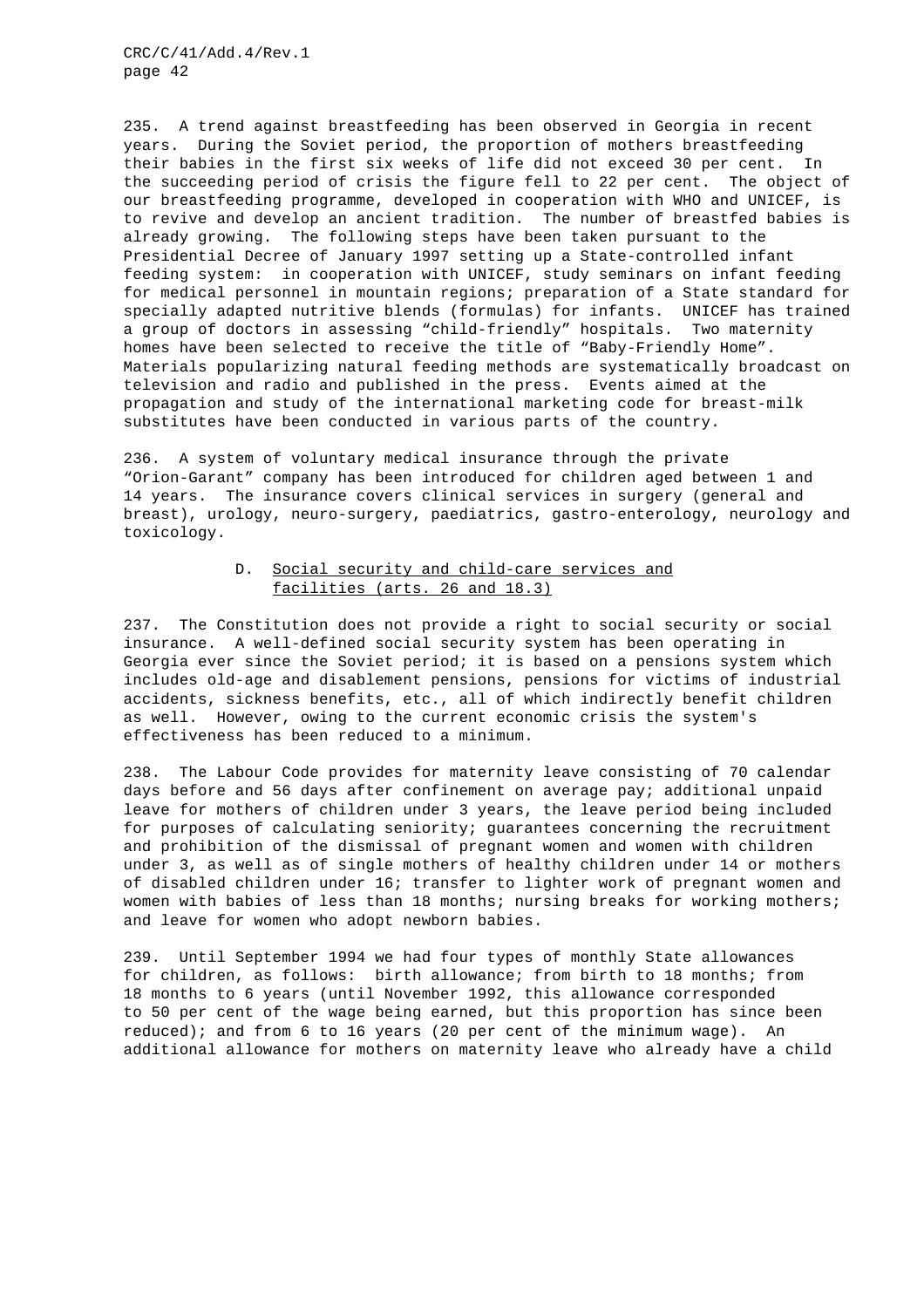aged less than 3 years was introduced in November 1992. All types of allowances except pensions paid to persons disabled from childhood were gradually abolished between 1994 and 1996.

240. A new form of monthly social (family) assistance was introduced by Presidential Decree as from January 1997. This scheme covers non-working pensioners living alone and families composed of persons incapable of working or of unemployed persons living in towns. Such assistance is being received by 120,000 families (approximately 360,000 persons), and the total budget allocation under this heading in 1997 was 15,888,000 lari. A family of one receives 9 lari, a family of two gets 7 lari per head and families of three or more get 5 lari per head. Under the Presidential Decree, families owning a parcel of land of a certain size do not qualify for this type of assistance because it is assumed that they derive some profit from the land and cannot be considered unemployed. Single parents and families with a large number of children also do not qualify. Obviously, some families whose members are unemployed or incapable of working also include children. The average amount of assistance per head received by families in this category was 5.4 lari and the recipients included up to 80,000 children. It should be noted that the programme has failed to cover the full spectrum of low-income families, while practice has shown at the same time that recipients have included some fairly well-off persons or families. For this reason, an in-depth investigation into the problem of poverty is to be conducted in 1990 with the help of the World Bank. The research results will form the basis of a large-scale programme to combat poverty and to establish a social welfare mechanism for the poorest strata of society.

241. An integrated programme envisaging the payment of allowances for newborn infants is currently being elaborated in accordance with a presidential decree. The budgetary allocation for 1998 ensures monthly payments of 10 lari per infant (15 lari in "problem" areas - essentially, in high mountain regions).

242. Pre-school establishments occupy an important place in children's social welfare. Their function is to help working parents to combine parental duties with their employment. These establishments also provide opportunities for widening the children's horizons and actively assisting their socialization (association with other children, preparation for school, development of useful skills and habits). Unfortunately, this area, too, is far from problem-free. Thus, whereas Georgia had more than 2,400 pre-school establishments in 1989, the number had fallen to about 1,300 in 1997, while the number of children attending them had fallen from more than 200,000 to approximately 80,000. According to Ministry of Education data, the drop in the number of pre-school establishments occurred chiefly in rural areas for reasons of a social and economic nature. Unemployment among parents has meant that the services of these establishments were no longer needed. Until recently, the official fee was 0.45 lari per child, which made these establishments affordable to all. However, financing problems (pre-school establishments are financed out of local budgets) have made it difficult to pay for the children's food and the necessary utilities, obliging the Ministry of Education to introduce higher fees. This can hardly be regarded as the best solution, as it is liable to cause children to be withdrawn from these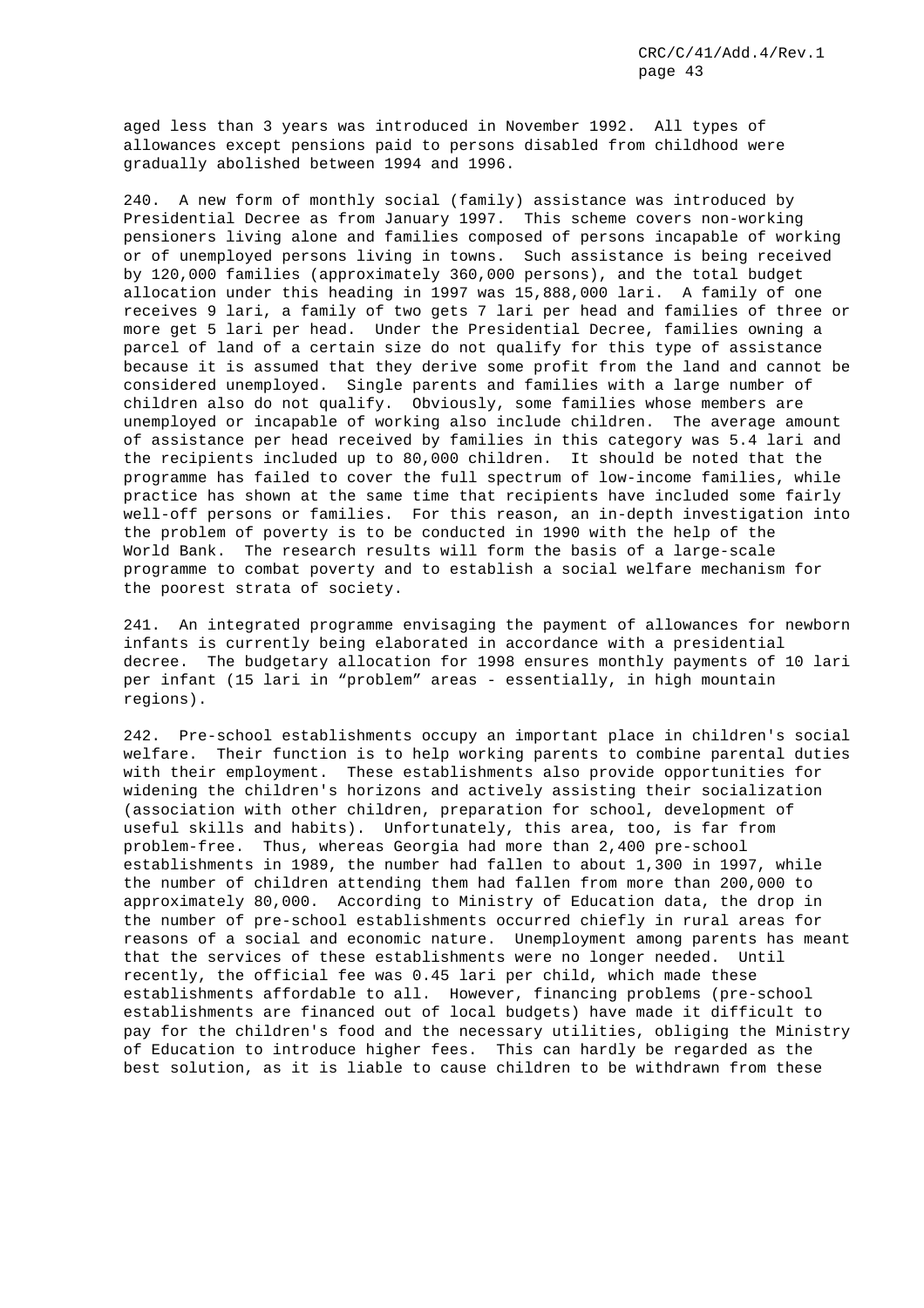establishments. Together with inadequate care on the part of working parents, this may entail negative consequences in the process of development of the children concerned.

## E. Standard of living (art. 27.1-3)

243. As already stated in the relevant sections of this report, the responsibility for providing children with decent living conditions rests primarily with the parents. Specific aspects of the child's enjoyment of the right to parental care and financial support are discussed in the same sections. Children deprived of parental care for any reason are placed under a guardian or tutor, put up for adoption or placed in the care of a specialized institution. In every case the central task of the persons exercising care for the child is to provide him/her with the best possible living conditions depending on the financial possibilities of the private individual or on the State financing available to the institution concerned.

244. The standard of living of children is a reflection of the standard of living of adults. At this level, our unsolved problems outweigh the achievements. In August 1997 Georgia submitted to the United Nations its initial report under the International Covenant on Economic, Social and Cultural Rights (E/1990/5/Add.37), which reflects the situation regarding the standard of living in our country. The relevant paragraphs are listed below.

245. For developments in the standard of living of the population between 1991 and 1997 and the factors affecting them, see paragraphs 182-195, 64 and 74-77.

246. For the right to adequate food, see paragraphs 196-202 and 207-209.

247. For the right to adequate housing, see paragraphs 226-237 and 239.

248. The Georgian Ministry of Economics does not provide indicators of the standard of living of children according to sex, age, region of residence, social status, etc.

VII. EDUCATION, LEISURE AND CULTURAL ACTIVITIES

## A. Education, including vocational training and guidance (art. 28)

249. In the Georgian Constitution this right is formulated in the following terms: "All have the right to receive education and to choose its form. The State guarantees the conformity of educational programmes with international rights and standards. Pre-school education is guaranteed by the State. Primary education is compulsory. Basic education is guaranteed at the expense of the State. Citizens have the right to receive secondary, vocational and higher education in State educational establishments without payment and in accordance with procedures established by law (art. 35.1-3). Under the Education Act, the State recognizes the priority character of education and directs the national educational policy on that basis. The State supports educational establishments in accordance with procedures determined by law (Constitution, art. 35.4).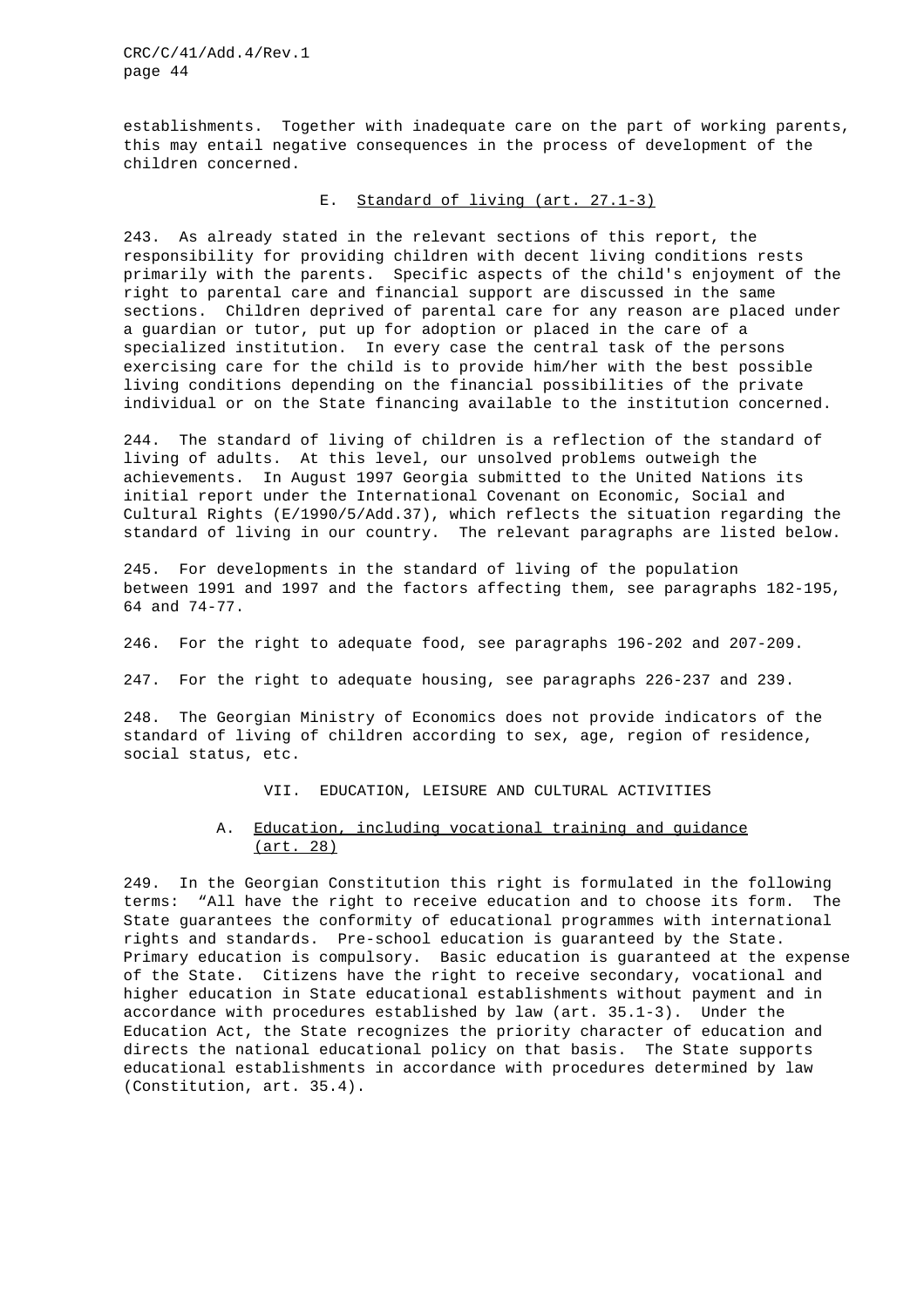250. The Education Act defines, inter alia, the main goals and tasks to be achieved in the process of the educational reform which began in 1995. For the substance and the details of Georgia's educational policy, successes achieved and difficulties encountered, please see document E/1990/5/Add.37, paragraphs 306 and 308-316. For questions relating to educational establishments at various levels, their number, etc., see paragraphs 317-326 of the same document; for institutions for the care of children deprived of a family environment or suffering from physical or mental deficiencies of various kinds, see paragraphs 327 and 328; for the secondary, special and vocational education system, see paragraph 329.

251. In addition to schools where education is dispensed in the national language, there is a whole system of general secondary schools where children from national minorities can receive education in their native tongues. Information about this system can also be found in E/1990/5/Add.37, paragraphs 331-333. Furthermore, all Georgian higher educational establishments have a Russian-language section, while the Tbilisi Pedagogical Institute, in addition to Georgian and Russian, also has classes taught in Armenian and Azerbaijani.

252. Information about the situation with regard to non-State (private) educational establishments is to be found in paragraphs 335-339 of the previously mentioned initial report. For the number of students who dropped out of school for any reason in 1995-1996, see paragraph 340.

253. For problems arising within the Georgian educational system, see paragraphs 333, 342, 346 and 347.

254. Under the Education Act it is possible to receive education not only as an internal student attending an educational establishment but also as an extramural student (home instruction, education by correspondence or other long-distance methods of instruction). However, only internal study is financed by the State. The State encourages the setting up of non-standard (alternative) educational establishments where scientifically-founded pedagogical innovations are introduced, intensive training is dispensed, etc.

255. Primary schools admit children who reach the age of 6 in the year of entry. A student can be taught at the primary general education level until the age of 14 and at the basic general education level until the age of 18. There is no limitation on the age at which the secondary general education course may be completed (Education Act, art. 11.6-8).

256. An individual who has not received basic education has the right, until the age of 18, to receive one complete course of vocational education at the State's expense. Primary-level vocational education can be received together with general secondary education or without it. A person who has received basic education has the right until the age of 18 to receive at the State's expense one course of vocational training necessary for the performance of skilled work (Educational Act, arts. 12.1 and 2).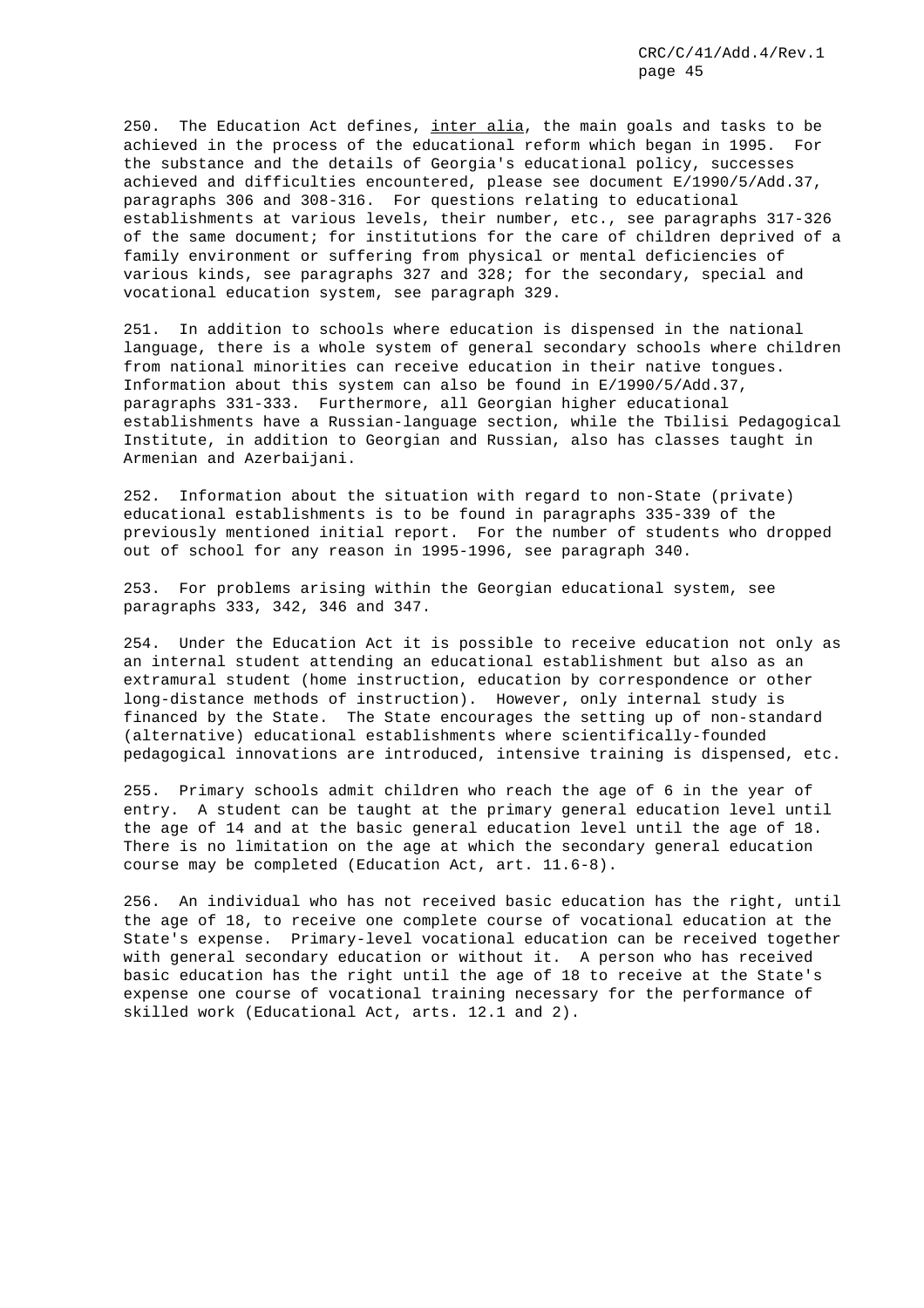257. General education schools and extramural establishments have students' self-management bodies which take part in organizing and directing the life of the school. Students' representatives also take part in their school's teacher councils, although practice has shown that their role in this respect is sometimes purely formal.

258. The Georgian educational system participates in the "New approaches to the study of twentieth century history in schools" and "Civic education" educational programmes of the culture, education and sports department of the Council of Europe.

259. The introduction of a new economic system has obliged the State to abandon the financing and publication of school textbooks and of methodological and other manuals. A publishing company entirely responsible for financing the publication of school textbooks and Ministry of Education publications was established with the participation of private capital in 1994. Unfortunately, textbooks are being published only in the small print runs that customers can pay for and are therefore not available to the majority of children. As for audio and video educational materials and aids, they are not available to the overwhelming majority of schools. No assessment of the effectiveness of educational aids is possible because we have only just embarked upon an analysis of world educational models.

## B. Aims of education (art. 29)

260. There is no substantial difference between Georgian legislation in force and the provisions of the Covenant on the Rights of the Child as regards the interpretation of the goals of education. The relevant provisions of the Education Act are reproduced below:

- The object of pre-school education is to prepare the child for school, to lay the foundations for forming the infant's mind, emotions and will, physical, moral and aesthetic education, and respect of the views and property of others, and to promote the strengthening of the young child's health.
- The object of the general education syllabus is to help the student to master the general foundations of school knowledge, to form a habit of making use of such knowledge, to absorb moral values, to develop personal creative gifts and mental faculties, to develop working habits, to strengthen the will, to assist the harmonious development of spiritual and physical powers and to promote civic, democratic and national-cultural awareness.
- The object of the vocational training programme is to help the student to acquire working habits and to master a trade (profession) essential for the performance of specific work.
- The object of the higher vocational education programme is to train and retrain highly qualified specialists in specific areas and high-level scientific and pedagogical personnel.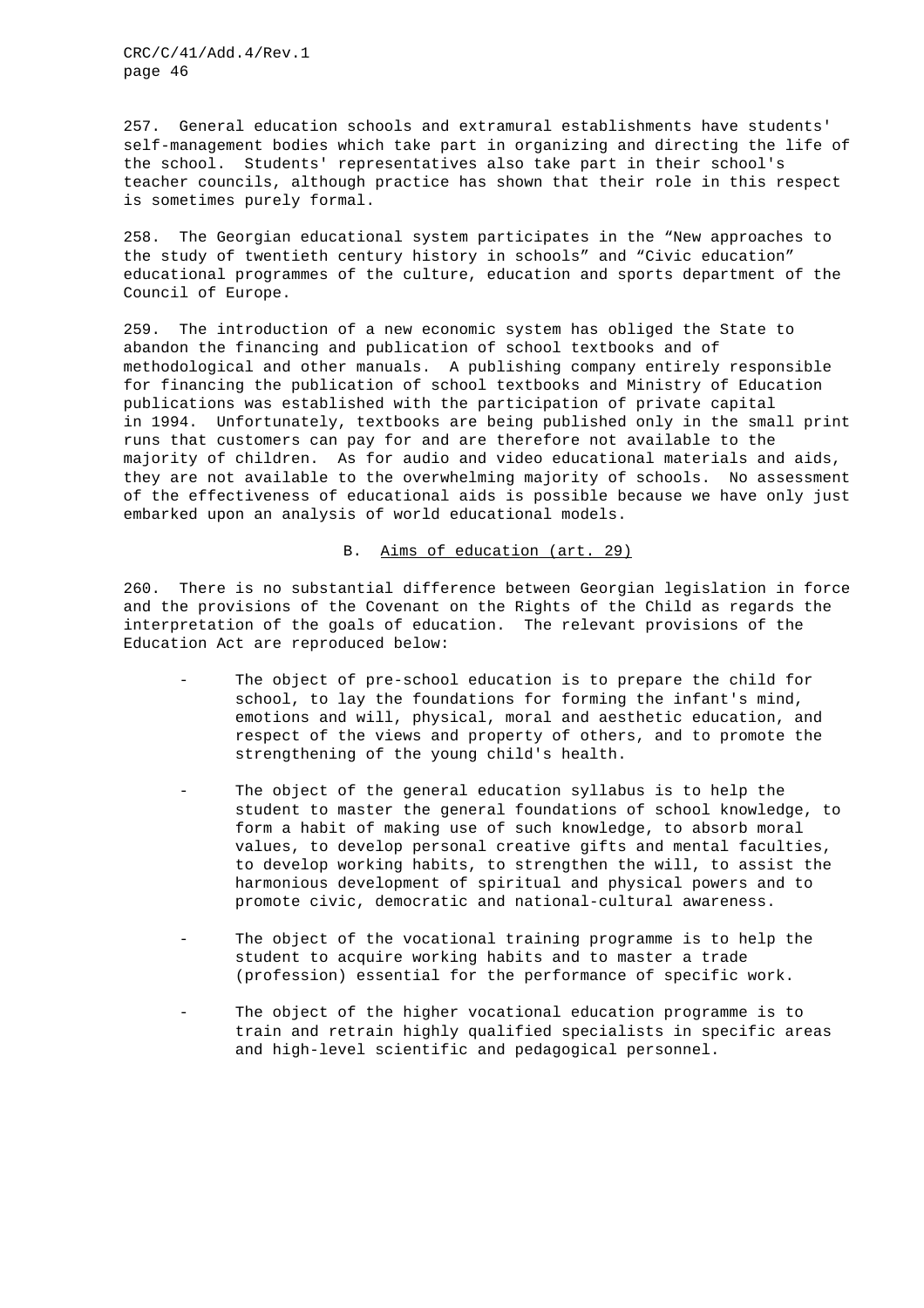The object of vocational retraining and upgrading of qualifications is to deepen and update the student's vocational knowledge and methods or to enable him/her to acquire a new profession in the light of changes in national educational standards, the student's own wishes, or developments on the labour market.

261. The State defines the relevant educational standards, which are compulsory for all licensed educational establishments. Special educational standards are defined for students with deviations from normal development. Compliance with these standards, in which the objects of education, depending on its character and level, are organically incorporated, is thus a condition of the operation of all accredited and licensed educational establishments.

262. The inclusion of a course on human rights and rights of the child in the syllabus of the final year of each of the three levels of general education (year 4, year 9, year 11) helps to acquaint the students with general human values and promotes awareness of their own rights and respect of the rights and freedoms of others. The training of teachers who deliver these courses leaves something to be desired, as questions relating to the protection of the rights of the child are not yet fully reflected in our teacher training and retraining programmes.

## C. Leisure, recreation and cultural activities (art. 31)

263. Georgian law does not provide specifically for the right of the child to rest, which, because of its special nature, requires even more clear-cut guarantees than other rights. Schoolchildren have opportunities to spend their leisure times to good purpose by pursuing activities in which they are interested. According to the latest data, over 53,000 schoolchildren are permanently involved in so-called "circles" (groups based on interests). There are technical circles (645 with 9,064 participants), young nature lovers' circles (314 and 5,151), hiking circles (174 and 2,631), sports circles (169 and 2,727), amateur arts circles (938 and 1,515), etc. To our regret it has to be noted that, as a result of transition period difficulties, many Soviet-era cultural infrastructures for children (pioneer camps, youth centres) have ceased to exist or have passed into the hands of private owners who are exploiting them for commercial purposes.

264. A long-term State programme of measures designed to promote children's mental and physical health and the development of their creative and cognitive activities has been elaborated under a Presidential Decree entitled "Georgia's Future" (1997-2000). In addition to developing the creative and cognitive activities of our young people, the programme also envisages health-improving activities at Georgian resorts. This year, some 13,000 schoolchildren have taken holidays at health camps in resort areas under this programme.

265. Georgia has a widely developed cultural infrastructure which enables children fully to satisfy their requirements in the sphere of culture. The country's 43 theatres include two youth theatres (in Georgian and Russian) and six puppet theatres. There are 21 special secondary schools, 294 music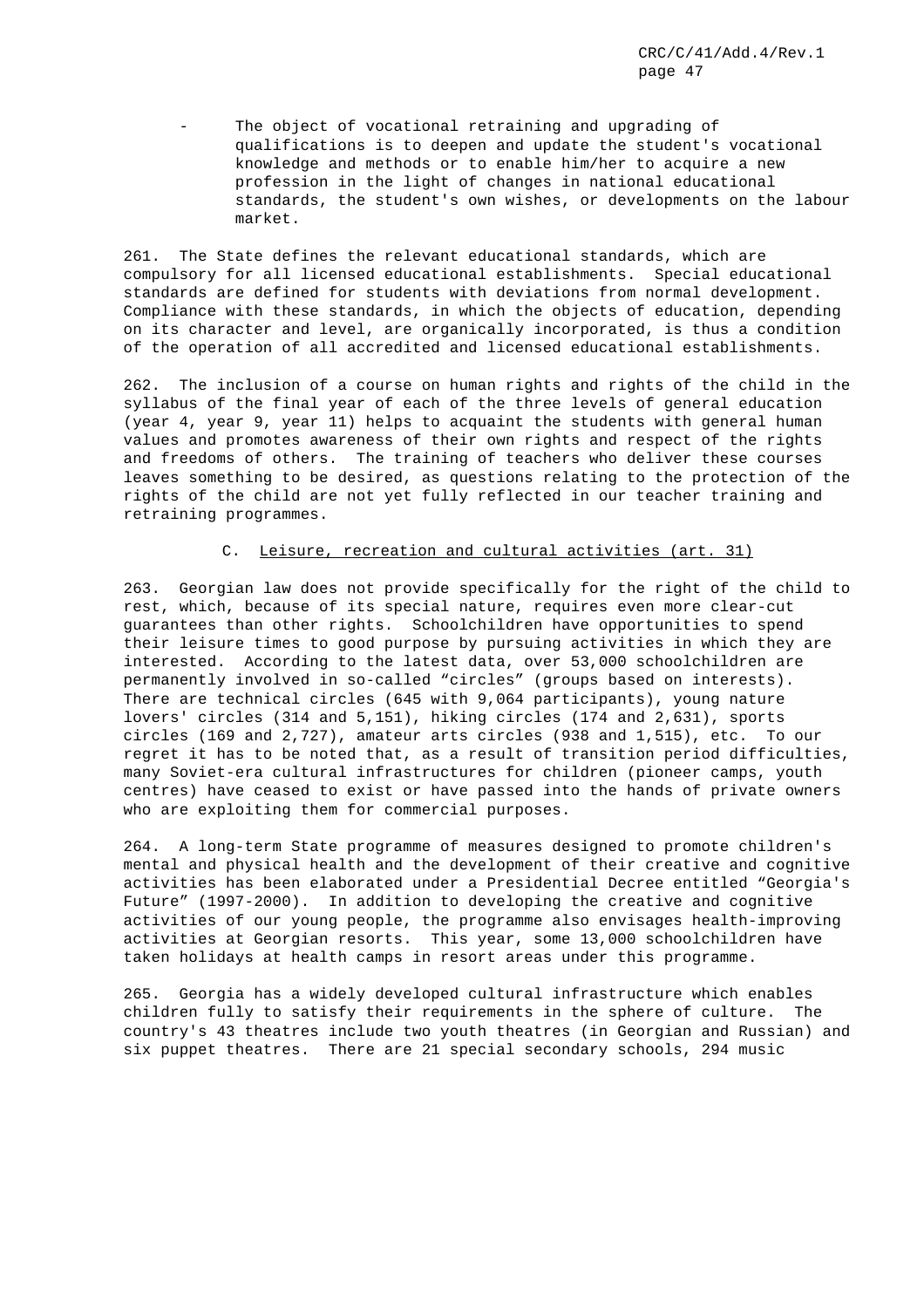schools and art schools, 104 museums, 1,805 cultural centres, 21 parks and 2,250 libraries, including 260 children's libraries. All the above-mentioned establishments are sponsored by the Ministry of Education.

266. The problems of the transition period have had an adverse effect on the activities of the cultural infrastructure. In 1996, the number of cultural centres, people's theatres, parks of culture and rest, amateur groups and museums had fallen by an average of 30-50 per cent compared with the 1990 level. The smallness of the State budget is creating serious financing difficulties. As a measure of special assistance, State theatres have been granted the right to engage in commercial activities (this right is withheld by law from organizations financed out of the State budget).

267. A difficult situation in terms of the right of the child to satisfy his/her cultural needs has arisen on the film and video market. A tidal wave of films and videos of the lowest kind promoting mindlessness and violence or focused exclusively on entertainment has engulfed the young spectator. The same can be said of the book market, which is being replenished chiefly with foreign publications of a very specific kind - thrillers, fantasy fiction, erotica and sometimes pornography. Unfortunately, the commercialization of film and video distribution and the book trade leaves too little room for the genuine spiritual values in which young people ought to be educated.

268. Representatives of national minorities living in Georgia have opportunities for cultural self-realization, inter alia through their own cultural, educational and charity associations. There are Russian, Armenian, Azerbaijani and Kurdish cultural centres which assign an important place to activities involving children (Sunday schools, special-interest circles, various voluntary projects, etc.).

VIII. SPECIAL PROTECTION MEASURES

#### A. Children in situations of emergency

1. Refugee children (art. 22)

269. In Georgia, the rights of refugees and displaced persons, including children, are protected by law. An Act on forcibly displaced persons was adopted by Parliament in June 1966 and a draft Refugees Act is currently under discussion. There is no law or other normative act relating to asylum seekers.

270. Under Presidential Decrees of September 1996 and October 1997, children of displaced persons are exempt from paying for their third-level education, which means that they receive complete secondary education at State expense. Every refugee and displaced person, including children, has received and is receiving regular humanitarian aid. In particular, powdered milk and baby foods are distributed to infants up to the age of 12 months.

271. There has been only one case of a surviving family member trying to trace a child. This case involved a grandmother who, with the help of the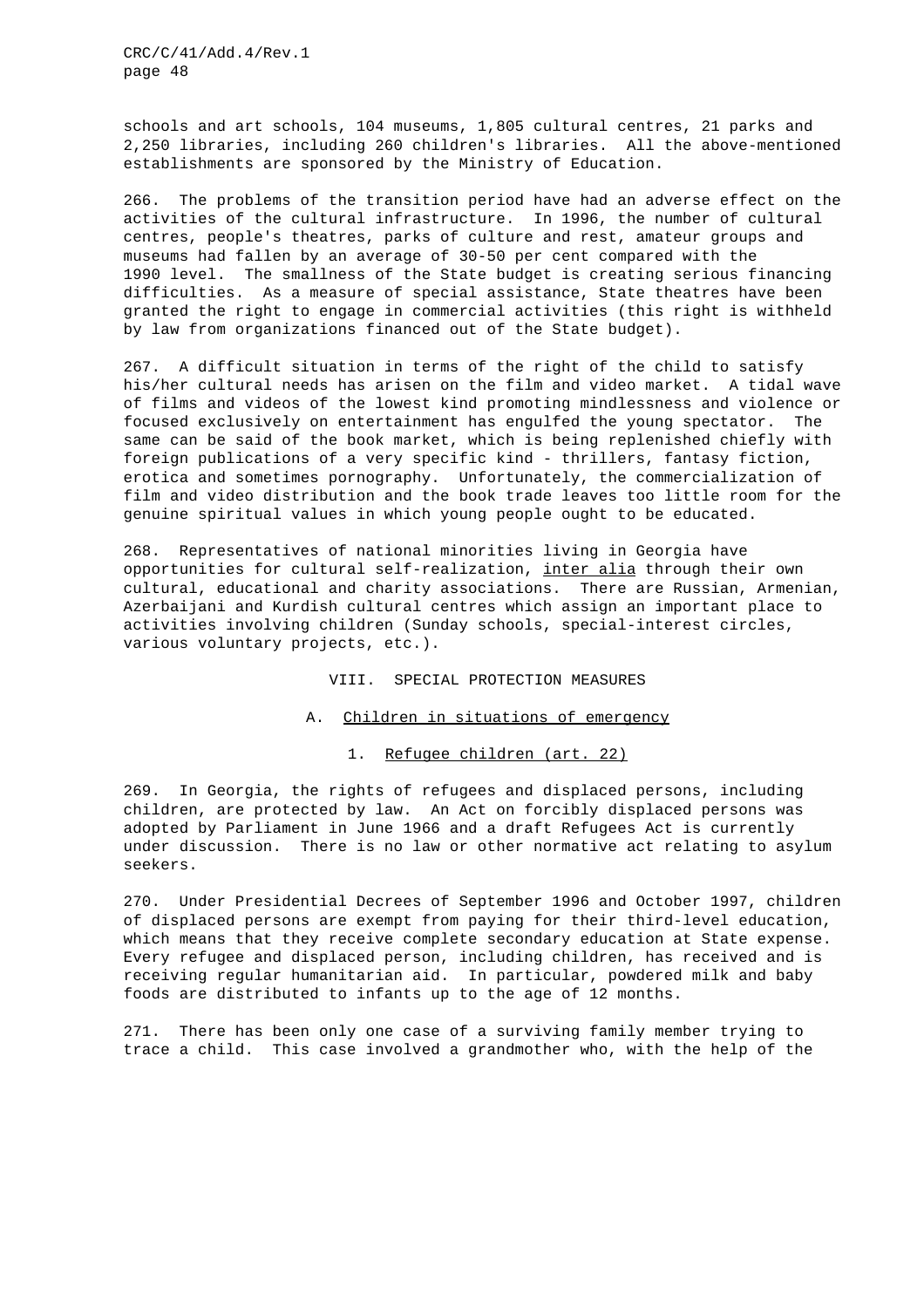Ministry for Refugee Affairs and Resettlement, was able to find her grandchild (1993). There is no special body or mechanism dealing with this problem.

272. No special studies or seminars have been conducted in connection with the rights of refugee children or children of displaced persons or asylum seekers. However, in 1993-1995 several major seminars were held under the auspices of UNHCR for staff of the Ministries for Refugee Affairs and Resettlement, Health, and Social Welfare, Labour and Employment and for representatives of non-governmental organizations. The seminars discussed the legal and practical aspects of work with refugees in emergency situations.

273. The total number of refugee children and children of displaced persons registered in Georgia is 71,091, including 1,042 aged under 12 months, 22,000 between 12 months and 6 years and 51,067 between 6 and 16 years. Of these children, 444 are full orphans. Georgian children account for the majority (73,706), but there are also Russians (140), Armenians (82), Abkhazians (32), Greeks (31) and others. Children of refugees and displaced persons enjoy the same guarantees in respect of medical services as other children living in Georgia.

274. In the field of assistance to refugee children and children of displaced persons, the Georgian authorities are actively cooperating with international organizations. In 1995-1996, children up to the age of 5 years were receiving food and other assistance from such organizations as AMCOR, CARE, Equilibre, Premiere urgence, Caritas Georgia, Feed the Children, UNICEF, the Norwegian Refugee Committee and ICRC. In 1995, 1,461 tonnes of food and a further 4,100 tonnes for children below the age of 5 were delivered to our children's establishments; the corresponding figures in 1996 were 1,353 and 3,116. Non-food aid was received by 354,850 children below the age of 5 in 1995 and by 288,184 children in 1996.

275. The UNICEF programme of immunization and psycho-social assistance continued to be implemented during the period under review. A project for the establishment of a Sunday school for refugees is under way. The German technical assistance agency is continuing a special programme for the treatment of children suffering from leukaemia and tuberculosis. MKKK is distributing school supplies and organizing foreign language classes and sports activities for children of displaced persons in Megrelia.

276. We regret that we do not have any effective mechanism for evaluating measures taken in respect of refugee children.

## 2. Children in armed conflicts

277. No special legislative act has been adopted in Georgia with a view to the protection of children affected by armed conflicts. In actual fact, however, considerable attention is being devoted to this problem. Practical steps taken in this area have included organizing summer holiday camps for such children and sending them abroad for psychological rehabilitation. Thus, several tens of children were sent to Italy, where they stayed with families and attended Italian schools, under a project of the Ministry for Refugee Affairs and Resettlement in cooperation with the "Italy-Georgia" society.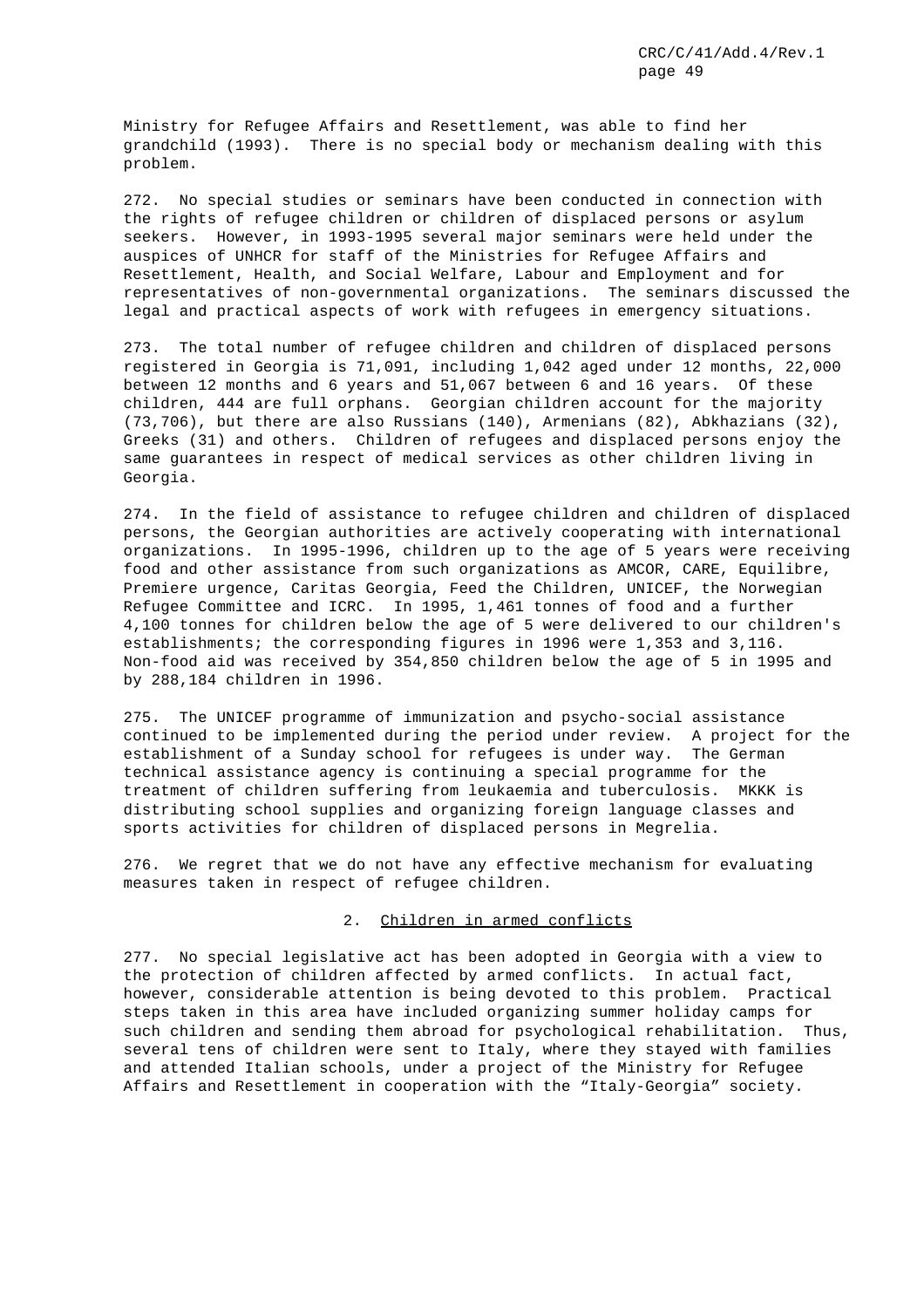## B. Children in conflict with the law

## 1. The administration of juvenile justice (art. 40)

278. In line with the basic principles of the Constitution, the new criminal and criminal-procedural codes provide a number of guarantees for the protection of the rights of minors involved in the administration of justice with a view to achieving a corrective effect. The following are guaranteed under the Code of Criminal Procedure: precise ascertainment of the de facto circumstances of the crime or other unlawful act committed by a minor; correct application of the law; inadmissibility of an innocent person being convicted of a crime; protection of the rights of a minor suspected or accused or victim of a crime in the spirit of principles of humanism and justice. The Code specifies that only the court has the right to pronounce a minor guilty and to impose a penalty upon him/her or, where an unlawful act has been committed, to apply a preventive measure of a corrective nature. A minor is considered innocent until the crime committed by him/her has been proved in accordance with the procedure established by law and confirmed by a court sentence having legal force. A minor is not obliged to prove his innocence; the onus of proof rests with the accuser. Any point of doubt not confirmed in accordance with procedure established by law must be settled to the advantage of the minor suspected or accused of committing the crime.

279. The Code of Criminal Procedure guarantees the right of a suspected minor to legal defence. The court must provide the minor with the means of exercising his/her right to defence, explain his/her rights to him/her, and give him/her the possibility to avail himself/herself of those rights by every means permitted by law.

280. Everyone has the right to freedom, personal inviolability and the protection of his/her honour and dignity. Restriction of a minor's liberty without lawful grounds and in the absence of a legally established procedure is impermissible. A detained or arrested person must be immediately informed of the reasons for his/her detention, the crime of which he/she is suspected or accused and the grounds therefor.

281. A person whose liberty has been restricted unlawfully or without due grounds has the right to full compensation for damage suffered. The use against a minor involved in the judicial process, or any other minor, of methods dangerous to his/her life or health or degrading to his/her honour and dignity is impermissible. The use of methods of physical or psychological coercion in the conduct of investigative or judicial proceedings is prohibited. It is prohibited to carry out medical experiments on a detained or arrested person, to deprive him/her of sleep, food or water or unduly limit the above, or to place a minor in conditions harmful to his/her health or degrading to his/her honour.

282. At the discretion of the court, cases involving crimes committed by persons below the age of 16 may be heard in fully or partially closed sessions of the court, if one of the parties so requests.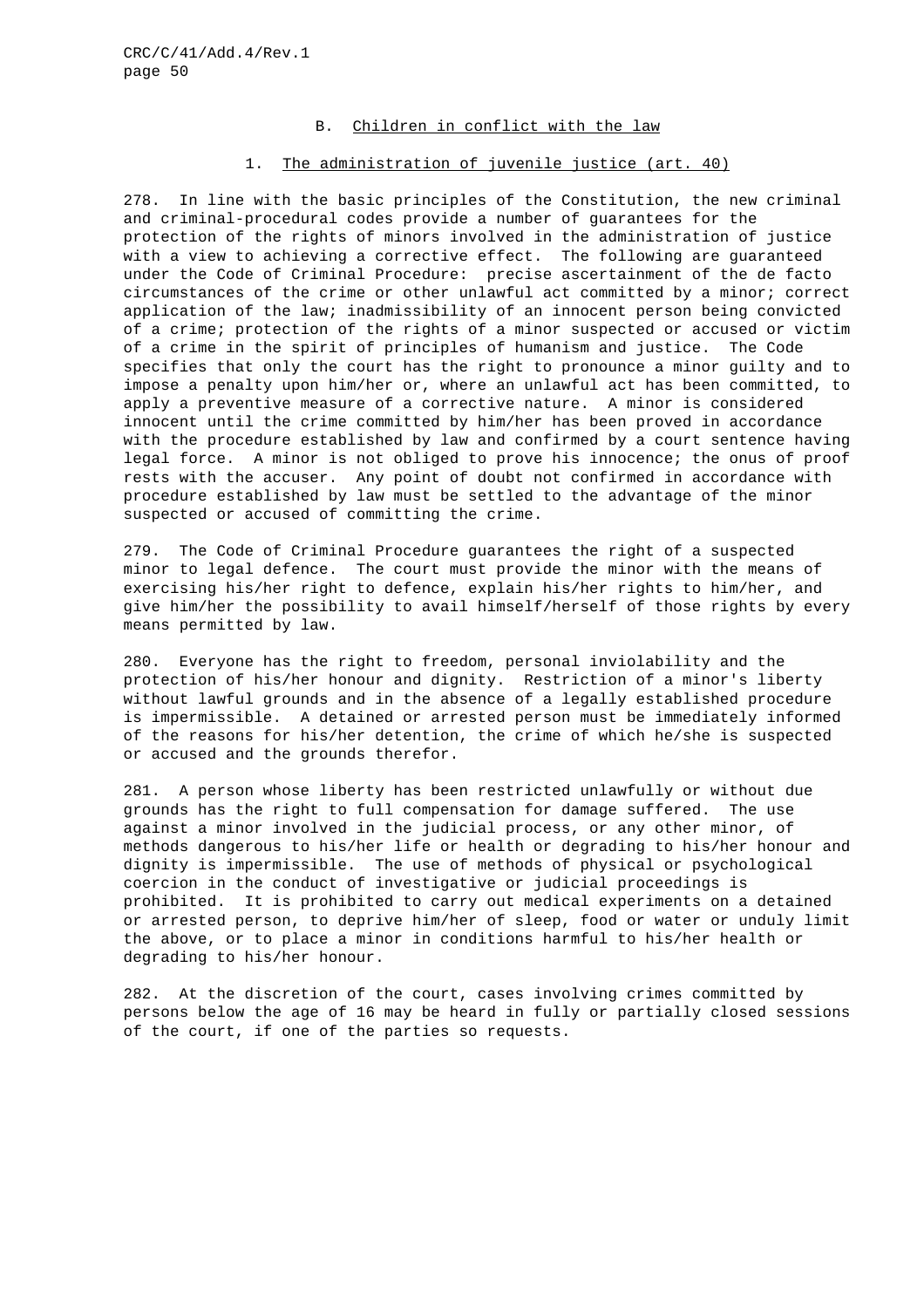283. According to procedural standards, justice is administered in the Georgian language and, in Abkhazia, also in Abkhazian. A minor participating in the trial who does not know, or has insufficient knowledge of, the language in which the proceedings are conducted has the right to make declarations, testify or provide explanations, and submit petitions in his/her native language or another language with which he/she is familiar, and to use the services of an interpreter. A minor participating in criminal proceedings may appeal against the actions or decisions of officials or of the organ conducting the trial.

284. For other points connected with the administration of justice in respect of minors, please see the section "Definition of the Child".

285. If the court considers that a person below the age of 18 has committed a crime which does not represent a danger to the public and that he/she is capable of reform without a criminal penalty, it may apply to such a person the following compulsory measures of a correctional nature:

- Public apology to the victim in a form determined by the court;
- Reprimand or severe reprimand;
- Warning;
- In the case of a minor aged 15 or over and having an independent income, compensation of the damage caused;
- Placing under close supervision of the parents or persons replacing them;
- Placing under observation;
- Placing in a special correctional or preventive-remedial establishment.

Placing under the supervision of the parents, guardians, tutors or administrators of special establishments involves obtaining from them a written undertaking that they will ensure the minor's appearance before the investigating judge and in court, as well as his/her proper conduct.

> 2. Children deprived of their liberty, including any form of detention, imprisonment or placement in custodial settings  $(\text{art. } 37 (\text{b}) - (\text{d}))$

286. Convicted minors serving a sentence of deprivation of liberty do so in the country's sole reform school, a corrective facility for persons of the male sex aged from 14 to 18 years. Thus the legal requirement that juveniles must be separated from adult convicts is complied with. The number of inmates in this facility in 1996-1997 was 479. At present there are 70 convicted juveniles at the facility, 16 of whom are aged 15, 22 are aged 16 and 32 are aged 17 and 18 years.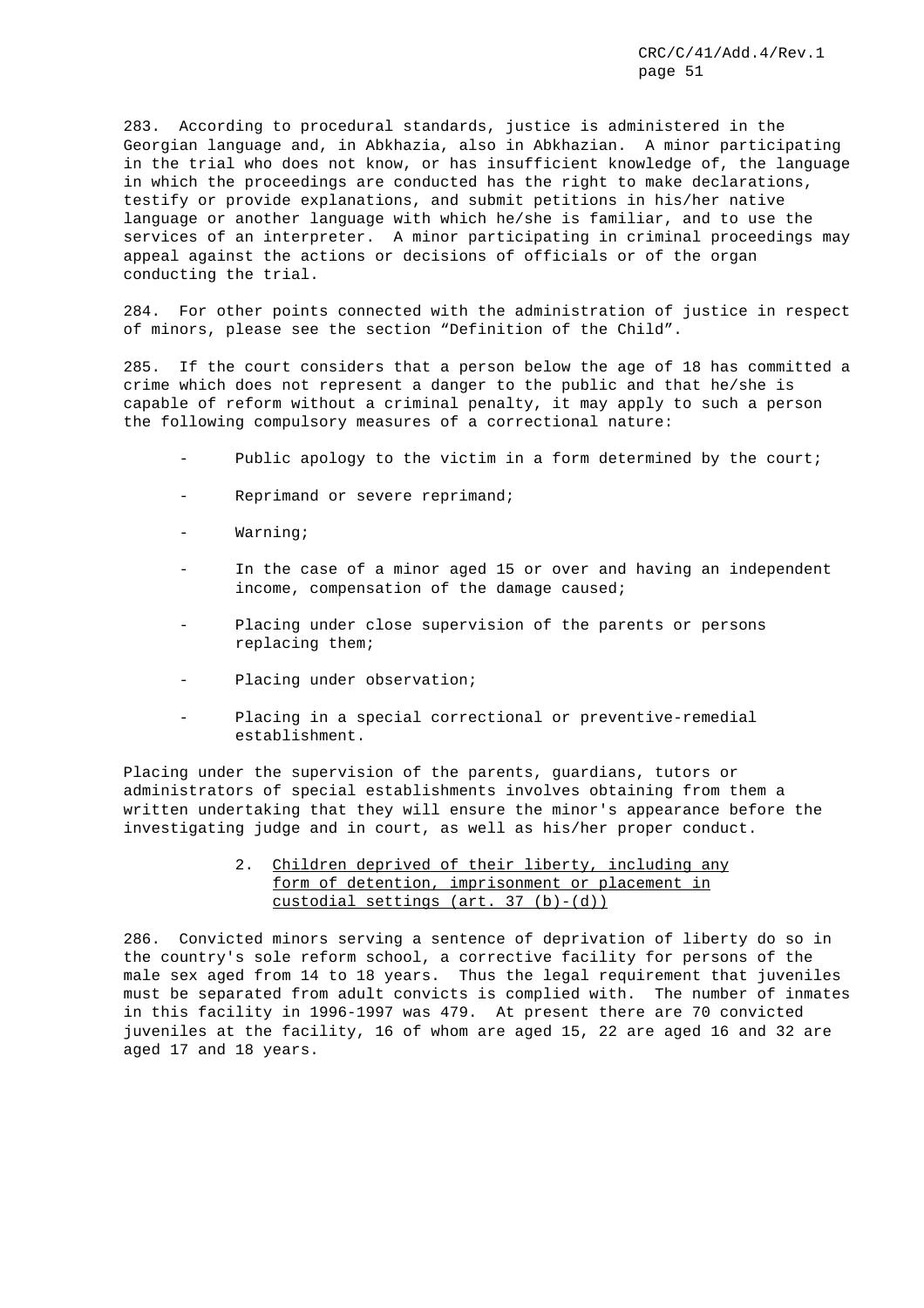287. As a result of the reform of the prisons system, living conditions at the facility have been considerably improved. A medical section incorporating an infirmary and a secondary school with classes taught in Georgian and Russian (years 5 to 11) have been opened. An open-air sports centre with a swimming pool, sports grounds, etc., has been constructed with a view to maintaining the inmates' health, and a church has been built free of charge by members of the staff to provide for their spiritual welfare. The school syllabus includes religious history as a subject. All convicted inmates are guaranteed three meals a day and are supplied with bedding and other necessities. They can watch television and use the facility's library.

288. Convicted minors can freely correspond with their next of kin, who also have the right to visit them. The correspondence of convicted minors is not subject to censorship.

289. A service under the supervision of the procurator's office has been set up at the facility to protect the rights of inmates. The convicted juveniles' right to bring complaints is not subject to any restriction.

290. With a view to humanizing the penal system, extensive use is made of release on parole as provided by law, as well as of the institution of pardon.

291. Vocational training is to be provided and workshops are to be opened with a view to assisting the re-education process. Under the new Act on the serving of penalties, convicted juveniles can visit their families for periods of three days at a time.

292. A social welfare and crime prevention programme for minors up to the year 2000 was introduced by Presidential Decree in June 1996. In particular, the programme established a government commission, as well as municipal and district commissions, whose duties include finding employment for juveniles aged 13 to 18 years who have been prosecuted and have served a term of punishment. The commissions are also required to ensure that rehabilitation and prevention measures are undertaken in respect of "problem" minors.

293. Georgia has a special school in which adolescents aged between 11 and 15 who have committed an offence can be placed. There are currently 31 children at this school. A rehabilitation centre for "problem" adolescents up to the age of 18 is to be set up under the programme referred to in the preceding paragraph.

294. Of 318 minors convicted in 1994, 86 were sentenced to deprivation of liberty, 138 received a deferred sentence, and 88 received a conditional sentence. The corresponding figures in 1997 were 313, 89, 135 and 76.

295. The inspectorates for minors' affairs established within the Ministry of the Interior are required to keep minors with a criminal record under preventive supervision for a period of 6 months, which can be extended. Individual preventive measures are applied to juveniles in this category in cooperation with the commissions for minors' affairs, other relevant government organs, and non-governmental organizations.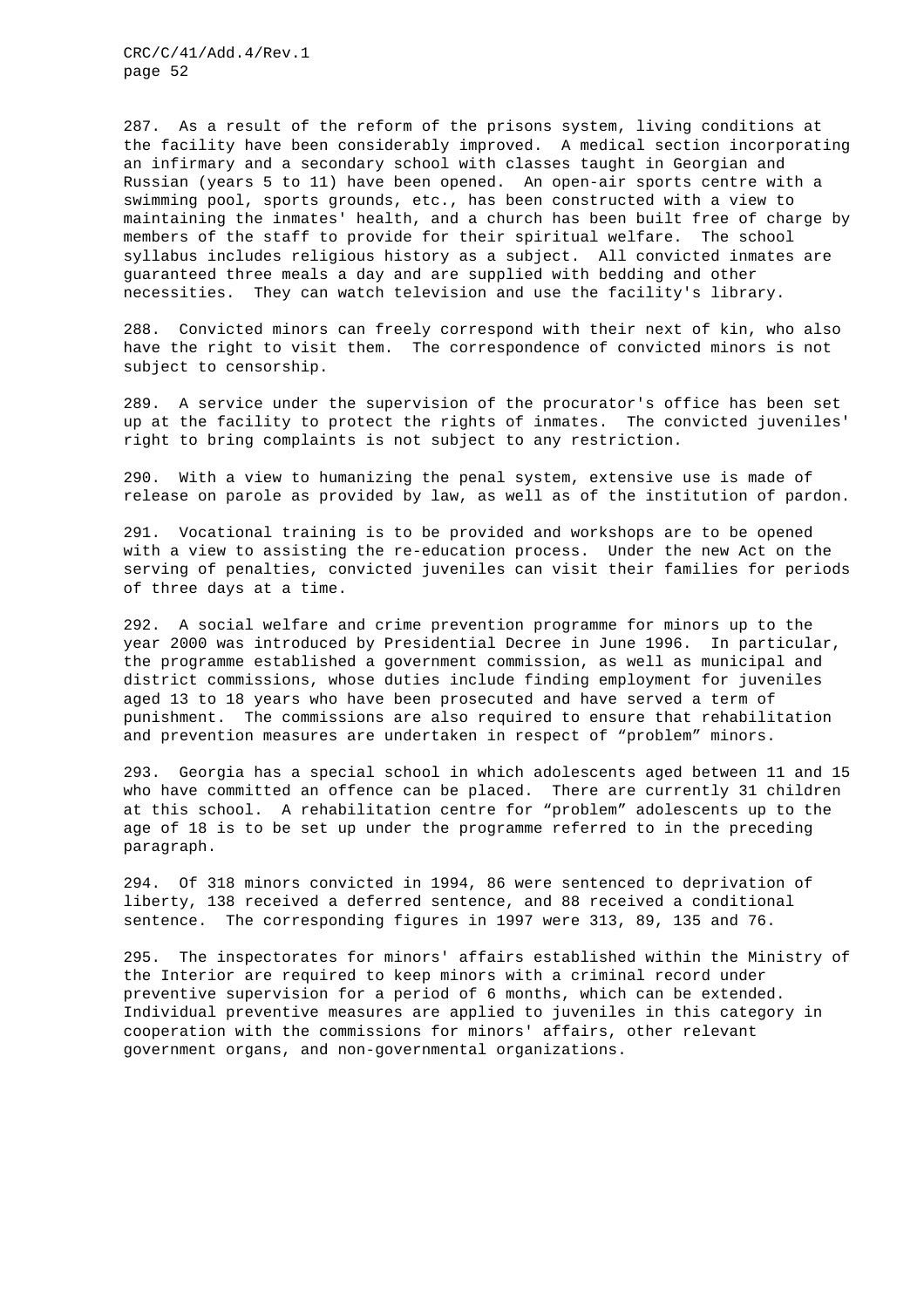## C. Children in situations of exploitation

#### 1. Economic exploitation, including child labour (art. 32)

296. Georgian law establishes 16 years as the minimum age at which a labour contract may be concluded. In some cases the minimum age may be higher; for example, persons below the age of 18 are not allowed to perform heavy or unhealthy work or to work underground. In some cases a labour contract may be concluded at age 15, but this requires the consent of the government labour inspectorates. Furthermore, students at vocational, technical or special secondary schools may be hired for work on reaching the age of 14 subject to the consent of one of the parents or of the guardian. An essential condition for this is that the work to be performed must be light, must not be harmful to the minor's health, and must not interfere with his/her studies.

297. The right of enterprises or institutions to dismiss workers below 18 years of age on their own initiative is restricted. At the same time, the parents (guardians) of juvenile workers, as well as bodies monitoring compliance with the labour laws, are entitled to demand the cessation of a labour contract concluded by a minor if continuing the work threatens his/her health or infringes his/her lawful interests.

298. The Labour Code provides limited working hours for minors. Juveniles aged 15 and 16 may not work for more than 24 hours a week, and those aged 16 to 18 for not more than 36 hours. Special rules governing the utilization and duration of holidays are provided for workers under 18. In particular, workers under 18 are entitled to leave of one calendar month a year. In labour relations they enjoy all the rights enjoyed by adult workers.

299. In 1996 Georgia became a party to ILO Convention No. 138 (1973) concerning the minimum age for admission to employment.

300. Legal guarantees concerning the labour rights of workers under 18 are difficult to apply in practice. The financial difficulties suffered by most families in the transition period have compelled adolescents to engage in individual labour activities or to find jobs in the private sector, with the result that regulations as to age are being infringed. Because of the economic situation, the State cannot fight such infringements by administrative means. At the present stage, given the difficult situation on the labour market, the State often finds itself unable to offer adequate work places to juveniles. Starting work too early represents a threat to the health and development of young people.

2. Drug abuse (art. 33)

301. Under article 252.3 of the Criminal Code, involving a minor in the use of narcotic drugs is punished by deprivation of liberty for up to 10 years. Involving a minor in the non-medical use of medicinal or other substances which produce a narcotic effect is also a punishable criminal act. In 1994-1997, 34 adults were prosecuted for crimes in this category.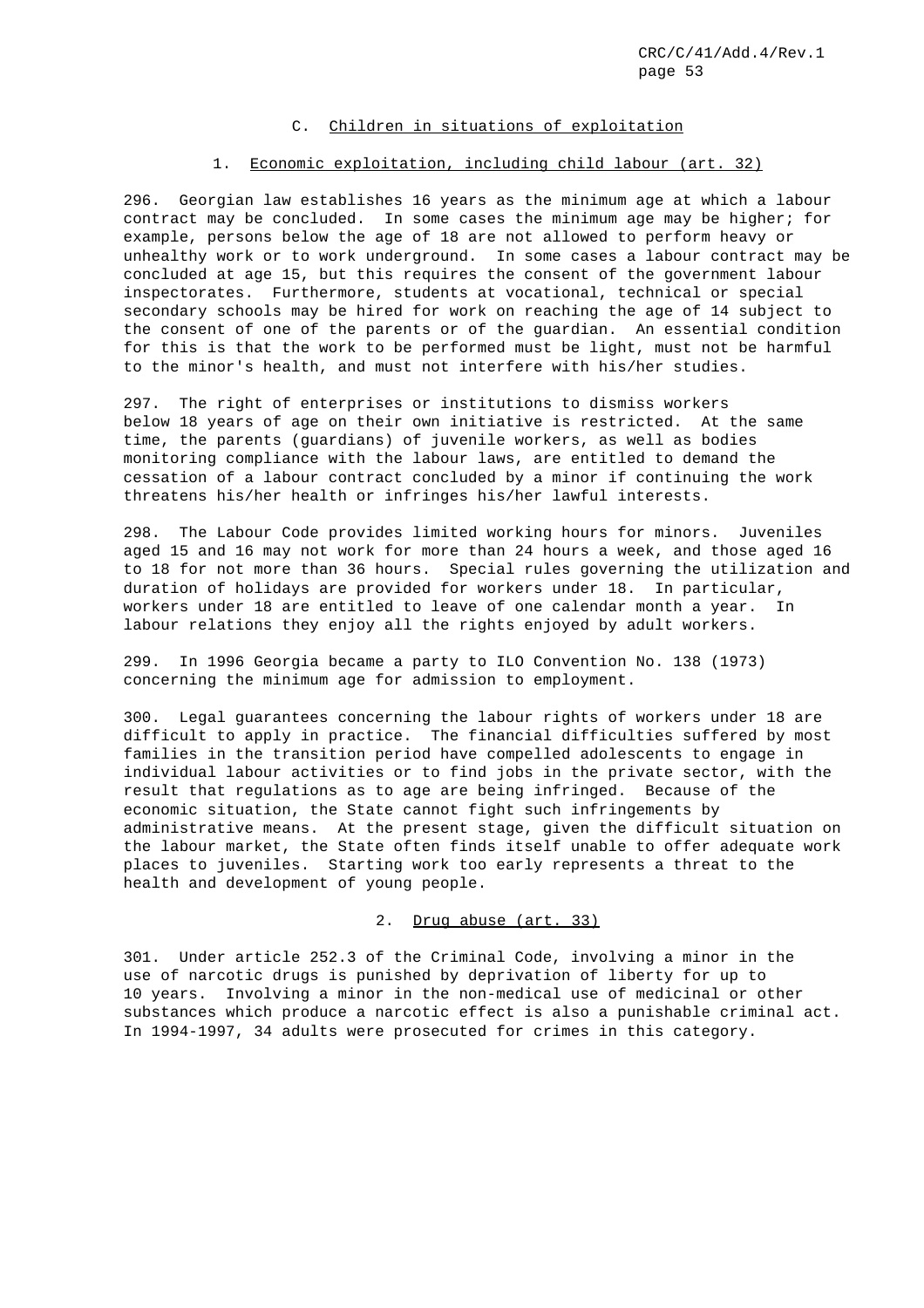302. In 1994, 47 minors (43 male, 4 female) were found to have had illicit contacts with drugs. The corresponding figure in 1995 was 29 minors (all male) and in 1996, 57 (55 boys, 2 girls). Twenty-nine minors (all boys) were identified as drug addicts in 1997.

303. The Ministry of the Interior has a department for the control of drug addiction and the drug trade. The problem of drug addiction has become extremely acute in the last few years, as Georgia is known to be far from last among the transit countries of the international drug trade. The Ministry of the Interior in cooperation with Interpol is taking steps to stop illicit drug trafficking. According to information available to the Ministry, in addition to "classical" drugs, juveniles are resorting more and more frequently to cheap toxic substances. Statistics show that the age of minors found to have had illicit contacts with narcotic drugs varies within the 15 to 18 range, although children of 13, 12 or even 10 years are also met with in this category.

304. There are special services under the Ministry of Health which provide medical assistance to narcotic drug users.

305. A State commission for the control of the dissemination of, and illicit trade in, narcotic drugs was established by Presidential Decree in June 1997. The commission is attached to the National Security Council and headed by the Minister of the Interior. Its tasks include the implementation of a State programme which provides, inter alia, for the elaboration of methodological recommendations for the prevention of drug addiction and for anti-drug propaganda measures.

## 3. Sexual exploitation and sexual abuse (art. 34)

306. The following are classified as crimes under the Criminal Code: involving a person in prostitution (art. 236); entering into a sexual relationship, including a relationship of a perverted nature, with a person below the age of puberty (art. 119); rape, in particular of a minor (art. 117); depraved acts involving a person below the age of 16 years (art. 120); homosexual acts involving a minor (art. 121).

307. The system of the Ministry of the Interior does not include a special structure to deal with the sexual exploitation or sexual abuse of children.

308. According to statistics, 10 minors aged 13-17 were victims of rape in 1994 and 3 minors, including a six-year-old girl, in 1995. In the same year, one case of homosexuality with a minor was recorded (the victim was 15) as well as one case of a depraved act (involving a five-year-old girl). In 1996 there were 9 cases of rape of minors aged 9-17 and one case of a depraved act involving a nine-year-old child. In 1997, there were 13 cases of rape of minors aged 13-17, three cases of depraved acts involving minors aged 9-16, and four cases of homosexual acts whose victims were aged 14 to 17.

309. As stated earlier, prostitution in itself is not a criminal act and a prostitute can only be prosecuted, if at all, under an administrative procedure. Press reports indicate that a not inconsiderable number of girls aged 16 and 17 are today involved in prostitution. Prostitutes aged 13 are